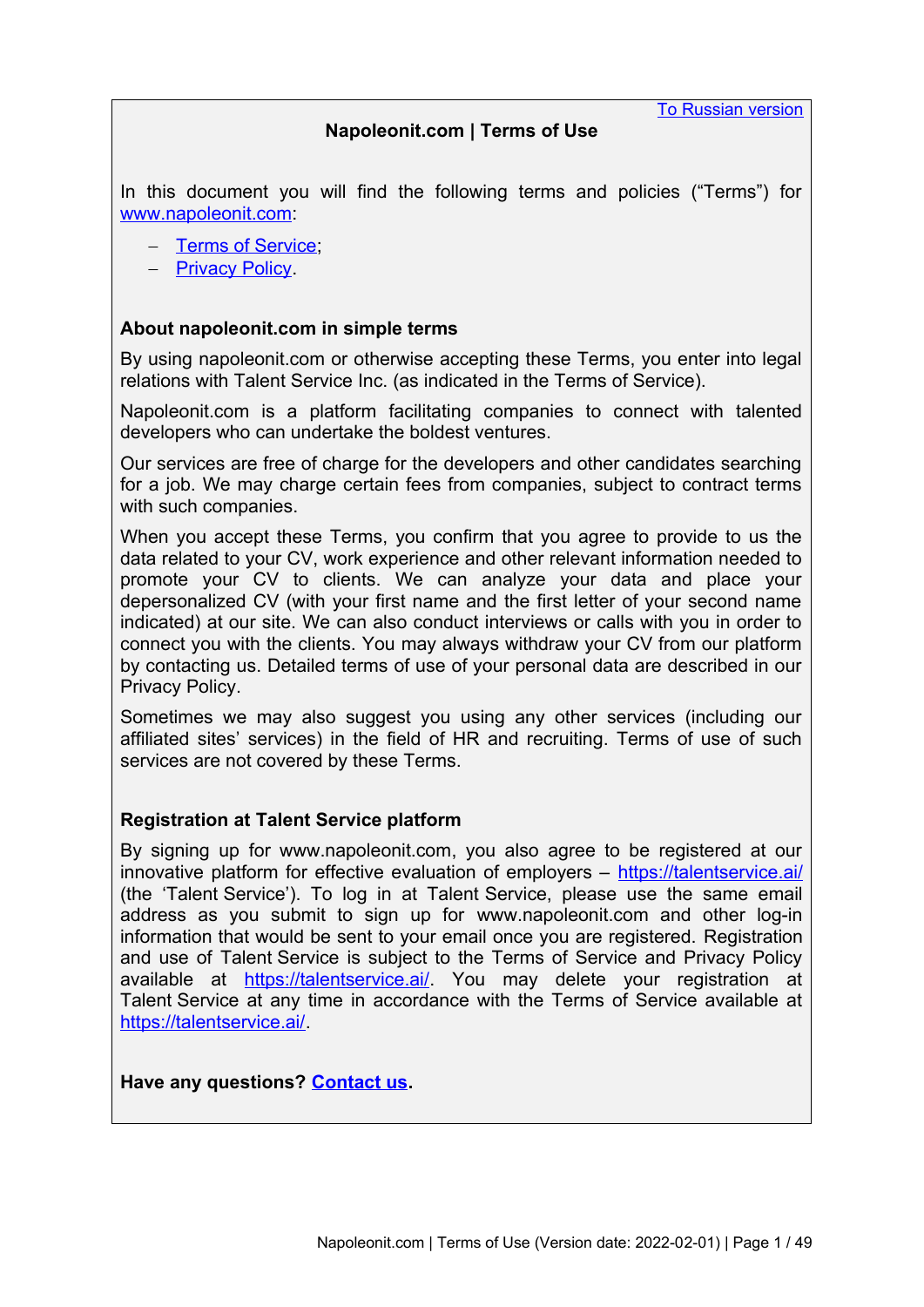# <span id="page-1-0"></span>**TERMS OF SERVICE**

### **1. About this Site**

- 1.1 Talent Service Inc., legal entity duly incorporated in accordance with the laws of the state of Delaware, US, having its registered address in the state of Delaware at 919 North Market Street, Suite 950, Wilmington, New Castle, 19801, file number 6537961 (**"Napoleon IT"**, "**we**", "**us**", and/or "**our**") operates [www.napoleonit.com](http://www.napoleonit.com/) (the **"Site"**). These Terms of Service (**"Terms"**) apply to your access and use of the Site, including all software, data, reports, text, images, and content made available through any portion of the Site (collectively, the **"Content"**). Content includes all such elements as a whole, as well as individual elements and portions thereof.
- 1.2 The Site is used by software developers, engineers and other professionals ("**Talents**") who wish to offer their development, engineering, and other services and clients who need the services ("**Clients**").
- 1.3 Your access to and use of the Site is conditioned upon your acceptance of and compliance with these Terms. These Terms apply to all visitors, users, and others who wish to access or use the Site. By accessing or using the Site you agree to be bound by these Terms. IF YOU DISAGREE WITH ANY PART OF THE TERMS, THEN PLEASE, DO NOT USE THIS SITE.
- 1.4 You also accept these Terms by way of submitting contact forms to us either at the Site, or at any other third-party sites if a link to these Terms is provided to you before submitting the form. In that case, IF YOU DISAGREE WITH ANY PART OF THE TERMS, THEN PLEASE, DO NOT SUBMIT ANY FORMS TO US WHICH ARE SUBJECT TO YOUR ACCEPTANCE OF THESE TERMS.

## **2. Acceptance of Terms**

2.1 Napoleon IT permits you (**"User"** or **"you"** or **"your"**) to access and use the Site and Content, subject to these Terms. By accessing or using any portion of the Site, you acknowledge that you have read, understood, and agree to be bound by these Terms. If you are entering into these Terms on behalf of a company or other legal entity ("User Entity"), you must have the legal authority to contractually bind such User Entity to these Terms, in which case the Terms "**you**" or "**your**" or "**User**" will refer to such User Entity. If you lack such legal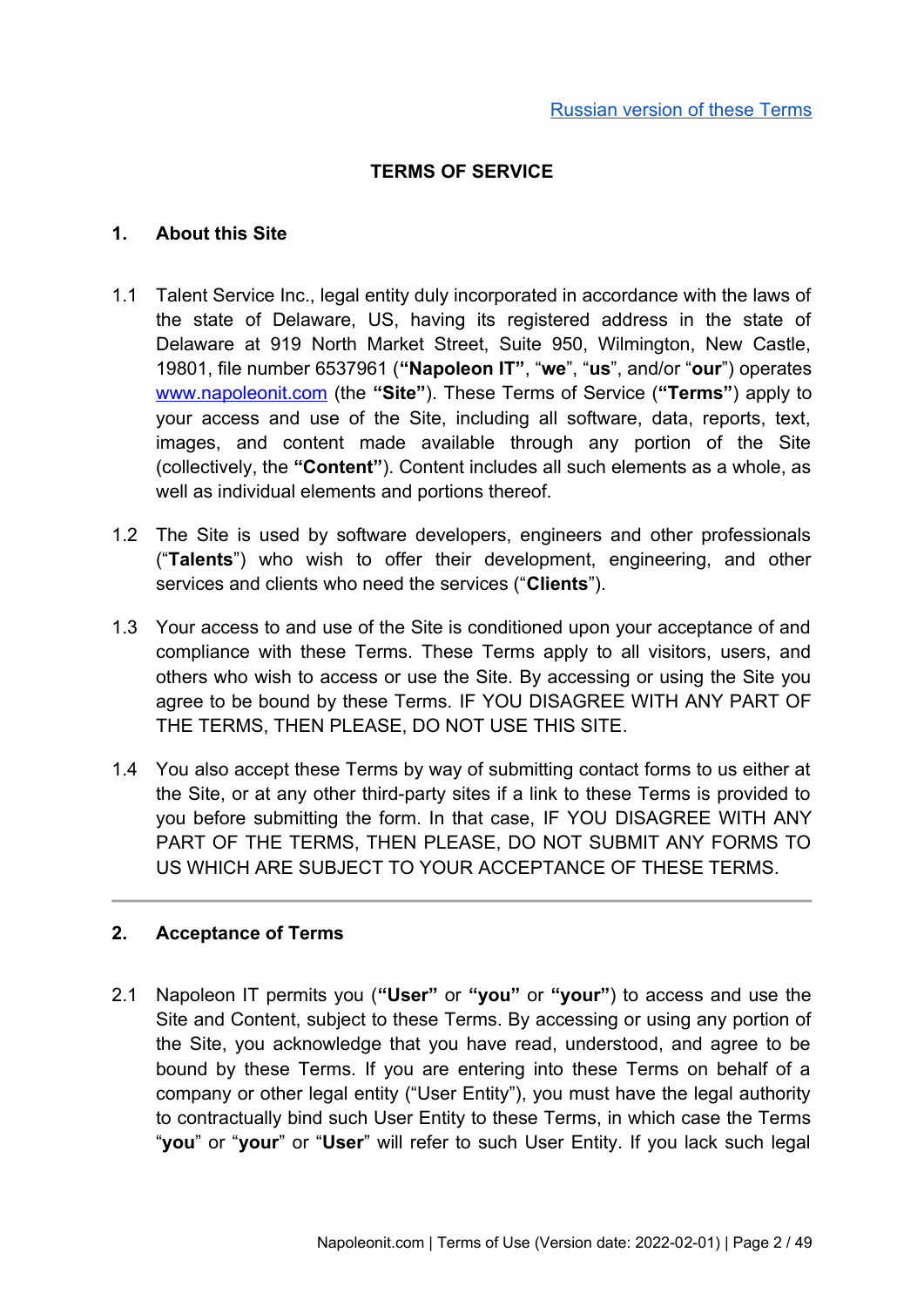authority to contractually bind such entity or you do not agree with these Terms, you must not accept these Terms or access or use the Site or Content.

2.2 Make sure you read our **Privacy Policy** to know how Napoleon IT collects, retains, and uses information, including personal data ("**Personal Data**") about Talents, Clients, and other Site visitors and individuals, which include our vendors, partners, and blog readers. Our Privacy Policy describes why and how Napoleon IT collects, uses, and stores your Personal Data, the lawful basis on which your Personal Data is processed, and what your rights and our obligations are about such processing.

## **3. Our Services**

- 3.1 If you accept these Terms, we may provide you with the following services (Services):
- (a) CV form

We will prepare depersonalized CV of the Talent based on the information provided by the Talent. The CV is drafted in accordance with our standard CV form, indicating working experience, education and skills of the Talent.

In a depersonalized CV, only first name and the first letter of second name will be indicated (e.g., John D.). Depersonalized CV will contain no contact information or other data personally identifying the Talent.

(b) Publication and promotion of the CV

Depersonalized CV of the Talent is placed and made available on the Site. It is also promoted directly to the Client searching for a candidate with similar background and other companies having business relations with Napoleon IT.

(c) Conducting screening interview of the Talent

Our recruiting and technical specialists will conduct screening interviews with the Talent to assess his or her professional skills and requirements, in order to propose the best matches with the Clients. Results of such interviews may be used for preparing or updating the Talent's CV on the Site.

(d) Facilitating hiring process

If a Client is interested in any of the Talents, Napoleon IT will facilitate arranging for the first interview of the Talent by the Client. Upon the request of the Client, Napoleon IT will also facilitate the hiring process of the Talent and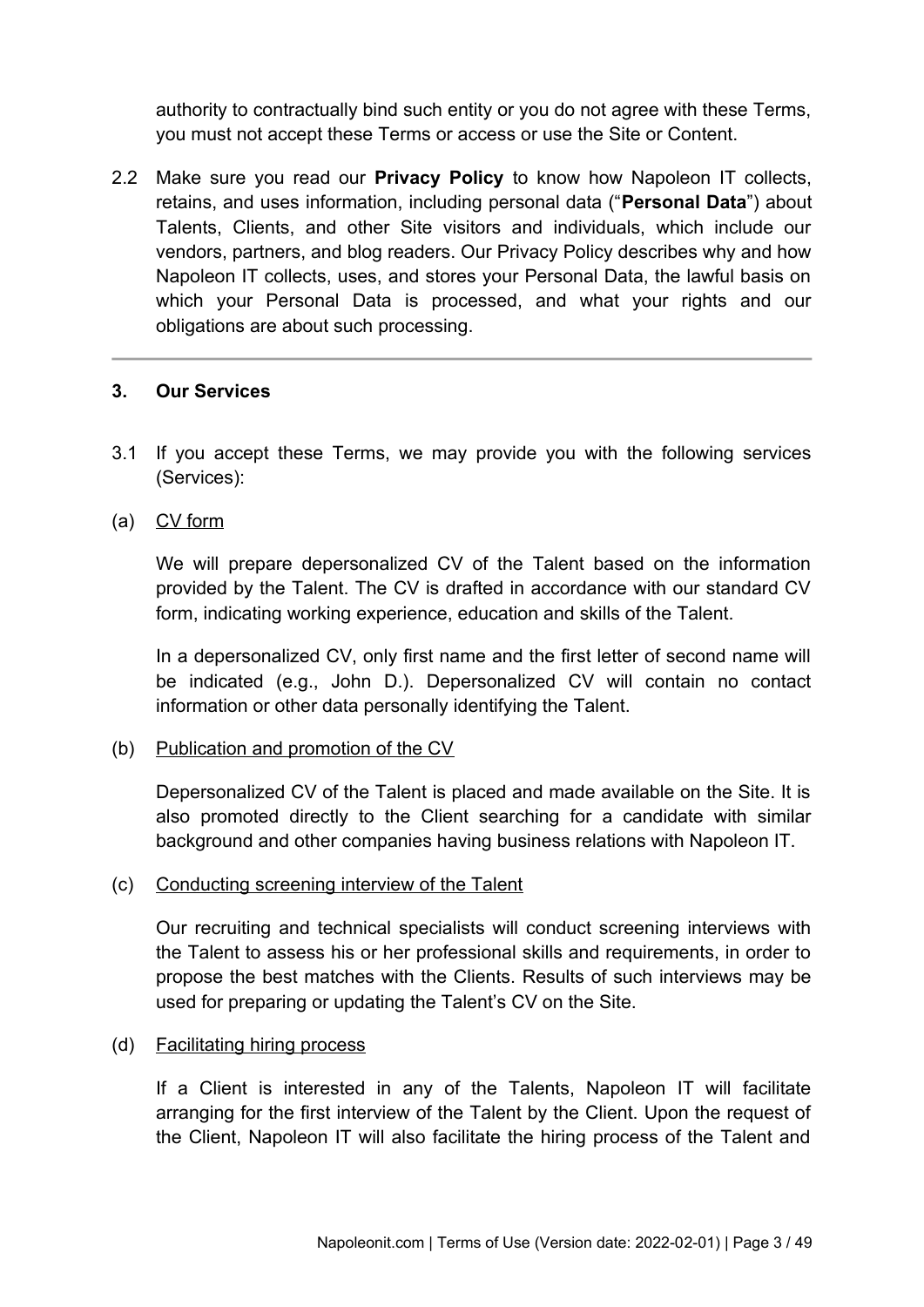provide the Talent's personal details at that stage. These Services may be subject to a contract between the Client and Napoleon IT.

- 3.2 The Services are free of charge for the Talents.
- 3.3 We may charge Clients with the fees for certain Services as indicated in the Terms (amended from time to time), or in accordance with the contract entered into by Napoleon IT and the Client.

## **4. User Registration**

4.1 When you provide your contact details, you guarantee that you are above the age of 18 and that the information you provide us is accurate, complete, and current at all times. Inaccurate, incomplete, or obsolete information may result in the immediate termination of your account on the Site.

## 4.2 Registration as a Talent

- (a) To be registered as a Talent and to have your CV on the Site, you will only need to submit your contact details to us either through a special form at the Site, or at any other third-party sites if a link to these Terms is provided to you before submitting the form. After that, our specialists will contact you and help to onboard at our Site.
- (b) No personal account is provided for the Talent. The only contact point for the Talent are our specialists. The Talent may also [contact](#page-8-0) us through the contact [details](#page-8-0) or contact forms available at the Site.
- (c) You may at any time decide to deregister or delete your CV from the Site. To do that, please contact us through the [contact details](#page-8-0) or contact forms available at the Site. We will delete your CV in two (2) business days after receiving your request.
- 4.3 Registration as a Client
- (a) To be registered as a Client you will need to submit your contact details to us through a special form at the Site.
- (b) Once registered, the Client may view more detailed CVs of the Talents. However, we may provide contact details or other personal information of a Talent only after receiving a consent of the Talent. Therefore, in order to recruit any of the Talents, please contact us using the button 'HIRE' at the Talent's CV.
- 4.4 If you are provided with a personal account (for Clients), you are responsible for maintaining the confidentiality of your account and password, including but not limited to the restriction of access to your computer and/or account. You agree to accept responsibility for all activities or actions that occur under your account and/or password, whether your password is with our Site or a third-party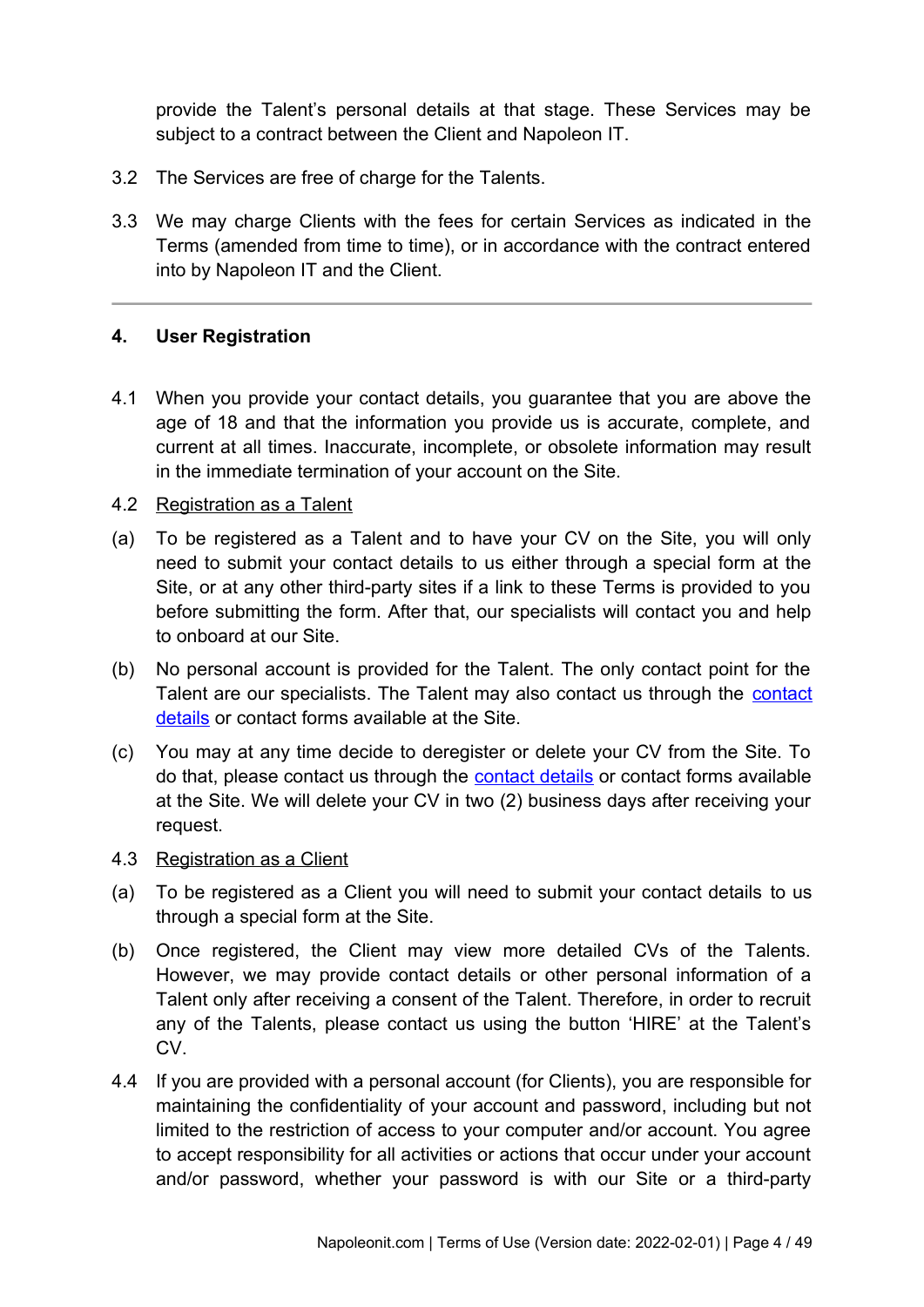service. You must notify us immediately upon becoming aware of any breach of security or unauthorized use of your account.

# **5. Terms Updates**

5.1 Napoleon IT reserves the right, at its sole discretion, to change or modify portions of these Terms at any time. Napoleon IT will post the changes to these Terms on the Site and will indicate on this page the date when these terms were last revised. It is your responsibility to check the Terms periodically for changes. Your continued use of the Site and Content after the date any such changes become effective constitutes your acceptance of the new or revised Terms.

# **6. General Conditions / Access and Use**

- 6.1 Authorization to Access and Use Site and Content. Subject to your compliance with these Terms and the provisions hereof, you may access or use the Site and Content solely for the purpose of the lawful use of products and services provided by Napoleon IT at the Site.
- 6.2 Ownership and Restrictions. All rights, title, and interest in and to the Site and Content will remain with and belong exclusively to Napoleon IT. You will not (a) sublicense, resell, rent, lease, transfer, assign, time share or otherwise commercially exploit or make the Site and any Content available to any third party, (b) use the Site and Content in any unlawful manner (including without limitation in violation of any data, privacy or export control laws) or in any manner that interferes with or disrupts the integrity or performance of the Site and Content or their related components, or (c) modify, adapt or hack the Site and Content to, or try to, gain unauthorized access to the restricted portions of the Site and Content or related systems or networks (i.e., circumvent any encryption or other security measures, gain access to any source code or any other underlying form of technology or information, and gain access to any part of the Site and Content, or any other products or services of Napoleon IT that are not readily made available to the general public).
- 6.3 You agree not to access the Site or Content by any means other than through the interface that is provided by Napoleon IT to access the same. You may not use any "page-scrape," "deep-link," "spider," or robot or other automatic programs, device, algorithm or methodology, or any similar manual process, to access, copy, acquire, or monitor any portion of the Site or any Content, or in any way reproduce or circumvent the presentation or navigational structure of the Site or any Content, to obtain or attempt to obtain any Content or other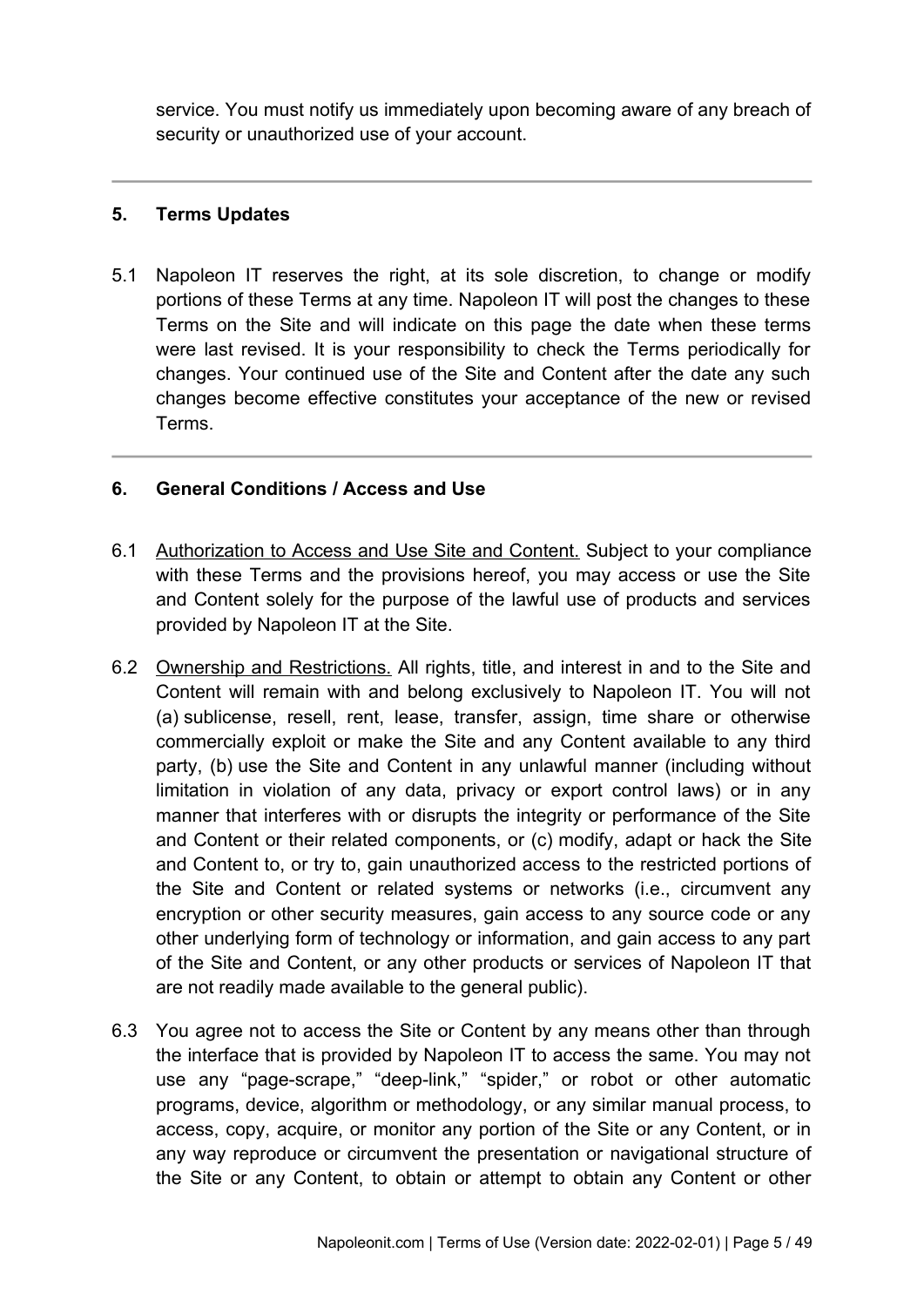information through any means not made generally available through the Site by Napoleon IT. Napoleon IT reserves the right to take any lawful measures to prevent any such activity. You may not forge headers or otherwise manipulate identifiers to disguise the origin of any message or transmittal you send to Napoleon IT on or through the Site or any service offered on or through the Site. You may not pretend that you are, or that you represent, someone else, or impersonate any other individual or entity.

- 6.4 Responsibility for Your Data. You are solely responsible for all data, information, and other content that you provide in connection with or relating to the Site ("User Data"). Napoleon IT is not responsible for any data or information provided, sent or made publicly available by any User (either Talent or Client) by means of the Site. In particular, in no case Napoleon IT shall be responsible for any incorrect User Data, or the User Data violating any law or third party rights. However, we reserve the right (but in no case shall be obliged) to review and delete or block any User Data which we deem to be offensive, violating or otherwise inappropriate.
- 6.5 Termination of Access Due to Violations. Napoleon IT may, in its sole discretion and without prior notice, terminate your access to the Site and/or block your future access to the Site if we determine that you have violated these Terms or other agreements or guidelines which may be associated with your use of the Site. Further, Napoleon IT may, in its sole discretion and without prior notice, terminate your access to the Site, for cause, which includes (but is not limited to) (1) requests by law enforcement or other government agencies, (2) discontinuance or material modification of the Site or any service offered on or through the Site, or (3) unexpected technical issues or problems.

## **7. Use of Intellectual Property**

- 7.1 The Site and its original Content, features, and functionality are and will remain the exclusive property of Napoleon IT and its licensors, whether protected by copyright, trademark, and other laws of any country or not. Our trademarks and trade dress may not be used in connection with any product or service without the prior written consent of Napoleon IT.
- 7.2 We give you a limited license (non-exclusive, non-sublicensable) to use the Site solely for the purpose of access the Site and its functions in accordance with these Terms.
- 7.3 You hereby provide Napoleon IT with non-exclusive, worldwide, royalty-free, perpetual, irrevocable, sublicensable license in any User Data, and Napoleon IT may use such User Data as may be needed for the purposes of operating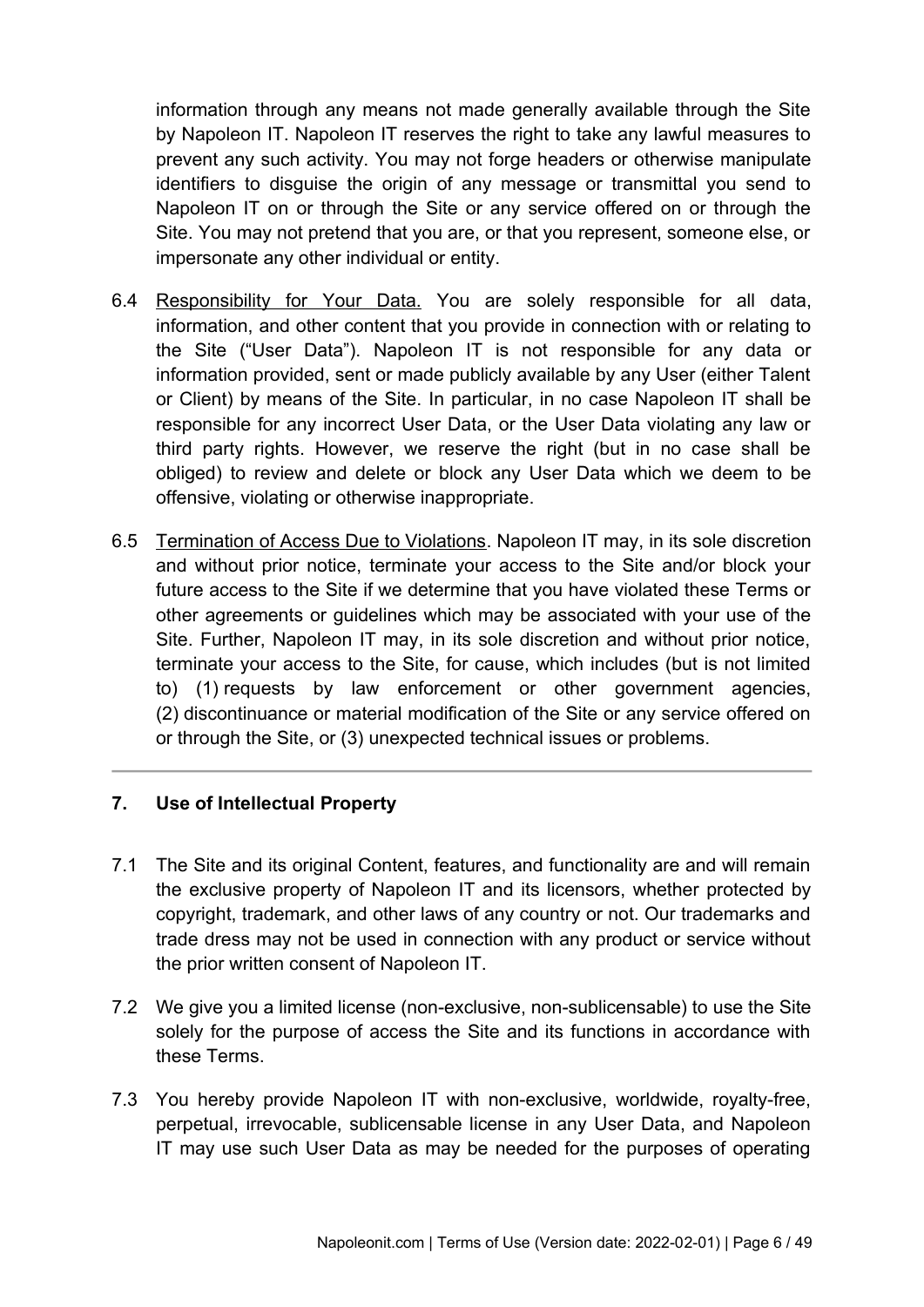the Site, including (without limitation) by means of storing, copying, transfer, publication and other means related to the Site operation.

# **8. NO WARRANTIES AND DISCLAIMER**

- 8.1 THE SITE AND CONTENT, AND ALL SERVER AND NETWORK COMPONENTS, ARE PROVIDED ON AN "AS IS" AND "AS AVAILABLE" BASIS WITH ALL ERRORS AND DEFECTS AND WITHOUT ANY WARRANTIES OF ANY KIND, AND NAPOLEON IT EXPRESSLY DISCLAIMS ALL REPRESENTATIONS AND WARRANTIES, INCLUDING ANY IMPLIED WARRANTIES OF ACCURACY, COMPLETENESS, MERCHANTABILITY, FITNESS FOR A PARTICULAR PURPOSE OR NON-INFRINGEMENT, AND ANY REPRESENTATIONS OR WARRANTIES ARISING FROM COURSE OF DEALING, COURSE OF PERFORMANCE OR USAGE OF TRADE. YOU ACKNOWLEDGE THAT NAPOLEON IT DOES NOT WARRANT THAT YOUR ACCESS OR USE OR BOTH OF THE SITE AND CONTENT WILL BE UNINTERRUPTED, TIMELY, SECURE, ERROR-FREE, OR VIRUS-FREE, AND NAPOLEON IT DOES NOT MAKE ANY WARRANTY AS TO THE RESULTS THAT MAY BE OBTAINED FROM USE OF THE SITE AND CONTENT. NO INFORMATION, ADVICE OR SERVICES OBTAINED BY YOU FROM NAPOLEON IT OR THROUGH THE SITE WILL CREATE ANY WARRANTY NOT EXPRESSLY STATED IN THESE TERMS AND YOU SHOULD NOT RELY ON THE SITE AND THE GENERAL CONTENT ALONE AS THE BASIS FOR YOUR BUSINESS DECISIONS.
- 8.2 No Reliance; Due Inquiry. You affirm and agree that given the general and "asis" nature of the Site and the Content you are not specifically relying on any statements, or materials contained on the Site or in the Content to make any business decisions. Resource allocation and staffing matters are inherently complex and unique. Only after an appropriate due diligence, a thorough review of Napoleon IT's service offering including the Terms of Napoleon IT's, other service agreements, and thorough screening of any candidates Napoleon IT proposes to you should you come to any conclusions or make any decisions about whether Napoleon IT or any Talent proposed by Napoleon IT is right for you and your specific project needs or requirements.
- 8.3 Napoleon IT reserves the right to do any of the following, at any time, without notice: (1) to modify, suspend or terminate operation of or access to the Site, or any portion of the Site, for any reason; (2) to modify or change the Site, or any portion of the Site, for any reason; and (3) to interrupt the operation of the Site, or any portion of the Site, as necessary to perform routine or non-routine maintenance, error correction, or other changes.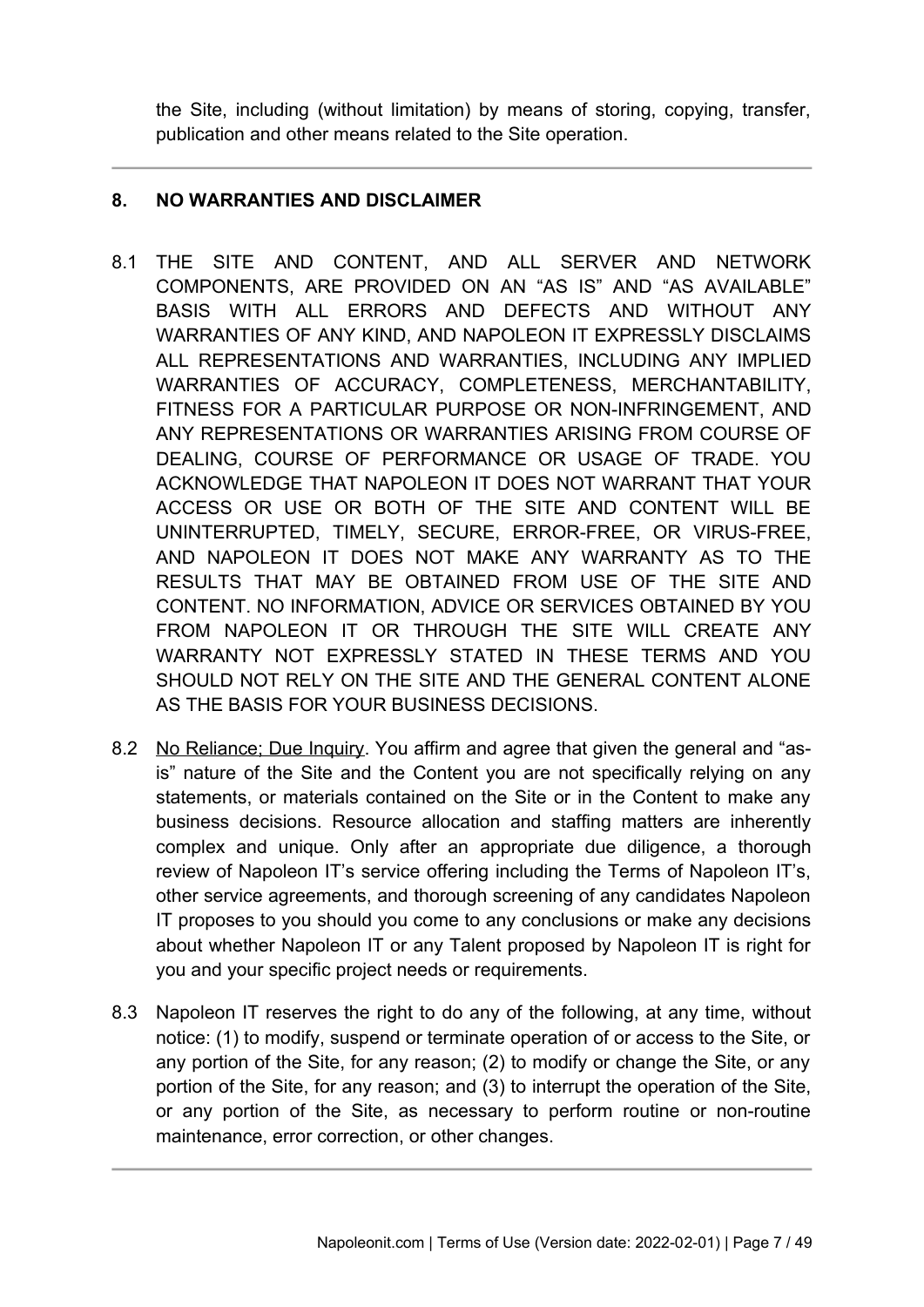# **9. Limitation of Liability**

- 9.1 Exclusion of Damages and Limitation of Liability. Napoleon IT does not charge fees for you to access and use the Site and Content according to these Terms. The Content is composed of general information and describes some of the basic elements of the Napoleon IT service. As consideration for your free access and use of the Site and Content according to these Terms, you further agree that Napoleon IT WILL NOT BE LIABLE TO YOU FOR ANY INCIDENTAL, CONSEQUENTIAL, INDIRECT, SPECIAL, PUNITIVE OR EXEMPLARY DAMAGES (INCLUDING DAMAGES FOR LOSS OF BUSINESS, LOSS OF PROFITS OR THE LIKE) ARISING OUT OF OR RELATING TO THIS Terms, INCLUDING WITHOUT LIMITATION, YOUR USE OR INABILITY TO USE THE SITE, PLATFORM, MATCHING SERVICES, CONTENT, PROPRIETARY INFORMATION, OR ANY INTERRUPTION OR DISRUPTION OF SUCH USE, EVEN IF NAPOLEON IT HAS BEEN ADVISED OF THE POSSIBILITY OF SUCH DAMAGES AND REGARDLESS OF THE CAUSE OF ACTION (WHETHER IN CONTRACT, TORT, BREACH OF WARRANTY OR OTHERWISE).
- 9.2 Jurisdictional Limitations. Some jurisdictions do not allow the exclusion of implied warranties or limitation of liability for incidental or consequential damages, which means that some of the above limitations may not apply to you. IN THESE JURISDICTIONS, NAPOLEON IT'S LIABILITY WILL BE LIMITED TO THE GREATEST EXTENT PERMITTED BY LAW.

# **10. Dispute Resolution**

- 10.1 Applicable Law. These Terms are made under and will be construed and enforced under the national law of the state at the place of incorporation of Napoleon IT.
- 10.2 Dispute Resolution. Any dispute or controversy arising out of or in connection with these Terms and the operation of the Site shall be finally resolved by the local courts of the state at the place of incorporation of Napoleon IT.

# **11. Miscellaneous**

11.1 Links to Other Websites. Our Site may contain links to third-party websites or services that are not owned or controlled by Napoleon IT. Napoleon IT has no control over and assumes no responsibility for the content, privacy policies, or practices of any third-party websites or services. We do not warrant the offerings of any of these entities/individuals or their websites. You acknowledge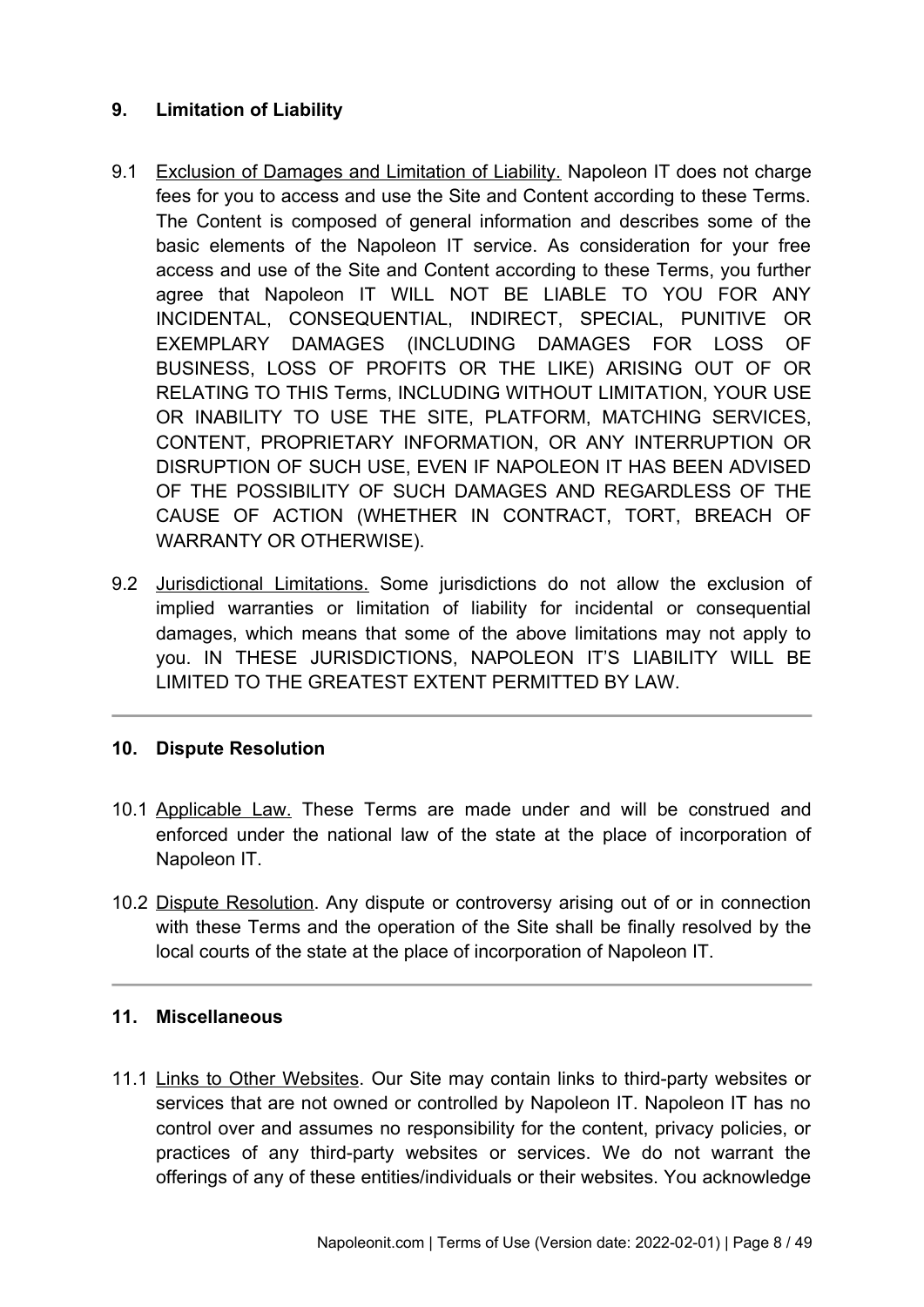and agree that Napoleon IT shall not be responsible or liable, directly or indirectly, for any damage or loss caused or alleged to be caused by or in connection with use of or reliance on any such content, goods, or services available on or through any such third-party websites or services. We strongly advise you to read the terms and conditions and privacy policies of any thirdparty websites or services that you visit.

- 11.2 The failure of Napoleon IT to exercise or enforce any right or provision of these Terms will not be a waiver of that right.
- 11.3 In the event that any provision of these Terms will be determined to be illegal or unenforceable, that provision will be first revised to give the maximum permissible effect to its original intent or, if such revision is not permitted, that specific provision will be eliminated so that these Terms will otherwise remain in full force and effect and enforceable.

## <span id="page-8-0"></span>**12. Contact Details**

- 12.1 Any notices to Napoleon IT in connection with these Terms and operation of the Site can be made using any of the following contact details:
- (a) by email transmitted to [legal@talentservice.ai](mailto:legal@talentservice.ai);
- (b) via registered mail to the mailing address: 919 North Market Street, Suite 950, Wilmington, New Castle, 19801, DE, United States.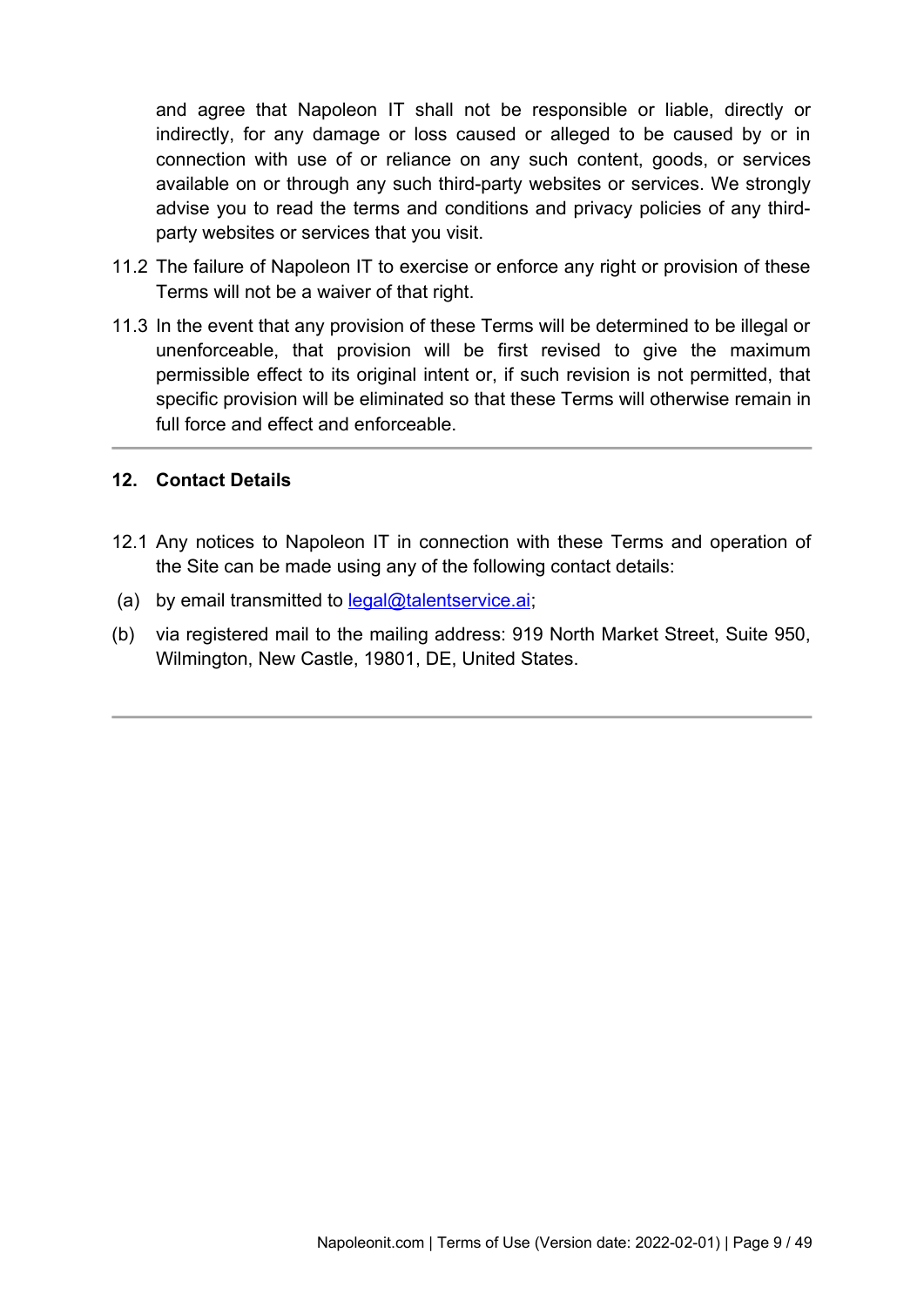## **PRIVACY POLICY**

### **Contents**

- 1. Introduction
- 2. Scope
- 3. Your Rights
- 4. Talents
- 5. Clients
- 6. Cookies and Automatic Data Collection
- 7. Disclosure of the Personal Data
- 8. Links to Other Websites
- 9. Security
- 10. Changes to Privacy Policy
- 11. Contacts

### <span id="page-9-0"></span>**1. Introduction**

- 1.1 This Privacy Policy applies to any use of [www.napoleonit.com](http://www.napoleonit.com/) (the **"Site"**), operated by Talent Service Inc., legal entity duly incorporated in accordance with the laws of the state of Delaware, US, having its registered address in the state of Delaware at 919 North Market Street, Suite 950, Wilmington, New Castle, 19801, file number 6537961 (**"Napoleon IT"**, "**we**", "**us**", and/or "**our**").
- 1.2 Your access to and use of the Site is conditioned upon your acceptance of and compliance with this Privacy Policy and the Terms of Service available at the Site (**"Terms of Service"**). By accessing or using the Site **you give your consent to process your Personal Data** in accordance with and subject to this Privacy Policy. This Privacy Policy and the Terms of Service apply to all visitors, users, and others who wish to access or use the Site. By accessing or using the Site you agree to be bound by this Privacy Policy and the Terms of Service. If you disagree with any part of those documents then you do not have permission to access the Site.
- 1.3 Any capitalized terms referred to in this Privacy Policy and not defined in this document, shall be defined by the Terms of Service, and in absence of such terms therein – in accordance with the law applicable to this Privacy Policy and the Terms of Service.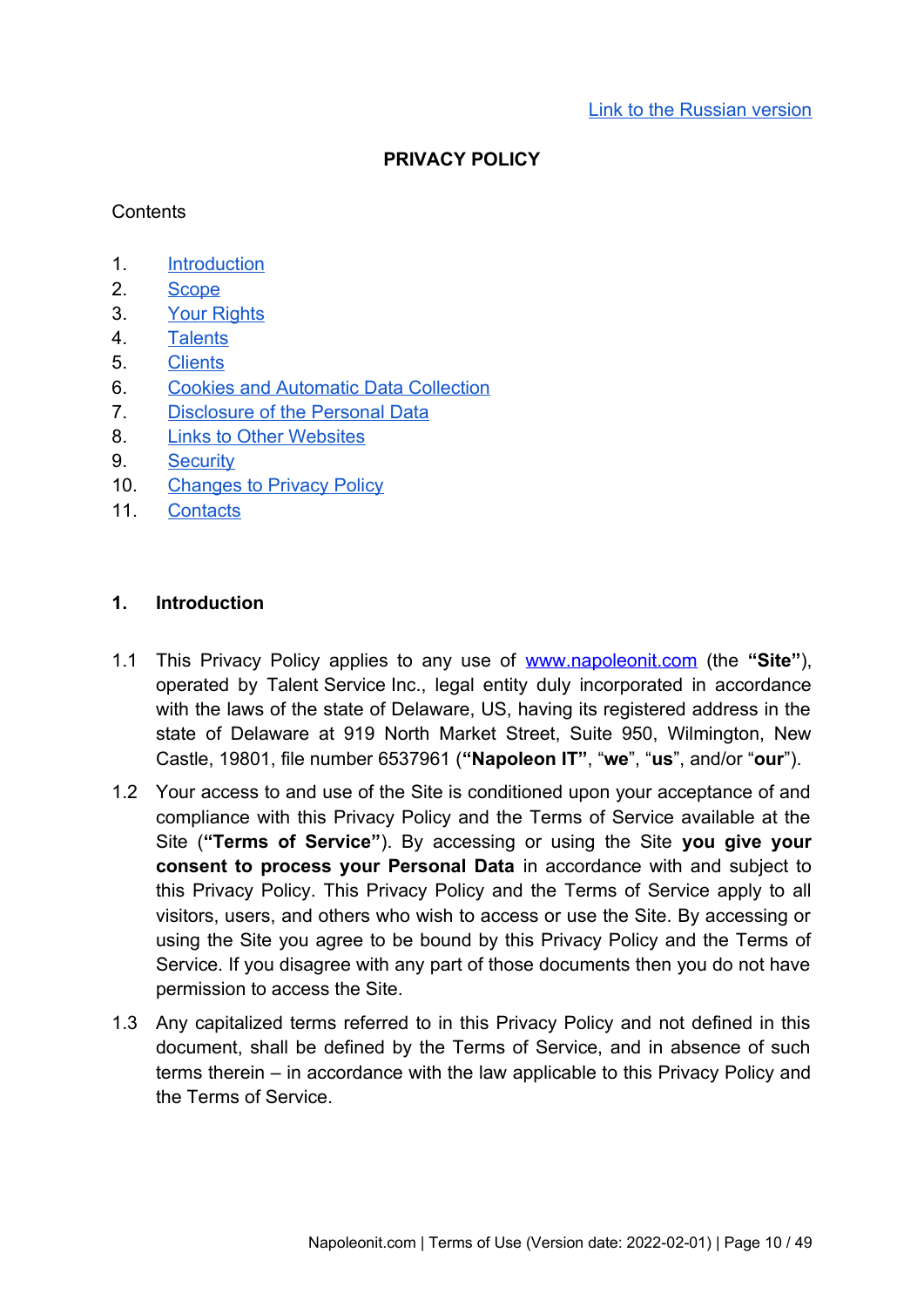# **2. Scope**

- 2.1 This Privacy Policy sets out how Napoleon IT collects, retains, and uses information, including personal data ("**Personal Data**") about Talents, Clients, and other Site visitors and individuals, which include our vendors, partners, blog readers. Personal data means any information relating to an identified or identifiable natural person.
- 2.2 The Personal Data we receive from Talents and Clients and how we handle it differs, so we explain our data practices for Talents and Clients in distinct sections below. Navigate to the section that applies to you: Talents; Clients.

## 2.3 **Data Controller**

Napoleon IT is the data controller for processing your Personal Data. The data controller is responsible for deciding how Personal Data about you is used. Please see the "Contacts" section below to find out how to contact us.

## 2.4 **Legitimate Interest**

"Legitimate interests" means our interests in conducting and managing our organization and delivering the best services to you. This Privacy Policy describes when we process your Personal Data for our legitimate interests, what these interests are, and your rights. We will not use your Personal Data for activities where the impact on you overrides our interests unless we have your consent or those activities are otherwise required or permitted by law. You have the right to object to processing that is based on our legitimate interests. For more information on your rights, please see the "Your Rights" section below.

## 2.5 **Applicable data protection rules**

This Privacy Policy is based on the data protection rules of the state of incorporation of Napoleon IT.

However, since Napoleon IT operates at a global level, for the purposes of provision of services at the Site, Personal Data may need to be transferred to countries outside of where it was originally collected.

When we transfer your Personal Data to a third country, we will ensure that this transfer complies with applicable laws and legislation. For transfers out of jurisdictions operating transfer restriction regimes, we take additional steps to ensure compliance with local law.

## 2.6 **Data Retention**

Our Policy is to keep your Personal Data only for as long as is reasonably necessary to fulfill the purposes for which it was collected and processed, including for the purposes of satisfying any legal, regulatory, accounting, or reporting requirements. If you have elected to receive marketing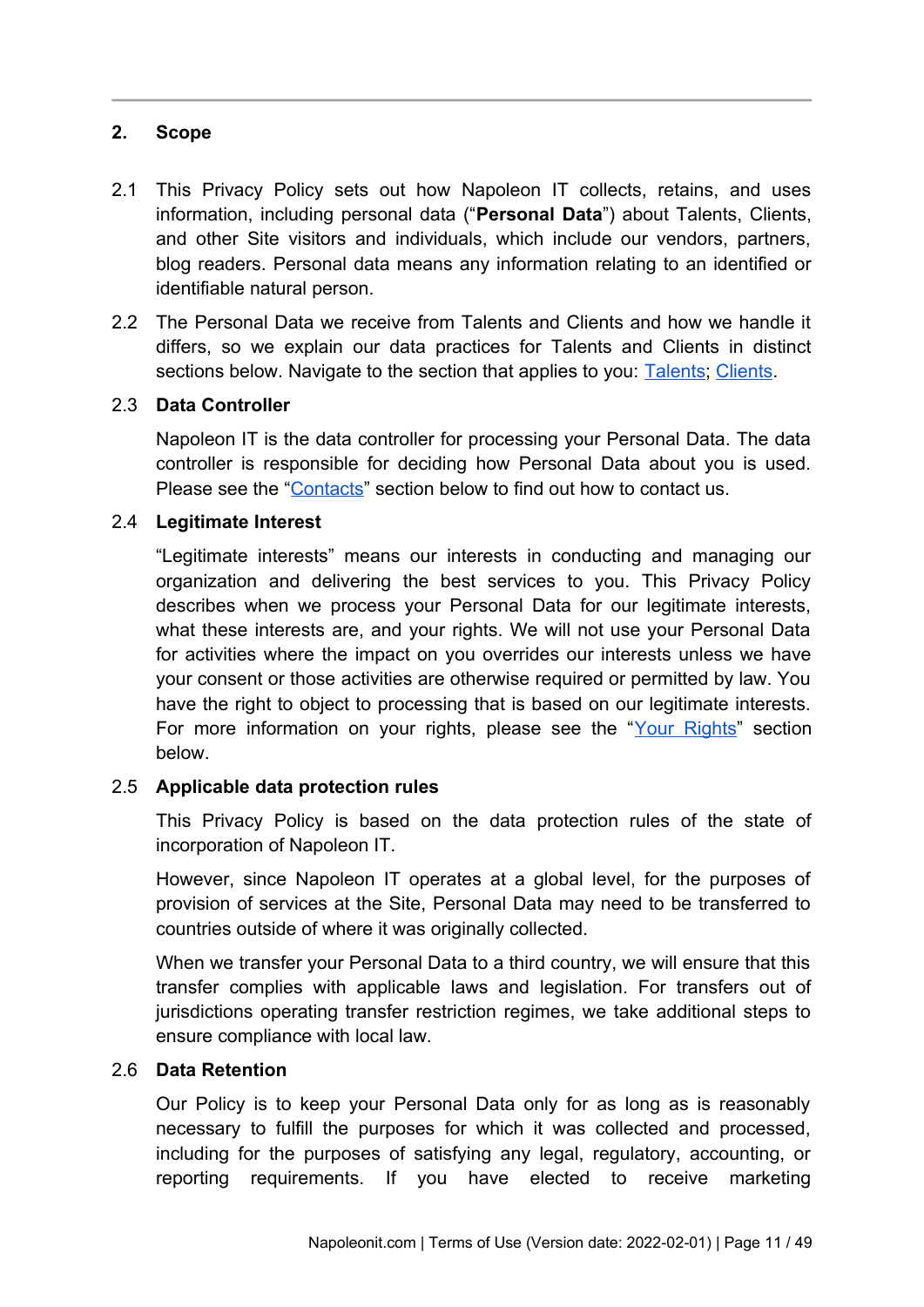communications from us, we retain information about your marketing preferences until you opt-out of receiving these communications and in accordance with our policies.

To determine the appropriate retention period for your Personal Data, we will consider the amount, nature, and sensitivity of the Personal Data, the potential risk of harm from unauthorized use or disclosure of your Personal Data, the purposes for which we use your Personal Data and whether we can achieve those purposes through other means, and the applicable legal requirements. In some circumstances, we may anonymize your Personal Data so that it can no longer be associated with you, in which case it is no longer Personal Data.

The Privacy Policy also applies to users of Napoleon IT software, affiliated sites, and data that Napoleon IT collects in-person, for instance, at business conferences and trade shows.

Our Privacy Policy describes why and how Napoleon IT collects, uses and stores your Personal Data, the lawful basis on which your Personal Data is processed, and what your rights and our obligations are in relation to such processing (please see "Your Rights" section below).

Napoleon IT will only process your Personal Data if such processing is permissible under applicable laws and after receiving your consent to the processing of Personal Data. The legal basis of processing your Personal Data is the national law of the state at the Napoleon IT's place of incorporation, and other Personal Data laws that apply to you (please see the sections below for more information and description about the legal basis, purposes and legitimate interests of processing).

## 2.7 **Exclusions**

This Privacy Policy does not apply to any Personal Data collected by Napoleon IT other than Personal Data collected through the Site or Services provided by Napoleon IT. This Privacy Policy shall not apply to any unsolicited information you provide to Napoleon IT through this Site or through any other means (without prejudice to your rights under the applicable law). All such unsolicited information shall be deemed to be non-confidential and Napoleon IT shall be free to reproduce, use, disclose, distribute and exploit such unsolicited information without limitation or attribution.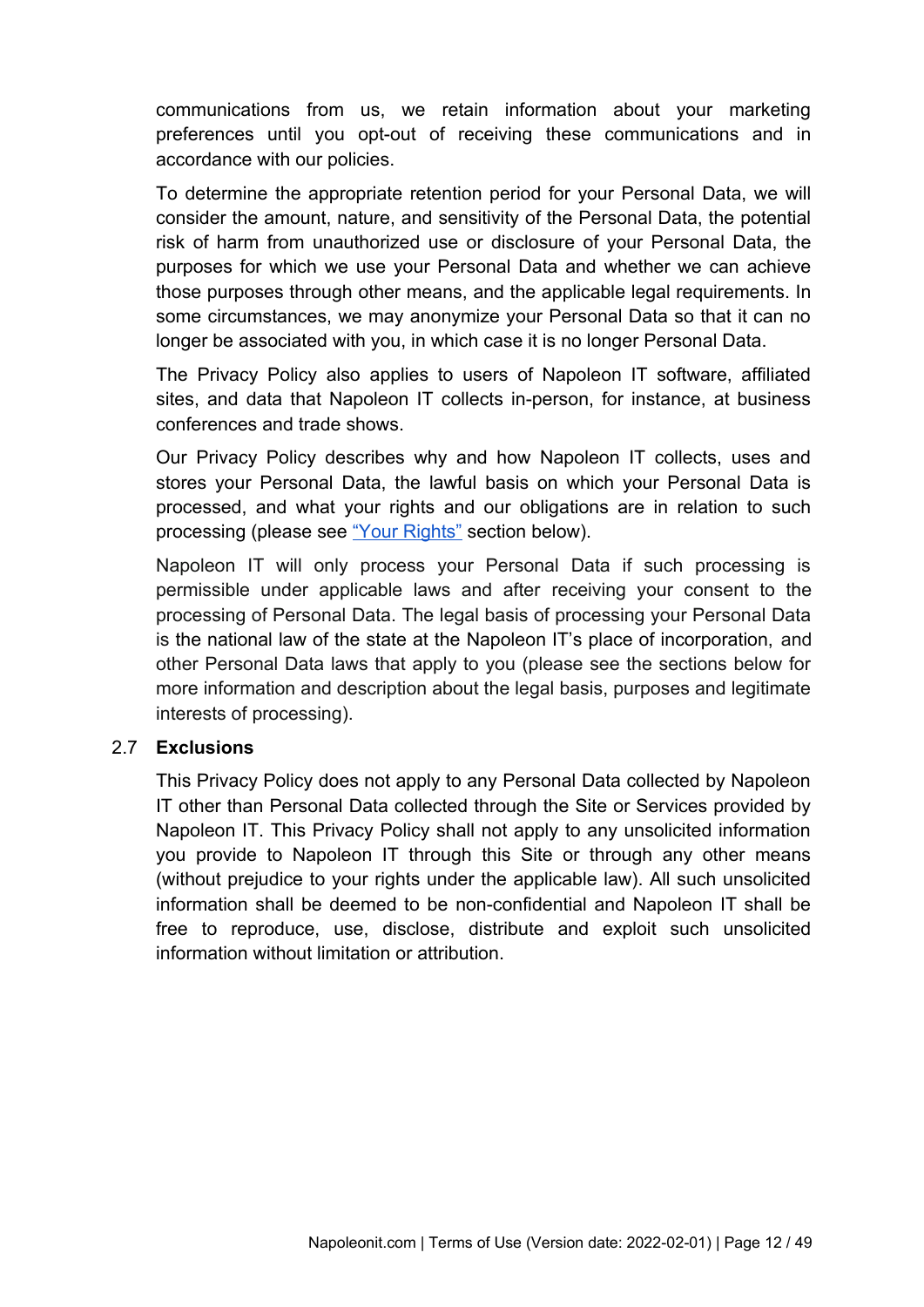# 2.8 **Underages**

Napoleon IT does not intend to collect Personal Data from children under the age of 18 (or age in accordance with the personal law applicable to you). If you are under the age of 18, please do not submit any Personal Data through the Site. We encourage parents and legal guardians to monitor their children's Internet usage and to help enforce our Privacy Policy by instructing their children never to provide Personal Data on this Site without their permission. If you have reason to believe that a child under the age of 18 has provided Personal Data to Napoleon IT through this Site, please contact us, and we will endeavor to delete that information from our databases.

# **3. Your Rights**

- 3.1 Subject to applicable laws, you have the following rights in relation to your Personal Data:
	- **Right to be informed.** This means anyone processing your Personal data must make clear what they are processing, why, and who else the data may be passed to.
	- **Right of access.** If you ask us, we will confirm whether we are processing your Personal Data and, if so, provide you with a copy of that Personal Data along with certain other details. If you require additional copies, we may need to charge a reasonable fee.
	- **Right to rectification.** If your Personal Data is inaccurate or incomplete, you are entitled to ask that we correct or complete it. If we share your Personal Data with others, we will tell them about the correction where possible. If you ask us, and where possible and lawful to do so, we will also tell you with whom we shared your Personal Data so you can contact them directly.
	- **Right to erasure.** You may ask us to delete or remove your Personal Data. If we share your data with others, we will tell them about the erasure where possible. If you ask us, and where possible and lawful to do so, we will also tell you with whom we shared your Personal Data so you can contact them directly.
	- **Right to restrict processing.** You may ask us to restrict or 'block' the processing of your Personal Data in certain circumstances, such as where you contest the accuracy of the data or object to us processing it. We will tell you before we lift any restriction on processing. If we share your Personal Data with others, we will tell them about the restriction where possible. If you ask us, and where possible and lawful to do so, we will also tell you with whom we shared your Personal Data so you can contact them directly.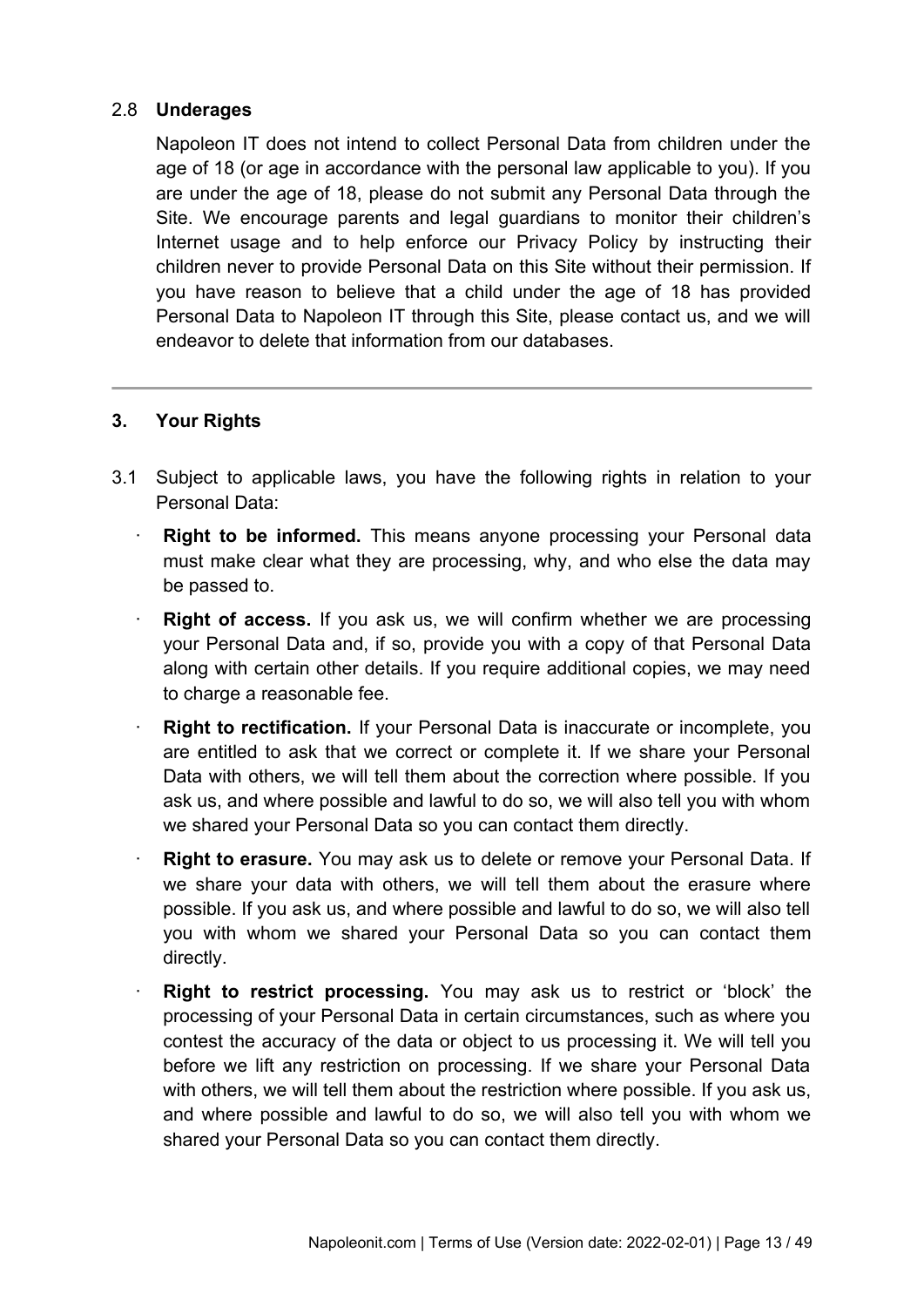- **Right to data portability.** You have the right to obtain your Personal Data from us that you consented to give us or that was provided to us as necessary in connection with our contract with you or to comply with the Terms. We will give you your Personal Data in a structured, commonly used, and machinereadable format. You may reuse it elsewhere.
- **Right to object.** You may ask us at any time to stop processing your Personal Data, and we will do so: (1) If we are relying on a legitimate interest to process your Personal Data – unless we demonstrate compelling legitimate grounds for the processing or (2) If we are processing your Personal Data for direct marketing.
- **Rights in relation to automated decision-making.** You have the right to be free from decisions based solely on automated processing of your Personal Data, which produce a significant legal effect on you, unless such processing is necessary for entering into, or the performance of a contract between you and us, or to comply with the Terms, or with your explicit consent. We are not currently processing your Personal Data for such type of automated decisionmaking, but if we elect to do so in the future we will provide you with notice and choice.
- **Right to withdraw consent.** If we rely on your consent to process your Personal Data, you have the right to withdraw that consent at any time by contacting us, but this will not affect any processing of your data that has already taken place.
- **Right to lodge a complaint with the data protection authority.** If you have a concern about our privacy practices, including the way we handled your Personal Data, you can report it to the data protection authority that is authorized to hear those concerns.
- 3.2 You may exercise your rights by contacting us as indicated under the "Contacts" section below.
- 3.3 You can use the Site without providing any Personal Data. However, if you choose not to provide any Personal Data, you may not be able to use certain services.

# **4. Talents**

# 4.1 What Information We Collect

# **A. The information you provide to us**

When you apply as a Talent on the Site, you may be asked to provide certain Personal Data. The first step is to leave your Email on the Site. After that our recruiting specialists will contact you to receive more information on your skills, work experience, personality, domain-specific knowledge, competence, and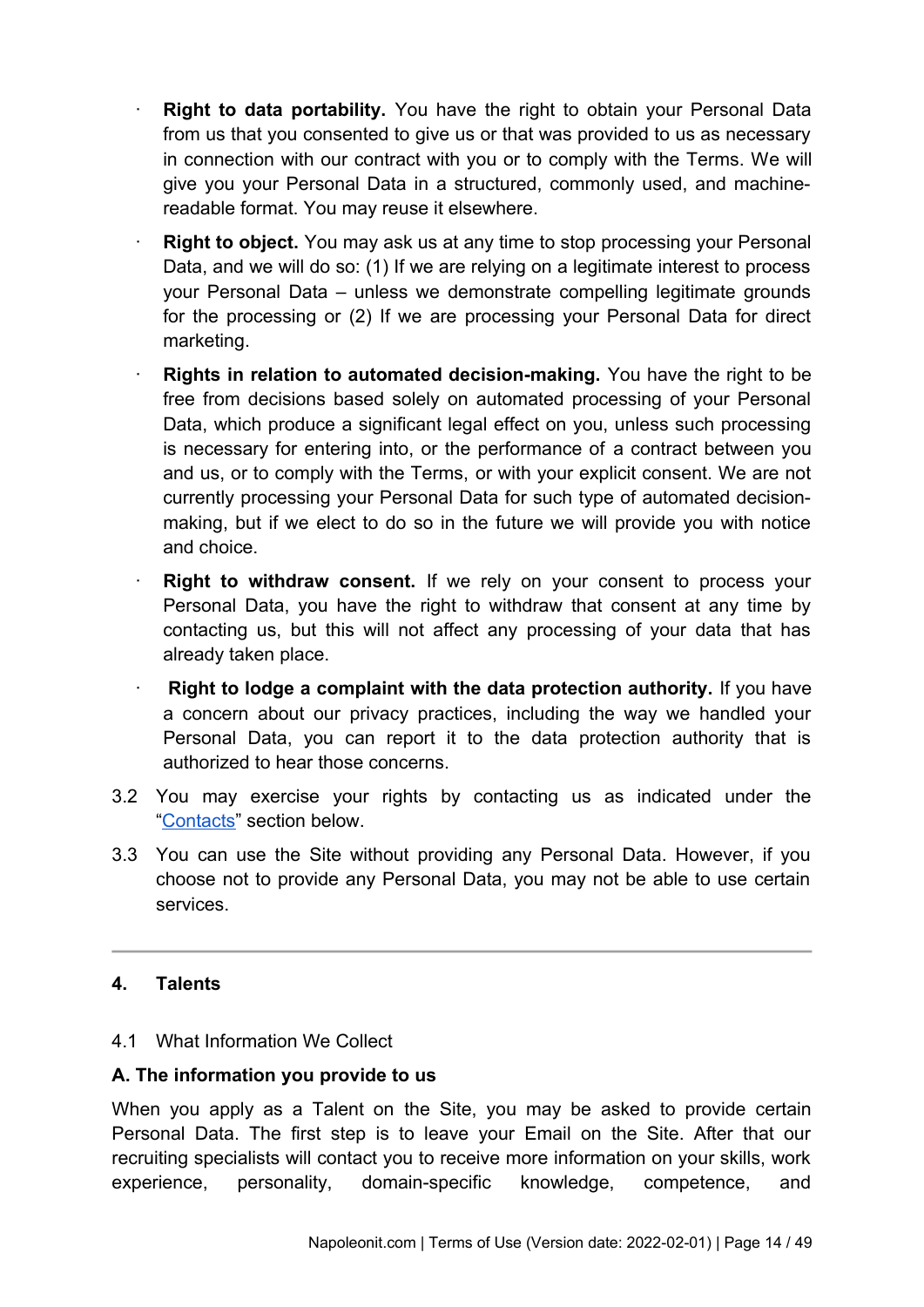professionalism. During your communications with our specialists, and screening interviews, you will be asked to provide information about yourself, which may include:

- your name;
- contact information:
- specialty, working experience;
- English level;
- location:
- education:
- photo:
- other information about your professional qualities that is necessary for the purpose of recruiting;
- $-$  other information you want to share on your CV.

After receiving the necessary information from you, our recruiting specialists will prepare standard form CV to be placed on the Site and to be provided to the Clients. Such CV will not contain any information identifying you, such as second name or contact details.

If you are being recruited by the Client, we may also ask you to provide other information necessary for hiring purposes.

# **B. Automatically collected data**

When you interact with Napoleon IT through the Site or services, we automatically collect certain information. Please read the "Cookies and automatic data collection" section below for more information.

# 4.2. How and Why We Use the Information

# **A. To promote your CV**

Napoleon IT uses the Personal Data you provide in accordance with this Privacy Policy, in order to promote your CV, in particular:

- $-$  to prepare your depersonalized CV:
- to conduct screening interview with our recruiting and technical specialists;
- to propose your depersonalized CV to Clients or other companies having contractual relations with Napoleon IT, for recruiting purposes;
- $-$  to arrange interviews with the Client's representatives.

You agree that we can place your depersonalized CV on our Site and make it publicly available.

Only depersonalized CVs will be available on the Site and will be provided to the Client before the hiring process (section B below). In a depersonalized CV, only your first name and the first letter of your second name will be indicated (e.g., John D.).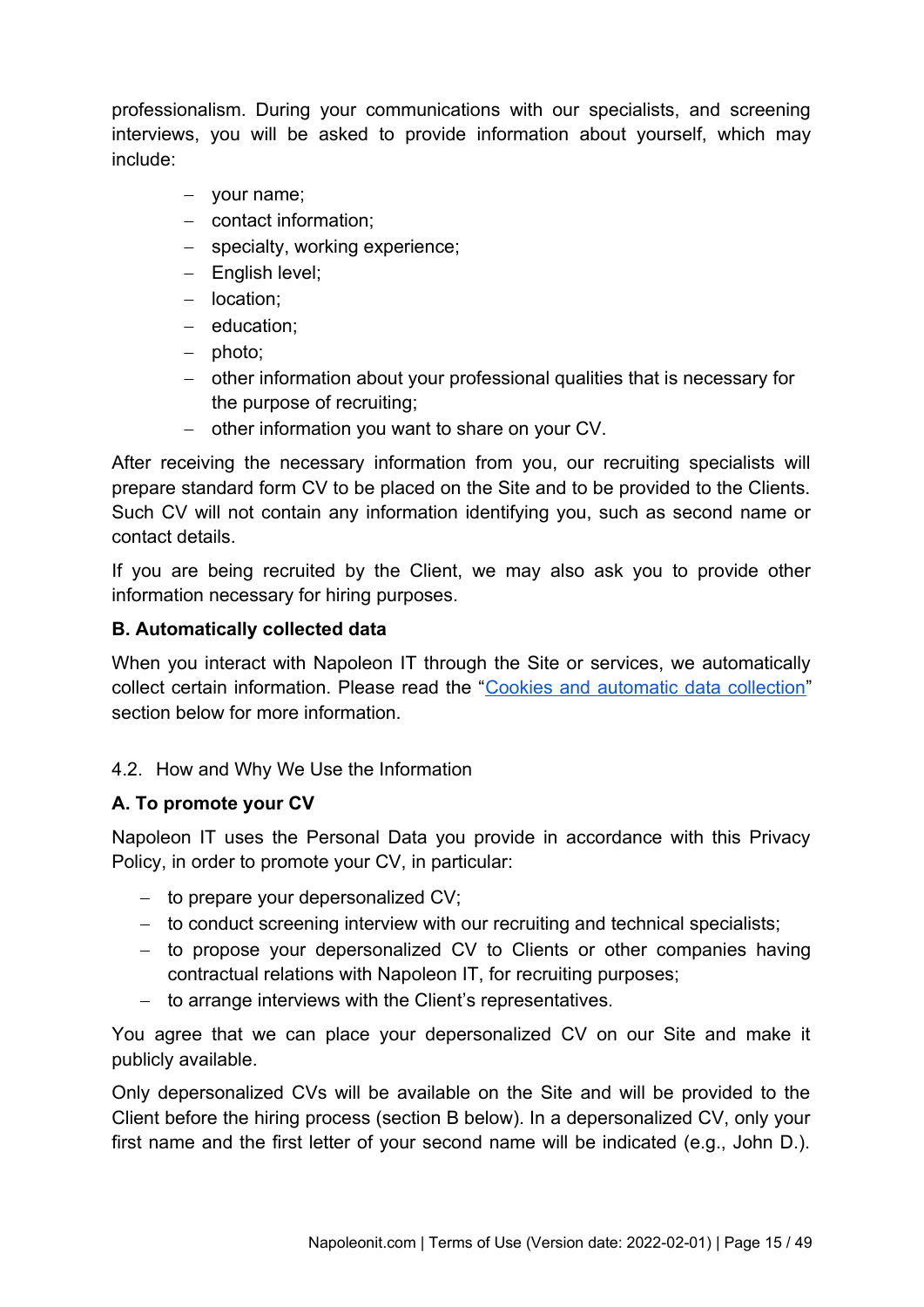Depersonalized CV will contain no contact information or other data identifying you, except for the information on your working experience.

For these purposes, we may store, copy, modify or otherwise use your Personal Data.

# **B. To facilitate hiring process**

You agree that, upon the request of the Client, we may provide your full details (including your name, contact details and other Personal Data you provide to us) to the Client after your first interview with such Client. By attending the interview with the Client, you confirm your consent to the transfer of your Personal Data to that **Client** 

# **C. As necessary for certain legitimate interests**

We use your Personal Data for the legitimate interests described below:

- $-$  For the performance of contracts entered between you and Napoleon IT, including, to fulfill Napoleon IT's obligations under the Terms of Service or any other contract regarding the Napoleon IT services, performing such contracts and taking necessary steps requested by you before entering into such contract.
- To send administrative information to you, for example, information regarding the Site and changes to our terms, conditions, and policies.
- To conduct analytics on how the Site and our Service are being used by you for our internal purposes, namely for providing, maintaining, benchmarking, and improving our offerings, and identifying usage trends.
- We use data relating to your use of and interaction with the Site and the Services, including use of product features by you and information that we obtain through cookies and other technologies, to better understand your needs and interests in order to personalize your experience with our Services.
- To market our services and showcase Talents (in particular, we can feature certain profiles of Talents to drive traffic from potential Clients).
- To prevent fraud or criminal activity, misuse of our products or services, and ensure the security of our IT systems, architecture, and networks.
- To (a) comply with legal obligations and legal process, (b) respond to requests from public and government authorities including public and government authorities outside your country of residence; (c) enforce our terms and conditions; (d) protect our operations; (e) protect our rights, privacy, safety or property, and/or that of you or others; and (f) allow us to pursue available remedies or limit the damages that we may sustain.

If you ask us to delete your data and we are required to fulfill your request, we may keep basic data to identify you and prevent further unwanted processing.

# **D. To share your personal data with affiliate sites and others to provide the Services at the Site**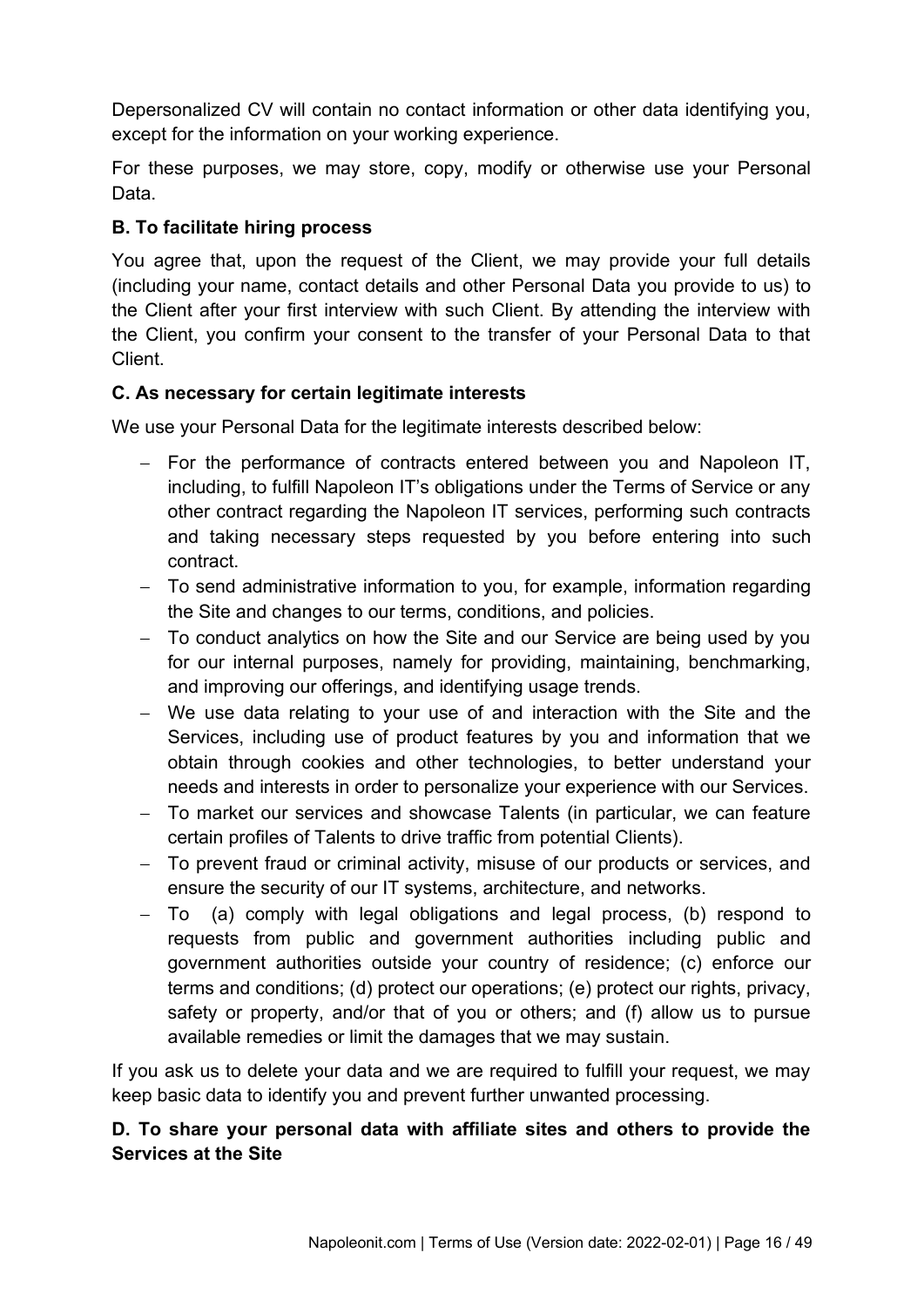We may share your Personal Data with our affiliate sites (recipients) owned and managed by Napoleon IT or others, for purposes of providing the Service in full in accordance with this Policy (to market our services and showcase Talents (in particular, we can feature certain profiles of Talents to drive traffic from potential Clients, for example).

If you request us so, and where possible and lawful to do so, we will inform you with whom we shared your Personal Data so you can contact them directly.

# **5. Clients**

# 5.1. What Information We Collect

# **A. The information you provide to us**

We collect information from our prospective Clients when we receive a request for hiring any of the Talents. If you would like to hire the Talent, please leave your email, your name (name of Client's representative), company name, and password.

When you sign up on our Site, you will have the opportunity to review the more detailed CVs of the Talents. However, we may provide contact details or other personal information of a Talent only after the first interview you held with the Talent.

In order to provide you with a more personalized recruiting services, we may ask you to provide some more details about your business: the field of activity, number of employees, required positions and level of IT specialists, and others.

We collect the data that is entered on our Site or sent to us electronically, for example when you complete a web form to give information to us directly (such as on our "Contact Us" page) when you voluntarily provide such information such as when you register for access to the Site (for example, your name, mailing address and/or password), contact us with inquiries or respond to one of our surveys. Wherever Napoleon IT collects information we make an effort to provide a link to this Privacy Policy.

## **B. Information received from third parties**

We may supplement the information that we collected from you (such as your email address) with additional information about you and your company obtained from publicly available and third-party databases or services that provide information about business people and companies (including an individual's name, job title, business contact information, and company information).

# **C. Automatically collected data**

When you interact with Napoleon IT through the Site or Services, we automatically collect certain information. Please read the "Cookies and automatic data collection" section below for more information.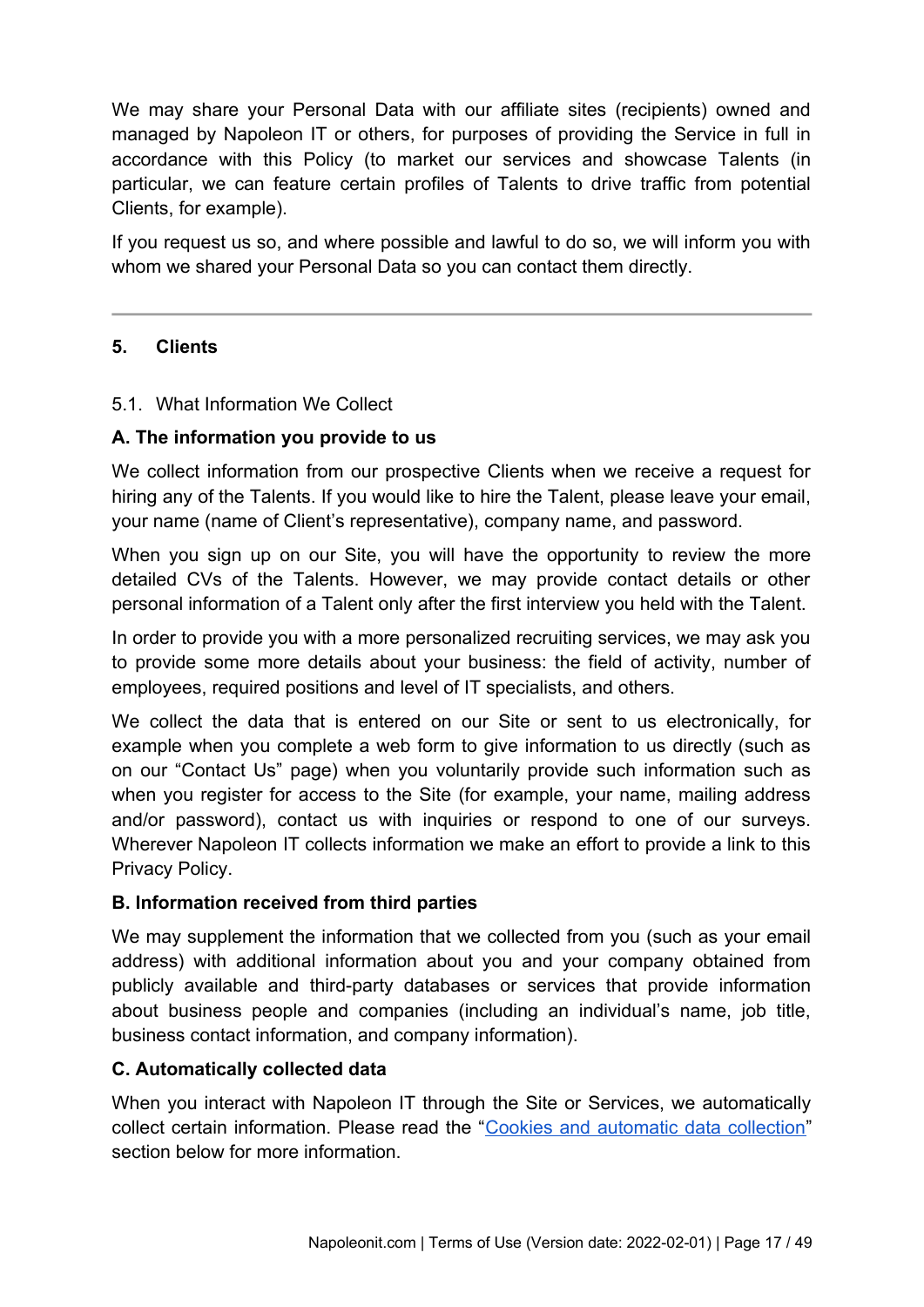## 5.2. How and Why We Use the Information

# **A. To operate the Site and provide the Services**

Napoleon IT uses the information you provide in accordance with this Privacy Policy. If you provide information for a specific reason, we may use this in connection with the reason for which it was provided. For example, if you contact us by email, we will use the contact details you provide to answer your question or resolve your problem. In addition, if you provide information to access the Services, we will use this information to provide you with access to such Services (for example, providing access to Talent's CVs), maintain your account, contact you regarding your use of the Services and/or the Site or to notify you of important changes to the Services and/or the Site, and to monitor your use of such services. Such use is necessary to respond to or implement your request and to comply with the Terms, or for the performance of the contract between you and us.

# **B. For the purposes of marketing**

We may use your contact details to tell you about services we believe will be of interest to you, upcoming events, or other promotions. If we do so, each marketing communication we send you will contain instructions permitting you to "opt-out" of receiving future marketing communications. Note, however, that as a user of our services you cannot opt-out of some administrative communications that are reasonably necessary to the services, such as billing or service notifications. In addition, if at any time you wish not to receive any future marketing communications or you wish to have your name deleted from our mailing lists, please contact us as indicated below.

## **C. As necessary for certain legitimate interests**

We use contact details or other information you provide to us for the legitimate interests described below:

- For the performance of contracts entered between you and Napoleon IT, including, to provide a Talent hiring service for your business projects, and fulfilling Napoleon IT's obligations under the Terms of Service or other contracts entered between you and Napoleon IT, performing such contracts and taking necessary steps requested by you before entering into such contract.
- To send administrative information to you, for example, information regarding the Site and changes to our terms, conditions, and policies.
- To respond to your inquiries and fulfill your requests, such as to send you requested materials and newsletters, as well as information and materials regarding our products and services.
- To conduct analytics on how the Site and our Service are being used by you for our internal purposes (namely for providing, maintaining, benchmarking, and improving our offerings, identifying usage trends, and determining the effectiveness of our promotional campaigns) and to inform our marketing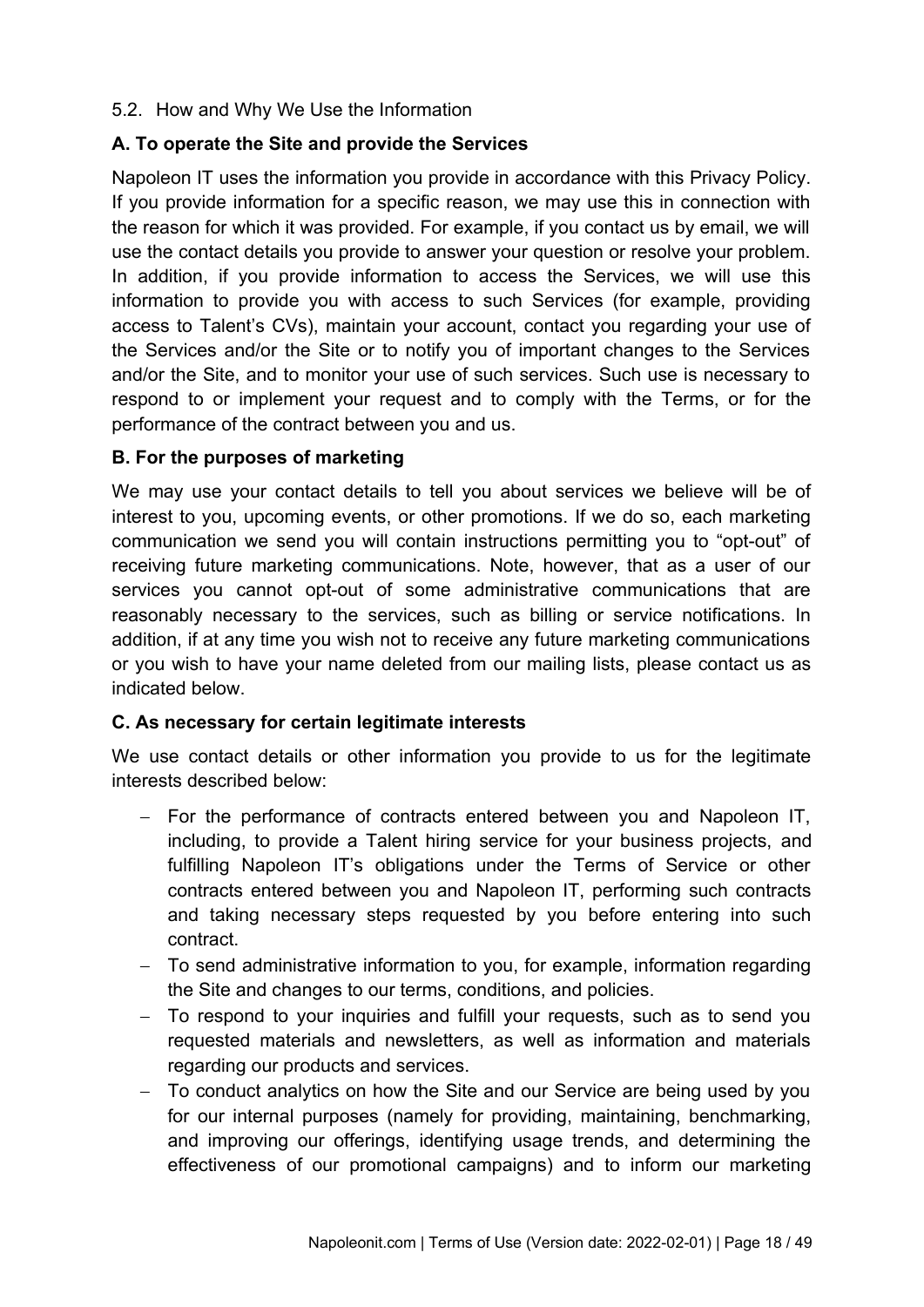strategy and personalize our communications with you (including providing information on our features and other marketing and service-related announcements relevant to the content and features you engage with).

- To supplement the information that we collected from you with information obtained from third parties (described above) in order to update, expand and analyze our records, identify new Clients, and provide products and services that may be of interest to you.
- To prevent fraud or criminal activity, misuse of our products or services, and ensure the security of our IT systems, architecture, and networks.
- To (a) comply with legal obligations and legal process, (b) respond to requests from public and government authorities including public and government authorities outside your country of residence; (c) enforce our terms and conditions; (d) protect our operations; (e) protect our rights, privacy, safety or property, and/or that of you or others; and (f) allow us to pursue available remedies or limit the damages that we may sustain.

If you ask us to delete your data and we are required to fulfill your request, we may keep basic data to identify you and prevent further unwanted processing.

# **D. To share your contact details or other information with affiliate sites and others to provide the Services**

We may share contact details or other information you provide to us with our affiliate sites (recipients) owned and managed by Napoleon IT, or others, for purposes of providing the Service in full in accordance with this Policy (to market our services and showcase Talents (in particular, we can feature certain profiles of Talents to drive traffic from potential Clients, for example).

If you request us so, and where possible and lawful to do so, we will inform you with whom we shared your data so you can contact them directly.

If Napoleon IT intends to use any data in any manner that is not consistent with this Privacy Policy, you will be informed of such anticipated use prior to or at the time at which the data is collected and according to the applicable law.

# **6. Cookies and Automatic Data Collection**

# 6.1. Automatic Data Collection

When you interact with Napoleon IT through the Site or the Services (whether as a Talent, as a Client, a blog reader, software end-user, external domain visitor, or other visitors to our Site), we will automatically collect information about you through cookies (small text files placed on your device) and other technologies. These cookies may be used to show you ads about our company and services. Although these cookies do not disclose your identity, you may opt out of these cookies at any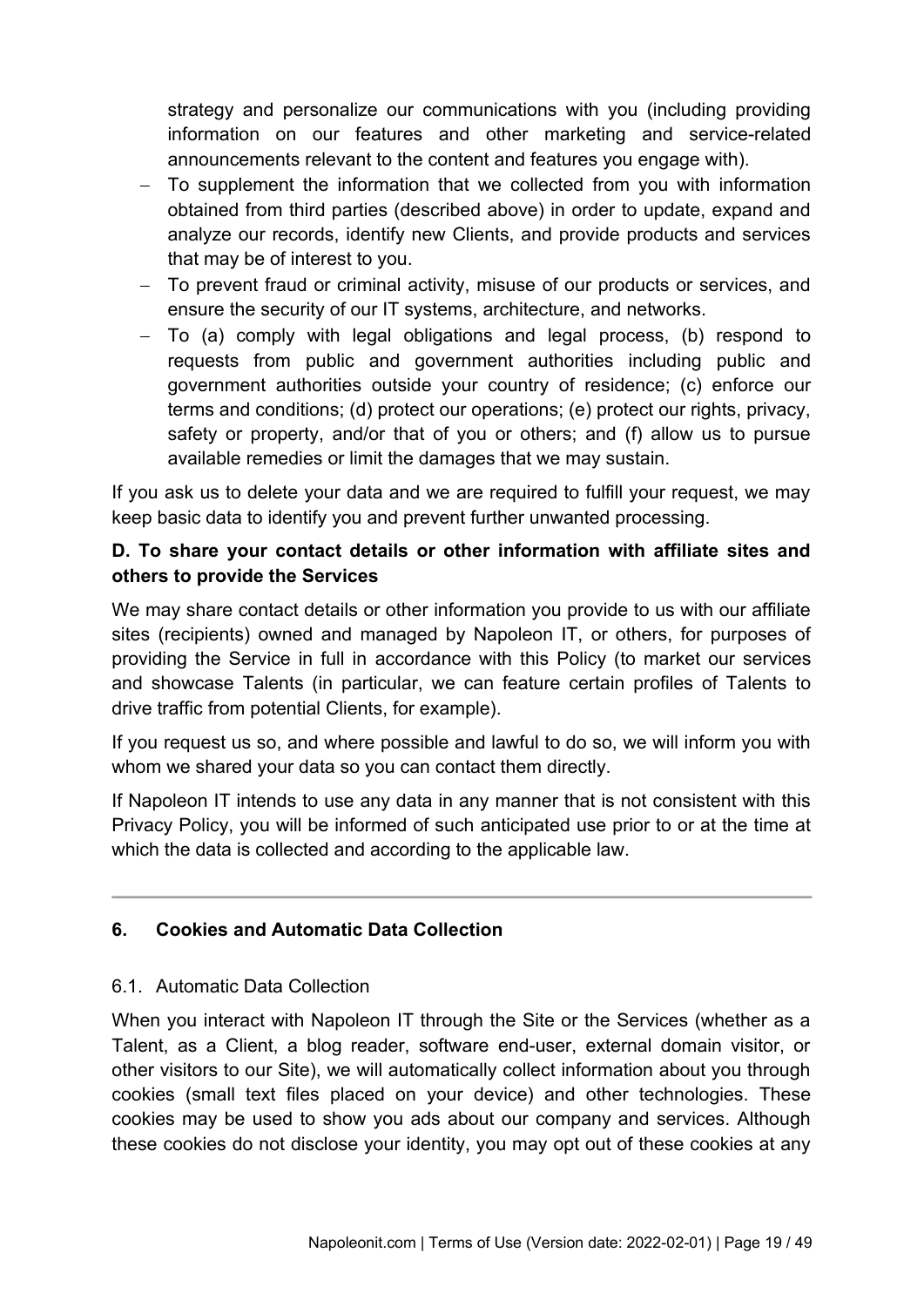time. Please see the "Use of Cookies" section to learn more about how we use cookies and other technologies.

As you visit our Site, our servers record information ("log data"), including information that your browser automatically sends whenever you visit the Site. This log data includes your Internet Protocol ("IP") address (from which we understand the country you are connecting from at the time you visit the Site), browser type and settings, the date and time of your request.

Napoleon IT does not respond to Do-Not-Track signals.

Please note that your browser setting may allow you to automatically transmit a "Do Not Track" signal to websites and online services you visit. Under current legislation, websites do not need to comply with users' Do Not Track requests. However, websites do need to inform users how they respond to DNT requests. There is no consensus among industry participants as to what "Do Not Track" means in this context. Like many websites and online services, Napoleon IT does not alter its practices when it receives a "Do Not Track" signal from a visitor's browser.

Where the information that we collect automatically on our Site is Personal Data, such data may be used in accordance with and subject to the terms of this Privacy Policy. By continuing to use our site, you are allowing us to share your IP address for the purposes of fraud prevention and security. If you wish to opt-out, please message to **legal@talentservice.ai**.

# 6.2. Use of Cookies

Napoleon IT uses cookie technology on the Napoleon IT Sites. When you access and use the Napoleon IT Sites, a cookie may be placed within the memory of your internet access device. A cookie is a small piece of data containing alphanumeric information that a Napoleon IT Site can store via your internet access device for later retrieval. Napoleon IT uses such cookies to provide you with a personalized and improved user experience. The Napoleon IT Sites use both transient cookies and persistent cookies. Cookies can be stored on your computer for different periods. "Session cookies" only last for as long as the browser session and are deleted automatically once you close your browser. "Persistent cookies" cookies survive after your browser is closed until a defined expiration date is set in the cookie (as determined by the party placing it), and help recognize your computer when you open your browser and browse the Internet again.

# **Transient cookies:**

Transient cookies are automatically deleted upon closing your browser. Such transient cookies also include, in particular, session cookies. Session cookies contain a session identifier, allowing different requests from your browser to be assigned to your particular browsing session and will allow your internet access device to be recognized upon your return to the Napoleon IT Sites.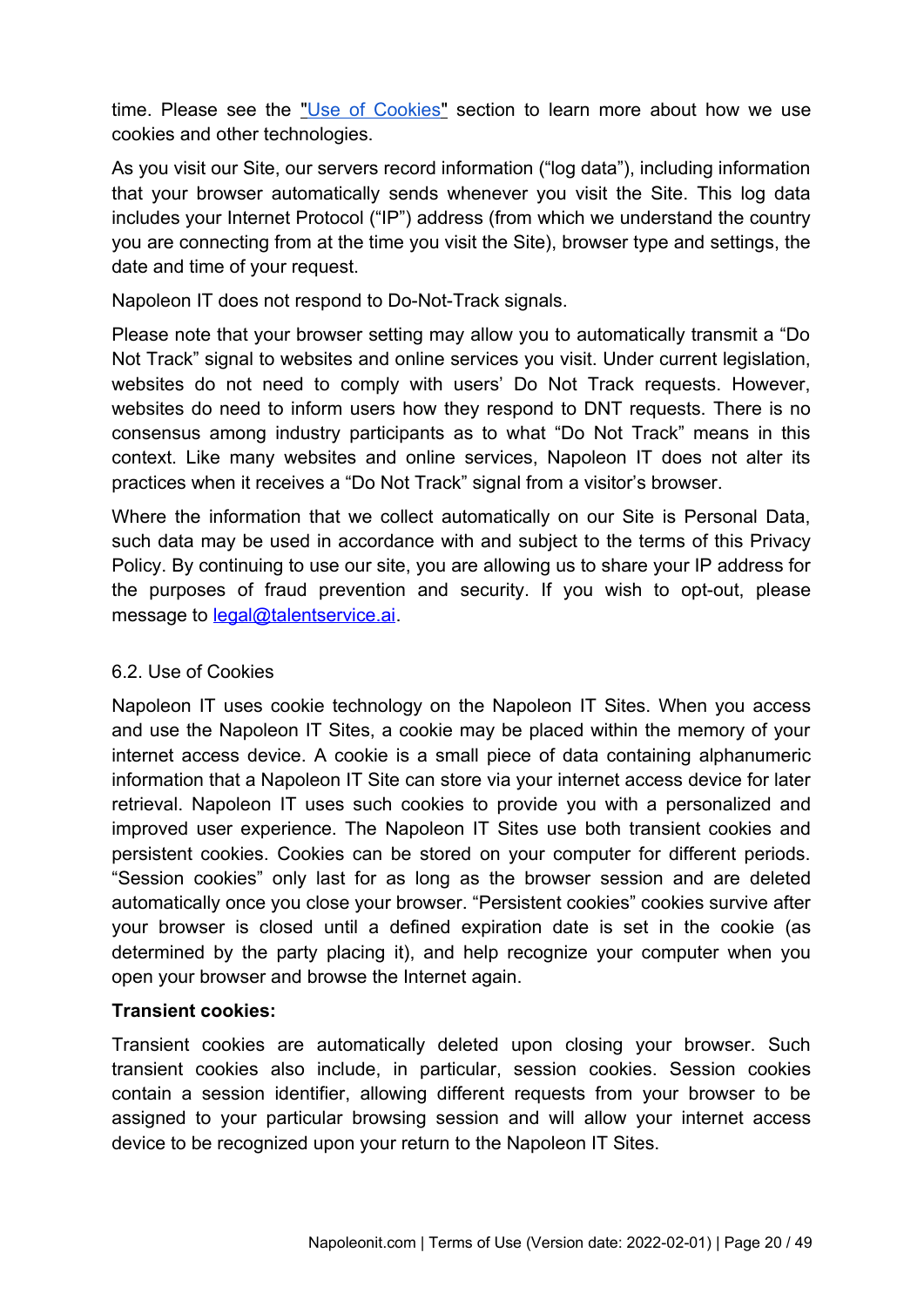# **Persistent cookies:**

Persistent cookies will be automatically deleted after a specified period of time, which may vary depending on the type of cookie placed. Napoleon IT may use persistent cookies to help Napoleon IT to track the use of the Napoleon IT Sites, such as the number and frequency of visits to the Napoleon IT Sites and which parts of the Napoleon IT Sites are visited.

Many browsers accept cookies per default. However, your browser settings can be configured in order to prevent the storage of cookies. You may also delete cookies placed by the Napoleon IT Sites at any time within your browser settings. Deactivating the storage of or deleting cookies **may limit the functionality of the Napoleon IT Sites.**

# **Strictly-necessary cookies**

Some cookies are necessary for technical reasons: to store your session (whether you're logged in or not), to maintain information that helps our load-balancer service keep our website faster and more secure, or to know whether you have given or declined consent of optional cookies before.

# **Performance cookies**

We use additional cookies to improve the design and functionality of our services, as they help us keep track of navigation paths and interactions with our pages. We analyze this anonymous data to help us improve our services.

# **7. Disclosure of the Personal Data**

Napoleon IT is not in the business of selling your information. We consider this information to be a vital part of our relationship with you. There are, however, certain circumstances in which we may share your Personal Data with certain third parties, as set forth below:

# **Business Transfers**

As we develop our business, we might sell or buy businesses or assets. In the event of a corporate sale, merger, reorganization, dissolution, or similar event, Personal Data may be part of the transferred assets.

Other Companies for Perform Certain Business-Related Functions. Napoleon IT, like many businesses, sometimes hires other companies to perform certain businessrelated functions. These parties, for example, may include website analytics companies, providers of digital advertising services, our hosting and cloud computing service providers, providers of CRM, marketing and sales software solutions, providers of billing and processing payments functions, providers of background check services, and interview and recruitment providers. When we employ another company to perform a function of this nature, we only provide them with the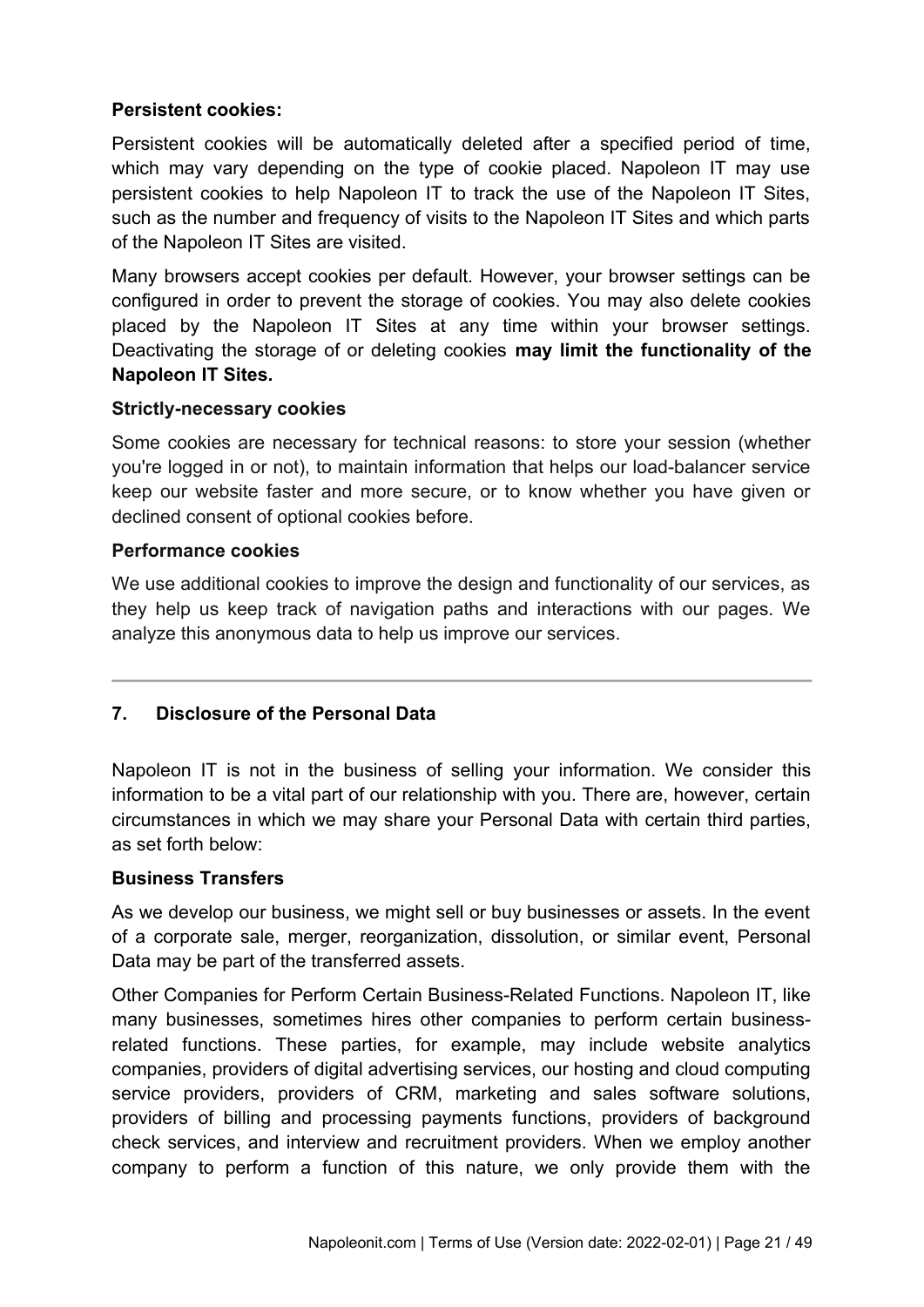information that they need to perform their specific function. According to our instructions, these parties may access, process, or store Personal Data in the course of performing their duties to us and solely in order to perform the services we have hired them to provide.

# **If Required by Law**

Napoleon IT may disclose your Personal Data if required to do so by law or in the good faith belief that such action is necessary to (i) comply with a legal obligation, (ii) protect and defend the rights or property of Napoleon IT, (iii) act in urgent circumstances to protect the personal safety of users of the Site or the public, or (iv) protect against legal liability.

# **8. Links to Other Websites**

This Site may contain links to other websites not operated or controlled by Napoleon IT (Third Party Sites). The information that you share with Third Party Sites will be governed by the specific privacy policies and terms of service of the Third Party Sites and not by this Privacy Policy. By providing these links we do not imply that we endorse or have reviewed the Third Party Sites. We suggest contacting those sites directly for information on their privacy practices and policies.

# **9. Security**

Napoleon IT uses industry-standard technologies, administrative, technical, and physical measures to protect the security, confidentiality, and integrity of any information or data collected by us.

However, no website, service, database, or system is completely secure or "hacker proof." You are responsible for taking reasonable steps to protect your personal information against unauthorized disclosure or misuse.

Napoleon IT has designated persons responsible for organizing the processing and security of Personal Data. You can contact us by email at "[legal@talentservice.ai](mailto:legal@talentservice.ai)" about processing your Personal Data.

## **10. Changes to Privacy Policy**

The Site and our business may change from time to time. As a result, at times it may be necessary for Napoleon IT to make changes to this Privacy Policy. Napoleon IT reserves the right to update or modify this Privacy Policy at any time and from time to time without prior notice unless otherwise required by the applicable law. Please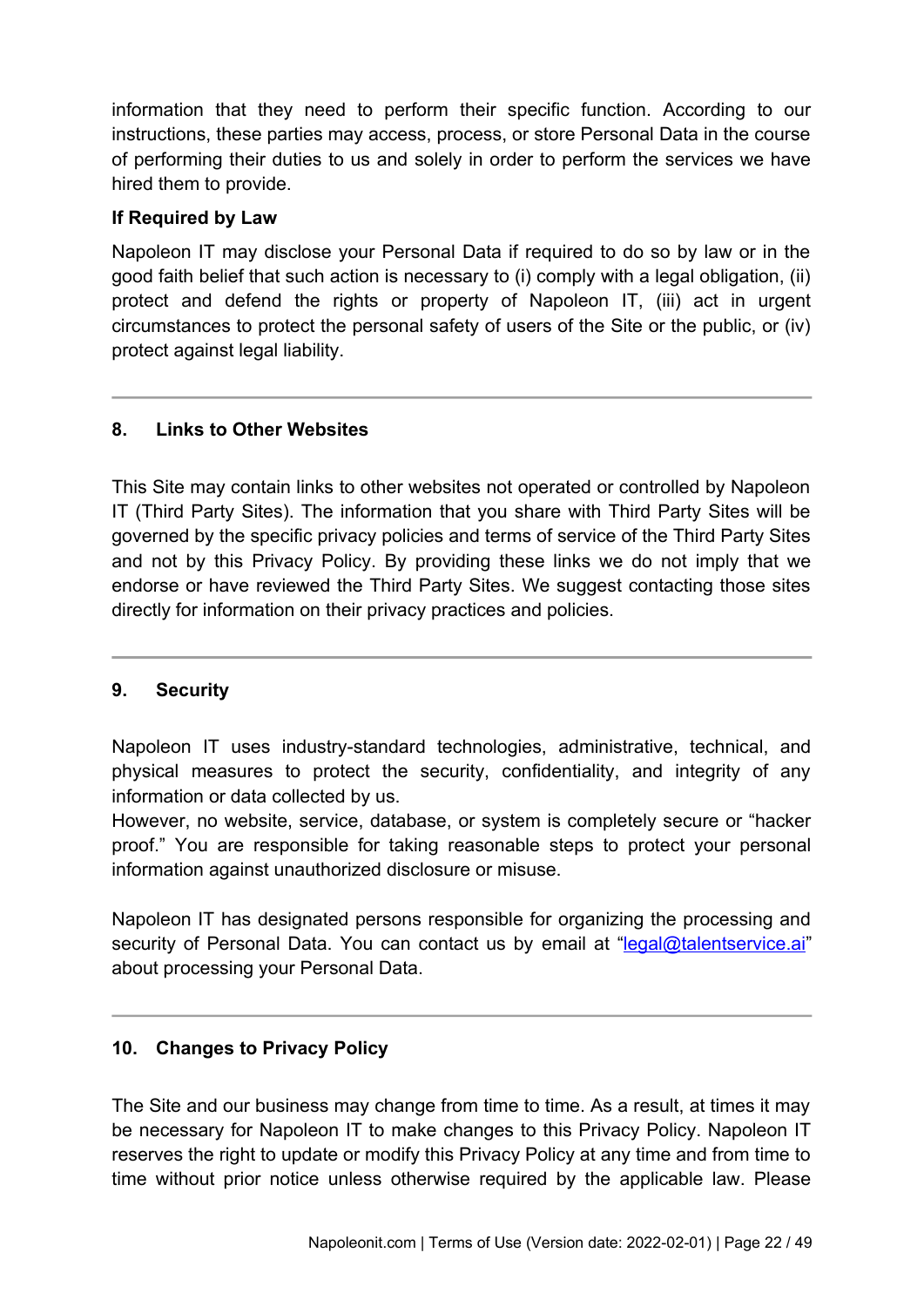review this Policy periodically, and especially before you provide any Personal Data. Your continued use of the Site after any changes or revisions to this Privacy Policy shall indicate your agreement with the terms of such revised Privacy Policy, without prejudice to your rights under the applicable law.

## **11. Contacts**

Please contact us if you have any questions about Napoleon IT's Privacy Policy (including a request to withdraw your consent to the processing of your Personal Data) or the information practices of this Site.

You may contact us as follows: by email at legal@talentservice.ai, or by post at mailing address: 919 North Market Street, Suite 950, Wilmington, New Castle, 19801, DE, United States.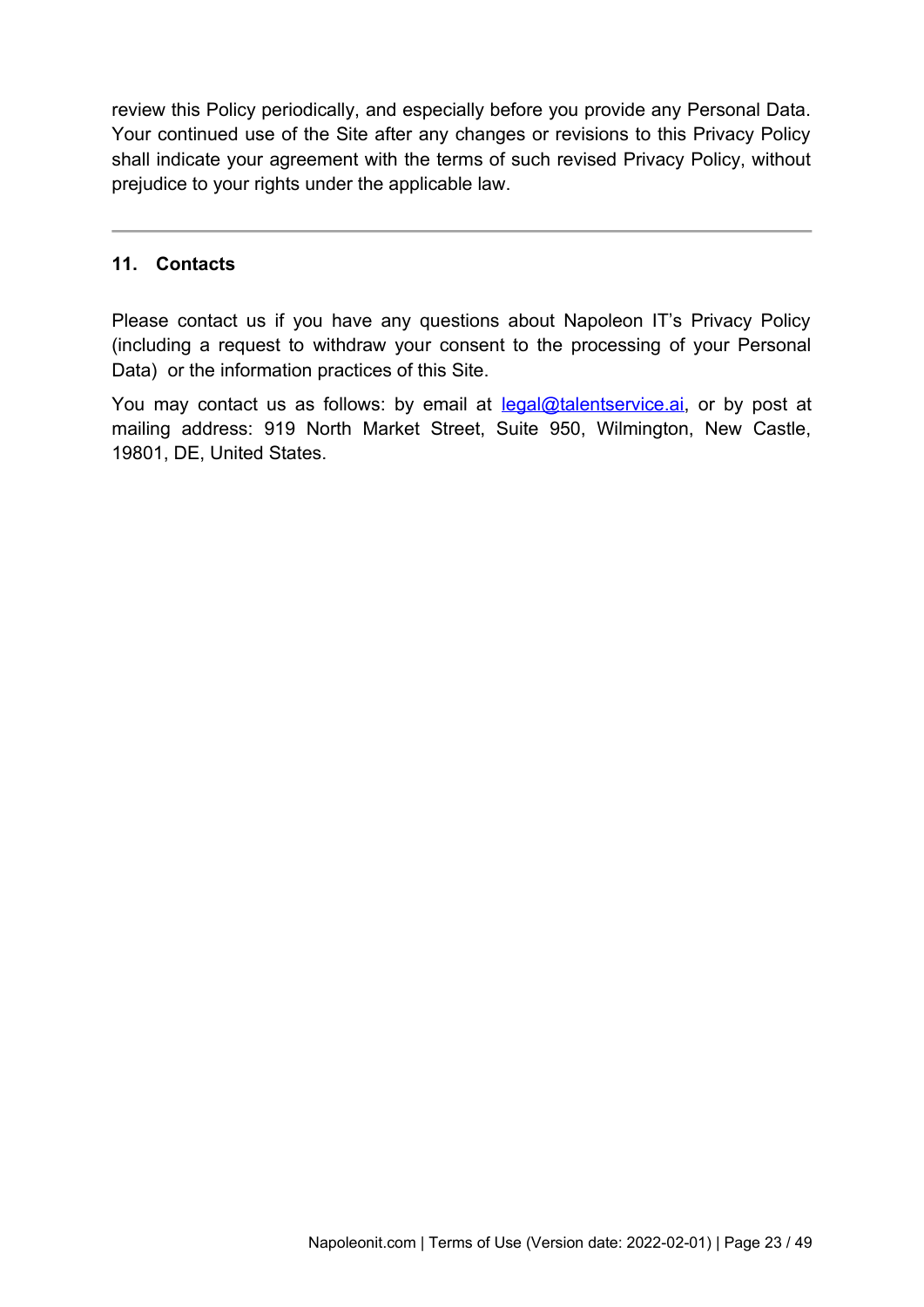### <span id="page-23-0"></span>**Napoleonit.com | Условия использования**

В этом документы Вы найдете следующие условия и политики («Условия») для сайта www.napoleonit.com:

- [Условия предоставления услуг](#page-24-0);
- [Политика конфиденциальности](#page-33-0).

#### **О сайте napoleonit.com простыми словами**

Используя сайт napoleonit.com или иным образом принимая эти Условия, Вы вступаете в правовые отношения с Talent Service Inc. (реквизиты указаны в [Условиях предоставления услуг](#page-24-0)).

Napoleonit.com – это платформа, которая помогает связывать компании и талантливых разработчиков, которые могут браться за самые сложные задачи.

Наши услуги бесплатны для разработчиков и других кандидатов, ищущих работу. Мы можем взимать плату с компаний в соответствии с условиями заключенных с ними договоров.

Когда Вы принимаете эти Условия, Вы соглашаетесь предоставить нам сведения, касающиеся Вашего резюме, опыта работы и другую необходимую информацию для продвижения Вашего резюме среди клиентов. Мы можем анализировать эти данные и размещать Ваше деперсонализированное резюме на нашем сайте (с указанием Вашего имени и первой буквы фамилии). Мы также можем проводить интервью и звонки с Вами, чтобы связать Вас с клиентами. Вы всегда можете потребовать удалить Ваше резюме с нашего сайта, связавшись с нами. Более подробно условия использования Ваших персональных данных описаны в нашей [Политике](#page-33-0) [конфиденциальности](#page-33-0).

Мы также можем направлять Вам предложения других наших услуг (или услуг наших партнеров) в сфере HR и рекрутинга. Условия оказания таких услуг не являются предметом настоящего документа.

#### **Регистрация на платформе Talent Service**

Регистрируясь на сайте www.napoleonit.com, Вы также соглашаетесь на регистрацию на нашей инновационной платформе для оценки работодателей Talent Service - [https://talentservice.ai/.](https://talentservice.ai/) Чтобы войти в личный кабинет на сайте Talent Service, используйте тот же адрес электронной почты, что и направлен Вами при регистрации на www.napoleonit.com, а также другие данные для входа, которые будут направлены Вам на электронную почту. Регистрация и использование платформы Talent Service осуществляются в соответствии с Условиями предоставления услуг и Политикой конфиденциальности, размещенными на сайте [https://talentservice.ai/.](https://talentservice.ai/) Вы можете в любой момент удалить свою регистрацию на платформе Talent Service в соответствии с Условиями предоставления услуг, размещенными на сайте [https://talentservice.ai/.](https://talentservice.ai/)

**Остались вопросы? [Свяжитесь с нами.](#page-8-0)**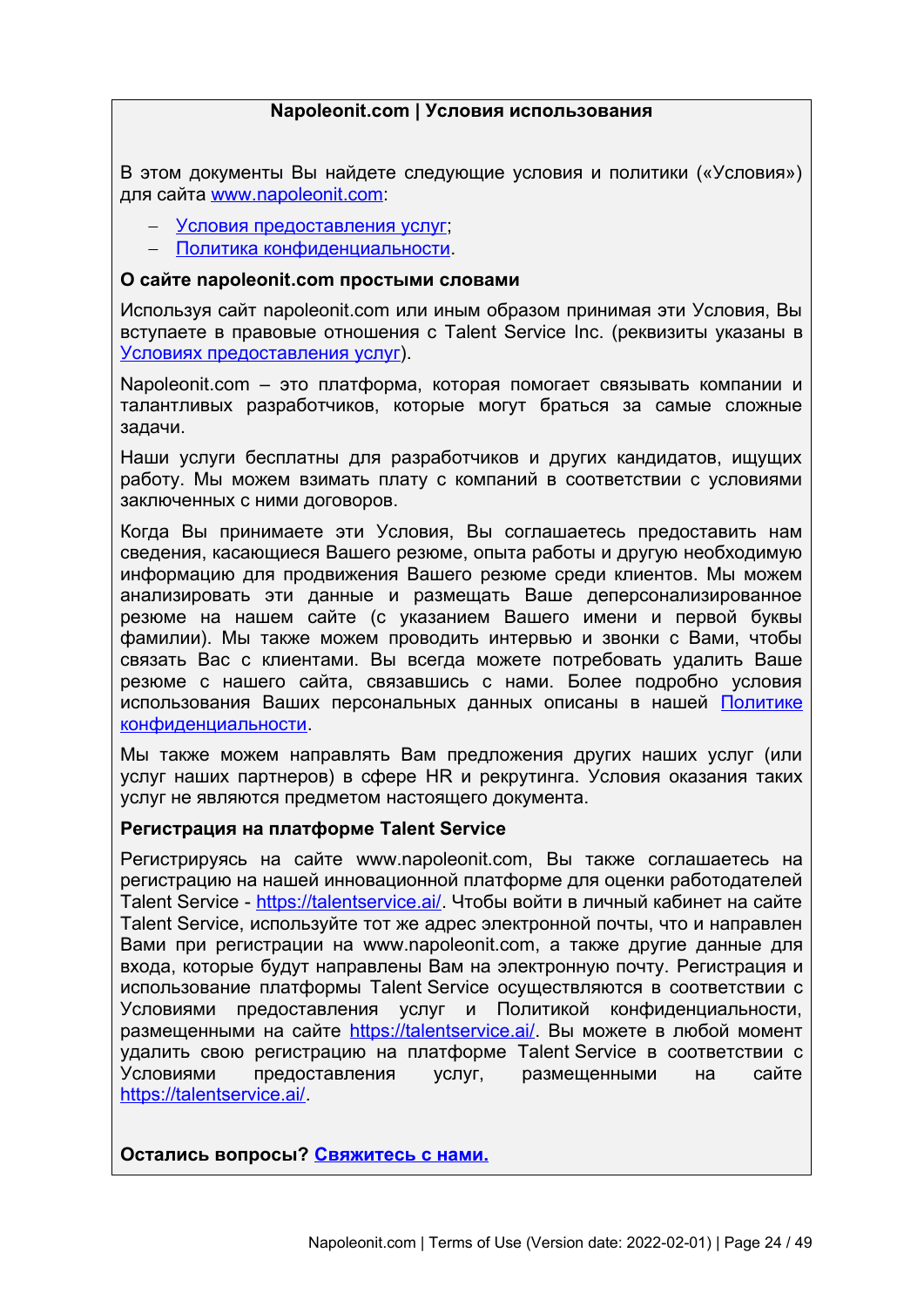# <span id="page-24-0"></span>**УСЛОВИЯ ПРЕДОСТАВЛЕНИЯ УСЛУГ**

# **1. О Сайте**

- 1.1. Talent Service Inc. юридическое лицо, надлежащим образом зарегистрированное в соответствии с законодательством штата Делавэр, США, имеющее юридический адрес: 919 North Market Street, Suite 950, Wilmington, New Castle, 19801, DE, номер файла: 6537961 ("**Napoleon IT**", "**мы**", "**нас**" и/или "**наш**"), осуществляет деятельность на сайте  [www. napoleonit. com](http://www.napoleonit.com/) ("**Сайт**"). Настоящие Условия предоставления услуг ("**Условия**") определяют порядок Вашего доступа к Сайту и его использования, включая все программное обеспечение, данные, отчеты, текст, изображения и контент, доступные через любую часть сайта (далее "**Контент**"). Контент включает в себя все такие элементы в целом, а также отдельные элементы и их части.
- 1.2 Сайт используется разработчиками программного обеспечения, инженерами и другими специалистами ("**Таланты**"), которые хотят предложить свои услуги по разработке, проектированию и другие услуги, и клиентами, которым нужны Услуги ("**Клиенты**").
- 1.3 Ваш доступ к Сайту и его использование обусловлены принятием и соблюдением Вами настоящих Условий. Настоящие Условия распространяются на всех посетителей, пользователей и других лиц, желающих получить доступ к Сайту или использовать его. Заходя на Сайт или используя его, Вы соглашаетесь с настоящими Условиями. ЕСЛИ ВЫ НЕ СОГЛАСНЫ С КАКОЙ-ЛИБО ЧАСТЬЮ УСЛОВИЙ, ПОЖАЛУЙСТА, НЕ ИСПОЛЬЗУЙТЕ ЭТОТ САЙТ.
- 1.4 Вы также принимаете настоящие Условия путём отправки формы с контактными данными на Сайте или на других (сторонних) сайтах, если до отправки формы Вам предоставляется ссылка на настоящие Условия. В этом случае, ЕСЛИ ВЫ НЕ СОГЛАСНЫ С КАКОЙ-ЛИБО ЧАСТЬЮ УСЛОВИЙ, ПОЖАЛУЙСТА, НЕ ОТПРАВЛЯЙТЕ НАМ КАКИЕ-ЛИБО ФОРМЫ, ЕСЛИ ТАКАЯ ОТПРАВКА БУДЕТ ОЗНАЧАТЬ ВАШЕ СОГЛАСИЕ С ЭТИМИ УСЛОВИЯМИ.

## **2. Принятие Условий**

2.1 Napoleon IT разрешает Вам ("**Пользователь**" или "**вы**" или "**ваш**") осуществлять доступ к Сайту и использовать Сайт и Контент в соответствии с настоящими Условиями. Получая доступ или используя любую часть Сайта, Вы подтверждаете, что Вы прочитали, поняли и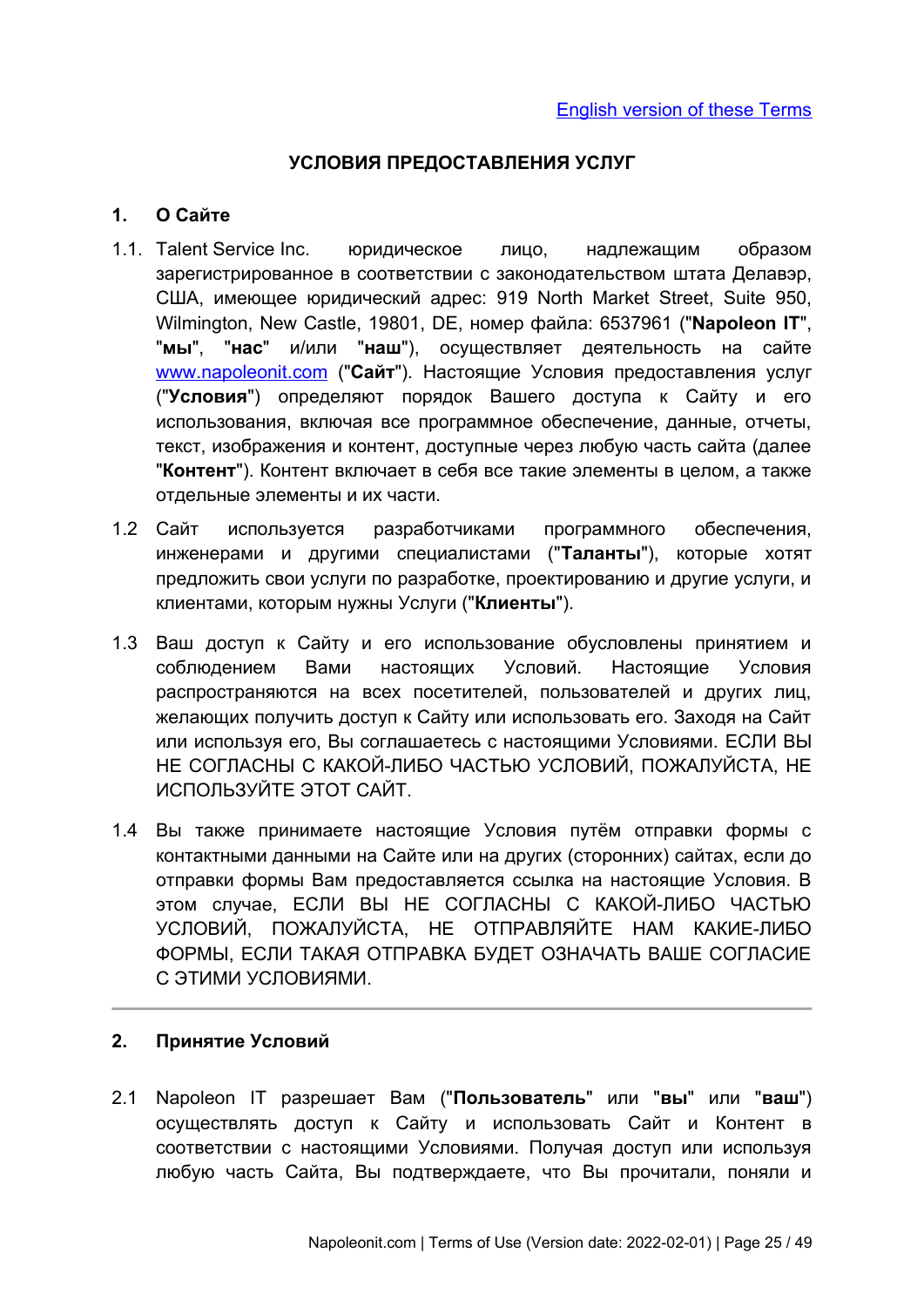согласны соблюдать настоящие Условия. Если Вы принимаете настоящие Условия от имени юридического лица или другой организации ("Пользовательское юридическое лицо"), Вы должны обладать надлежащими полномочиями для заключения договора от имени такого Пользовательского юридического лица, в этом случае термины "вы", "ваш" или "Пользователь" будут относиться к такому Пользовательскому юридическому лицу. Если у Вас нет таких полномочий для заключения договора или Вы не согласны с настоящими Условиями, Вы не должны принимать настоящие Условия, получать доступ к Сайту и использовать Сайт или Контент.

2.2 Обязательно прочитайте нашу Политику конфиденциальности, чтобы узнать, как Napoleon IT собирает, хранит и использует информацию, включая персональные данные ("**Персональные данные**") о Талантах, клиентах и других посетителях сайта и физических лицах, к которым относятся наши поставщики, партнеры, читатели блогов и соискатели. Наша Политика конфиденциальности описывает, почему и как Napoleon IT собирает, использует и хранит Ваши Персональные данные, законные основания, на которых обрабатываются Ваши Персональные данные, а также Ваши права и наши обязательства в отношении такой обработки.

## **3. Наши Услуги**

- 3.1 Если Вы принимаете эти Условия, мы можем оказывать Вам следующие услуги (**"Услуги"**):
- (a) Форма резюме

Мы подготовим деперсонализированное резюме Таланта на основе информации, предоставленной Талантом. Резюме готовится в соответствии с нашей стандартной формой, в которой указаны сведения об опыте работы, образовании, навыках Таланта.

В деперсонализированном резюме указывается только имя и первая буква фамилии Таланта (например, John D.). Деперсонализированное резюме не содержит контактную информацию и другие данные, позволяющие идентифицировать Таланта.

(b) Публикация и продвижение резюме

Деперсонализированное резюме Таланта размещается в публичном доступе на Сайте. Оно также продвигается напрямую среди Клиентов, которые ищут кандидатов с похожим опытом, и среди других компанийпартнеров Napoleon IT.

(c) Проведение скрининговых интервью с Талантом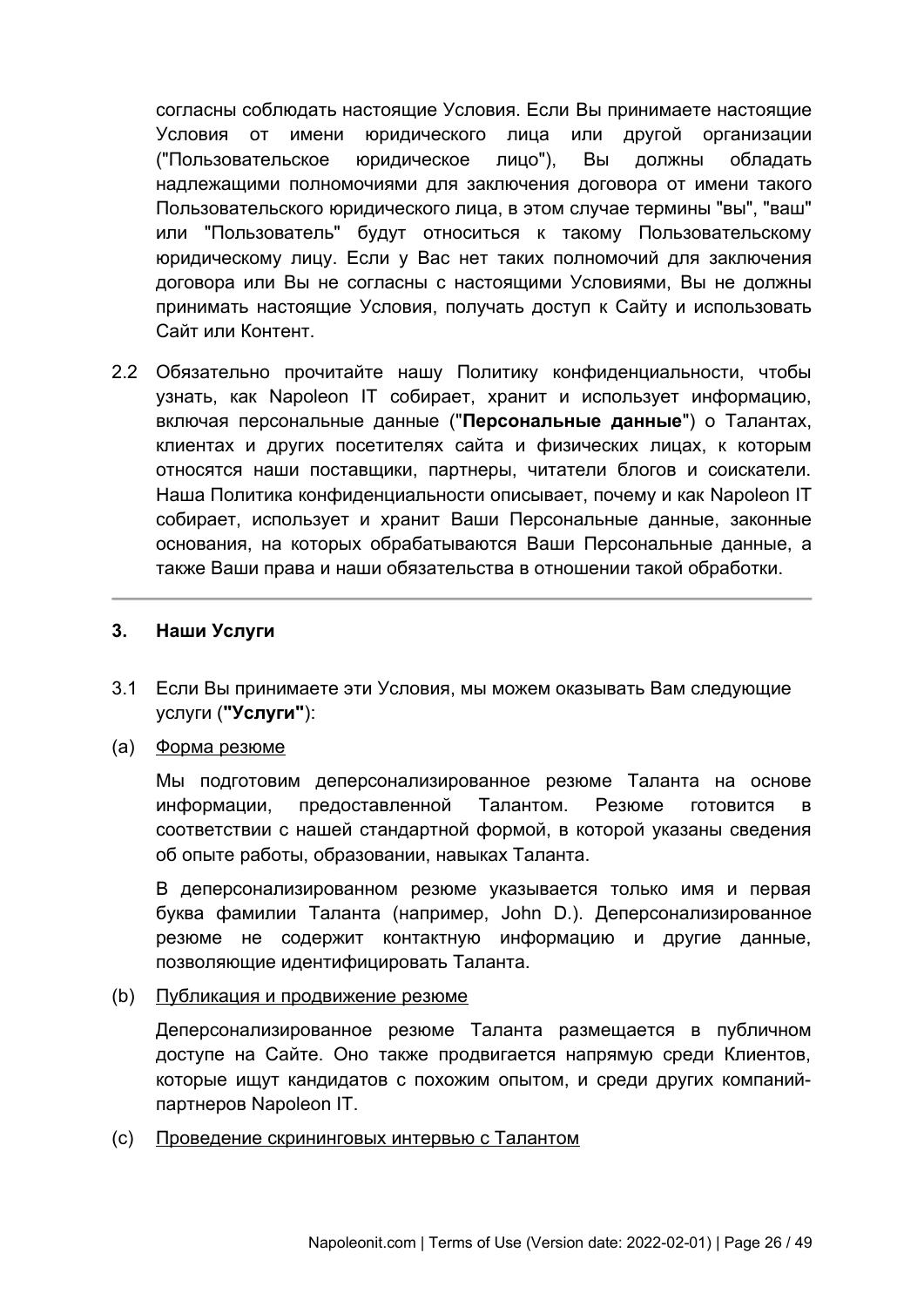Наши специалисты по найму и технические специалисты проводят скрининговые интервью с Талантом для оценки его (её) профессиональных навыков и требований, чтобы предложить наилучшие варианты подходящих вакансий Клиентов. Результаты интервью могут быть использованы для подготовки или обновления резюме Таланта на Сайте.

(d) Содействие найму

Если Клиент заинтересован в найме Таланта, Napoleon IT содействует в проведении первого интервью Клиента с Талантом. По запросу Клиента Napoleon IT также содействует процессу трудоустройства Таланта и на этом этапе предоставляет личные данные Таланта. Эти Услуги могут быть оказаны в соответствии с договором, заключенным между Клиентом и Napoleon IT.

- 3.2 Услуги предоставляются бесплатно для Талантов.
- 3.3 С Клиентом может взиматься плата за оказание отдельных Услуг в соответствии с настоящими Условиями (с возможными изменениями) или в соответствии с договором, заключенным между Клиентом и Napoleon IT.

### **4. Регистрация пользователей**

- 4.1 Предоставляя свои контактные данные, Вы гарантируете, что вам больше 18 лет, и что информация, которую Вы нам предоставляете, является точной, полной и актуальной в любое время. Неточная, неполная или устаревшая информация может привести к немедленному прекращению действия Вашей учетной записи на Сайте.
- 4.2 Регистрация Таланта
- (a) Чтобы зарегистрироваться в качестве Таланта и разместить резюме на Сайте, Вам необходимо только предоставить контактные данные через специальную форму на Сайте или через любые сторонние сайты, если при этом до направления соответствующей формы Вам предложено принять настоящие Условия. После этого с Вами свяжутся наши специалисты и помогут пройти процедуру регистрации на Сайте.
- (b) Таланту не создается какой-либо личный кабинет на Сайте. Единственным способом связи с нами являются контакты с нашими специалистами. Талант может также связаться с нами при помощи наших [адресов](#page-32-0) или специальных форм, доступных на Сайте.
- (c) Вы можете в любое время принять решение об удалении своей регистрации и Вашего резюме с Сайта. Чтобы это сделать, пожалуйста, свяжитесь с нами по любому из наших **адресов** или при помощи специальных форм, доступных на Сайте.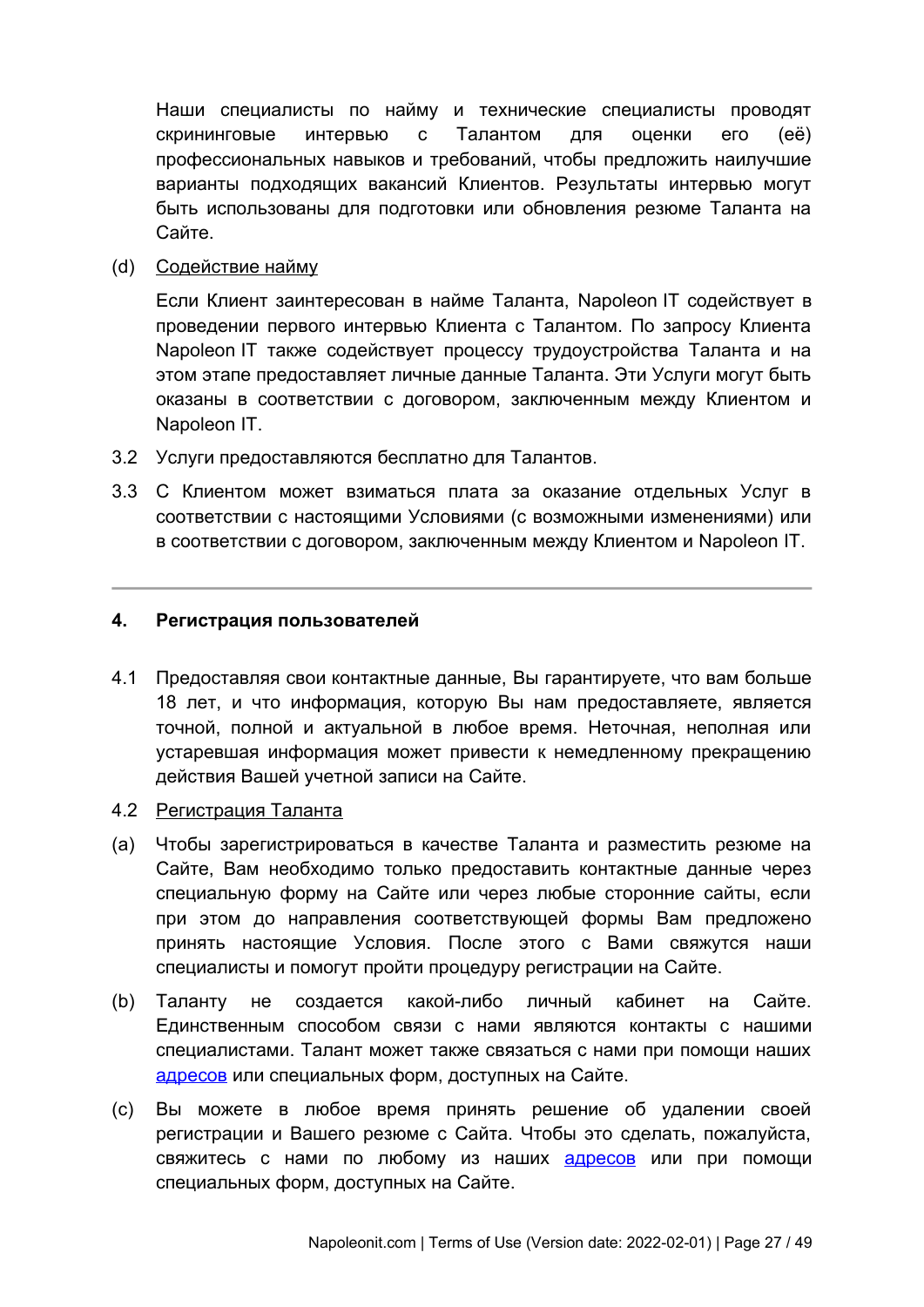### 4.3 Регистрация Клиента

- (a) Чтобы зарегистрироваться в качестве Клиента, Вам необходимо направить Ваши контактные данные при помощи специальной формы на Сайте.
- (b) После регистрации Клиент получает возможность просматривать более подробные резюме Талантов. Однако мы можем предоставить контактные данные и другую персональную информацию Таланта только с его согласия. Поэтому, чтобы принять на работу Таланта, пожалуйста, свяжитесь с нами путем нажатия кнопки 'HIRE' в резюме Таланта.
- 4.4 Если Вам предоставлена учетная запись (для Клиентов), Вы несете ответственность за сохранение конфиденциальности Вашей учетной записи и пароля, включая, помимо прочего, ограничение доступа к вашему компьютеру и/или учетной записи. Вы принимаете на себя ответственность за любую деятельность или действия, которые происходят под Вашей учетной записью и/или паролем, независимо от того, используется ли Ваш пароль на нашем Сайте или в сервисе третьих лиц. Вы должны немедленно уведомить нас о любом нарушении безопасности или несанкционированном использовании Вашей учетной записи.

## **5. Изменение Условий**

5.1 Napoleon IT оставляет за собой право по собственному усмотрению изменять или модифицировать настоящие Условия (в том числе, частично) в любое время. Napoleon IT будет публиковать все изменения Условий на Сайте и будет указывать дату последнего изменения настоящих Условий. Вы отвечаете за периодическую проверку Условий на предмет возможных изменений. Ваше дальнейшее использование Сайта и Контента после даты вступления в силу изменений означает принятие Вами новых или пересмотренных Условий.

# **6. Общие условия/Доступ и использование**

- 6.1 Разрешение на доступ и использование Сайта и Контента. При условии соблюдения Вами настоящих Условий Вы можете получать доступ или использовать Сайт и Контент исключительно в целях законного использования продуктов и услуг, предоставляемых на Сайте.
- 6.2 Права и ограничения. Все права, титулы и интересы в отношении Сайта и Контента принадлежат исключительно Napoleon IT. Вы не вправе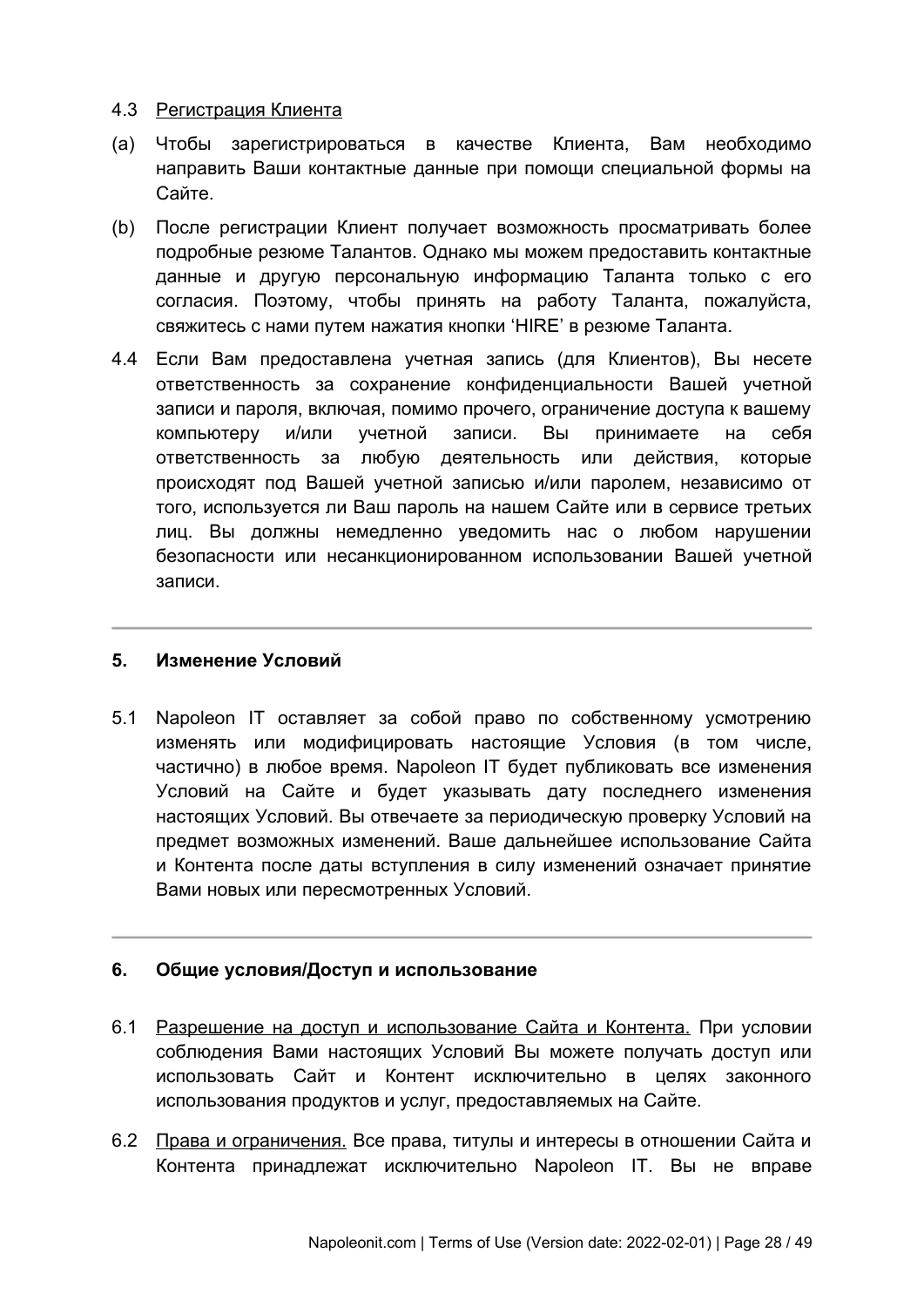(a) сублицензировать, перепродавать, сдавать в аренду, передавать, переуступать, предоставлять во временное пользование или иным образом коммерчески использовать или предоставлять третьим лицам возможность использования Сайта и любого Контента, (b) использовать Сайт и Контент любым незаконным образом (включая, без ограничений, нарушение любых законов о данных, законов о конфиденциальности или экспортного контроля) или любым способом, который вмешивается или нарушает целостность или производительность Сайта и Контента или их компонентов, или (c) изменять, адаптировать или взламывать Сайт и Контент, с попыткой получить несанкционированный доступ к ограниченным частям Сайта и Контента или связанных с ними систем или сетей (например, обходить любые меры шифрования или другие меры безопасности, получать доступ к исходному коду или любой другой информации, лежащей в основе Сайта, и получать доступ к любой части Сайта и Контента, или к любым другим продуктам или услугам Napoleon IT, которые не являются общедоступными).

- 6.3 Вы соглашаетесь не получать доступ к Сайту или Контенту никакими другими способами, кроме как через интерфейс, предоставленный Napoleon IT для доступа к ним. Вы не можете использовать "page-scrape", "deep-link", "spider", "robot" или другие автоматические программы, устройства, алгоритмы или методики, или любой подобный ручной процесс для доступа, копирования, приобретения или мониторинга любой части Сайта или любого Контента, или каким-либо образом воспроизводить или обходить представление или навигационную структуру Сайта или любого Контента, получать или пытаться получить любой Контент или другую информацию любыми средствами, которые Napoleon IT не делает общедоступными через Сайт. Napoleon IT оставляет за собой право принимать любые законные меры для предотвращения любой подобной деятельности. Вы не имеете права подделывать заголовки или иным образом манипулировать идентификаторами, чтобы скрыть происхождение любого сообщения или передачи, которые вы отправляете на Сайт или через Сайт или любую услугу, предлагаемую на Сайте или через Сайт. Вы не можете выдавать себя за другого человека или представлять его интересы, а также выдавать себя за любое другое физическое или юридическое лицо.
- 6.4 Ответственность за Ваши данные. Вы несете полную ответственность за все данные, информацию и другой контент, который Вы предоставляете в связи или в отношении Сайта ("Пользовательские данные"). Napoleon IT не несет ответственности за любые данные или информацию, предоставленные, отправленные или ставшие общедоступными любым Пользователем (Талантом или Клиентом) посредством Сайта. В частности, ни при каких обстоятельствах Napoleon IT не несет ответственности за любые неверные Пользовательские данные или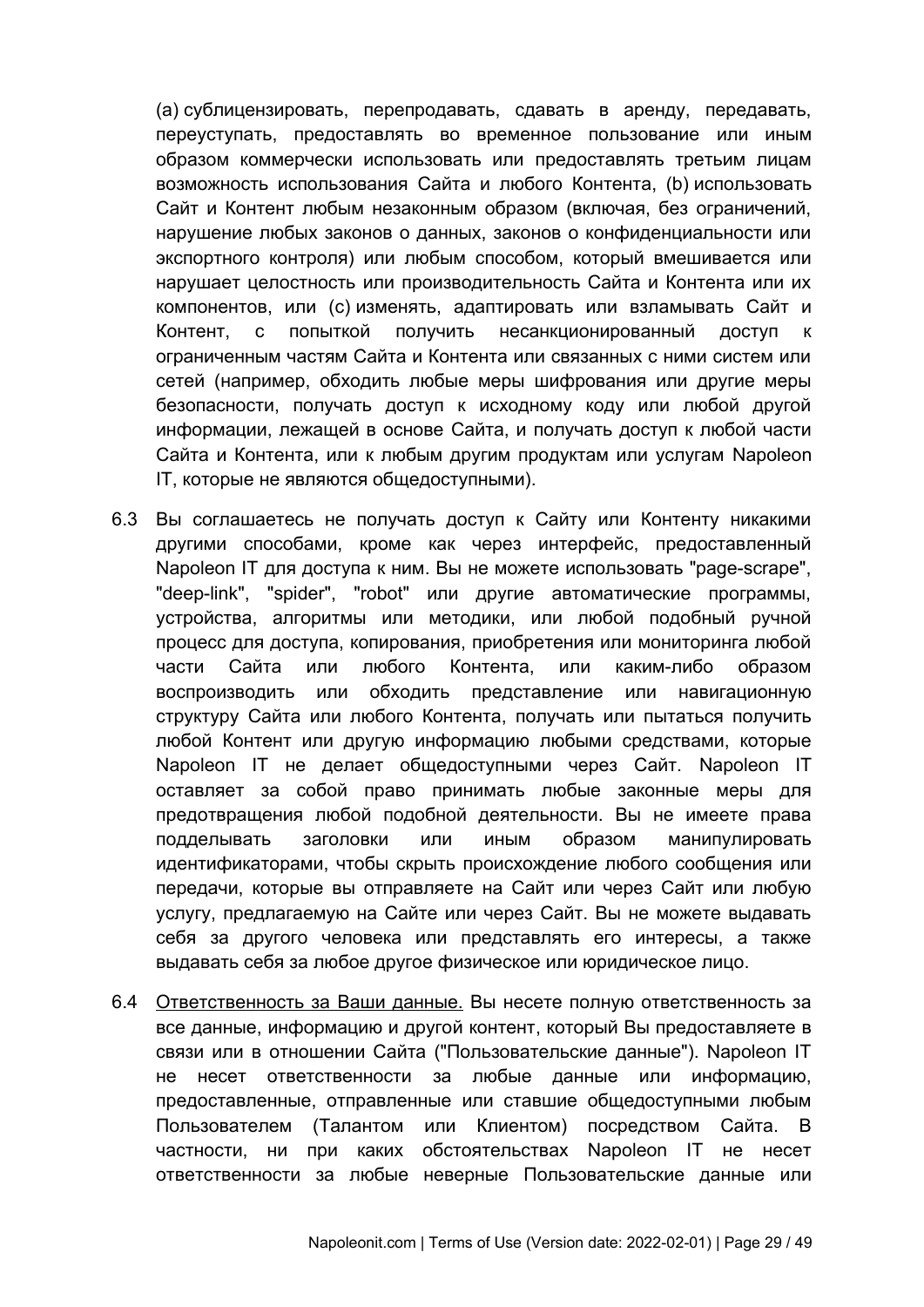Пользовательские данные, нарушающие какой-либо закон или права третьих лиц. Тем не менее, мы оставляем за собой право (но ни в коем случае не обязаны) проверять и удалять или блокировать любые Пользовательские данные, которые мы считаем оскорбительными, нарушающими или иным образом неуместными.

6.5 Napoleon IT может по своему усмотрению и без предварительного уведомления прекратить Ваш доступ к Сайту и/или заблокировать Ваш будущий доступ к Сайту, если мы определим, что Вы нарушили настоящие Условия или другие соглашения или правила, которые могут быть связаны с использованием Вами Сайта. Кроме того, Napoleon IT может по своему усмотрению и без предварительного уведомления прекратить Ваш доступ к Сайту по причине, связанной, в частности (но не ограничиваясь), с (1) запросами правоохранительных или других государственных органов, (2) прекращением или существенным изменением Сайта или любой услуги, предлагаемой на Сайте, или (3) непредвиденными техническими вопросами или проблемами.

### **7. Использование интеллектуальной собственности**

- 7.1 Сайт и его оригинальный Контент, свойства и функции Сайта являются и будут оставаться объектами исключительных прав Napoleon IT и его лицензиаров, независимо от того, охраняются ли они законами об авторском праве, товарных знаках и другими законами каких-либо стран. Наши товарные знаки и фирменный стиль не могут быть использованы в связи с каким-либо продуктом или услугой без предварительного письменного согласия Napoleon IT.
- 7.2 Мы предоставляем вам ограниченную лицензию (неисключительную, не подлежащую сублицензированию) на использование Сайта исключительно в целях доступа к Сайту и его функциям в соответствии с настоящими Условиями.
- 7.3 Настоящим вы предоставляете Napoleon IT неисключительную, всемирную, безвозмездную, бессрочную, безотзывную, сублицензируемую лицензию на любые Пользовательские данные, и Napoleon IT может использовать такие Пользовательские данные, как это может потребоваться для целей эксплуатации Сайта, включая (без ограничений) хранение, копирование, передачу, публикацию и другие способы, связанные с эксплуатацией Сайта.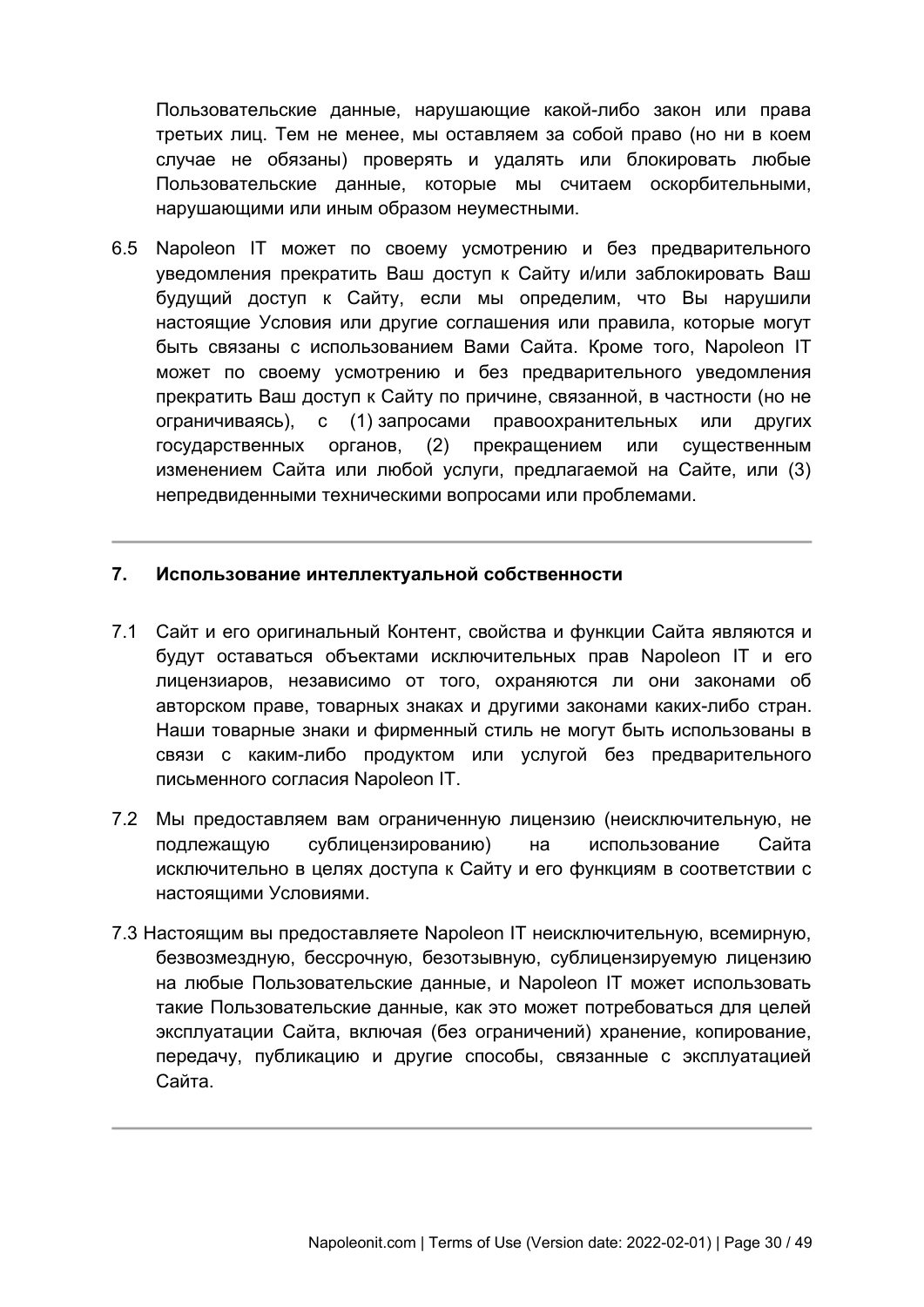# **8. ОТСУТСТВИЕ ГАРАНТИЙ И ОТКАЗ ОТ ОТВЕТСТВЕННОСТИ**

- 8.1 САЙТ И КОНТЕНТ, А ТАКЖЕ ВСЕ СЕРВЕРНЫЕ И СЕТЕВЫЕ КОМПОНЕНТЫ ПРЕДОСТАВЛЯЮТСЯ НА УСЛОВИЯХ "КАК ЕСТЬ" И "КАК ДОСТУПНО" СО ВСЕМИ ОШИБКАМИ И ДЕФЕКТАМИ И БЕЗ КАКИХ-ЛИБО ГАРАНТИЙ ЛЮБОГО РОДА, И NAPOLEON IT ПРЯМО ОТКАЗЫВАЕТСЯ ОТ ВСЕХ ЗАЯВЛЕНИЙ И ГАРАНТИЙ, ВКЛЮЧАЯ ЛЮБЫЕ ПОДРАЗУМЕВАЕМЫЕ ГАРАНТИИ ТОЧНОСТИ, ПОЛНОТЫ, ТОВАРНОГО СОСТОЯНИЯ, ПРИГОДНОСТИ ДЛЯ КОНКРЕТНОЙ ЦЕЛИ ИЛИ НЕНАРУШЕНИЯ ПРАВ, А ТАКЖЕ ЛЮБЫЕ ЗАЯВЛЕНИЯ ИЛИ ГАРАНТИИ, ВЫТЕКАЮЩИЕ ИЗ ОБЫЧАЕВ ДЕЛОВОГО ОБОРОТА, ЗАВЕДЕННОГО ПОРЯДКА ИЛИ ОБЫКНОВЕНИЙ. ВЫ ПРИЗНАЕТЕ, ЧТО NAPOLEON IT НЕ ГАРАНТИРУЕТ, ЧТО ВАШ ДОСТУП ИЛИ ИСПОЛЬЗОВАНИЕ САЙТА ИЛИ КОНТЕНТА БУДУТ БЕСПЕРЕБОЙНЫМИ, СВОЕВРЕМЕННЫМИ, БЕЗОПАСНЫМИ, БЕЗОШИБОЧНЫМИ ИЛИ ЗАЩИЩЕННЫМИ ОТ ВИРУСОВ, И NAPOLEON IT НЕ ДАЕТ НИКАКИХ ГАРАНТИЙ ОТНОСИТЕЛЬНО РЕЗУЛЬТАТОВ, КОТОРЫЕ МОГУТ БЫТЬ ПОЛУЧЕНЫ ОТ ИСПОЛЬЗОВАНИЯ САЙТА И КОНТЕНТА. НИКАКАЯ ИНФОРМАЦИЯ, СОВЕТЫ ИЛИ УСЛУГИ, ПОЛУЧЕННЫЕ ВАМИ ОТ NAPOLEON IT ИЛИ ЧЕРЕЗ САЙТ, НЕ СОЗДАЮТ НИКАКИХ ГАРАНТИЙ, КРОМЕ ПРЯМО УКАЗАННЫХ В НАСТОЯЩИХ УСЛОВИЯХ, И ВЫ НЕ ДОЛЖНЫ ПОЛАГАТЬСЯ НА САЙТ И ОБЩИЙ КОНТЕНТ КАК ОСНОВАНИЕ ДЛЯ ВАШИХ ДЕЛОВЫХ РЕШЕНИЙ.
- 8.2 Вы подтверждаете и соглашаетесь, что, учитывая общий и "as is" характер Сайта и Контента, Вы не полагаетесь на какие-либо заявления или материалы, содержащиеся на Сайте или в Контенте, для принятия какихлибо деловых решений. Распределение ресурсов и кадровые вопросы по своей сути сложны и уникальны. Только после надлежащей проверки, тщательного изучения предложения услуг Napoleon IT, включая настоящие Условия, другие соглашения об услугах, и тщательной проверки любых кандидатов, которых Napoleon IT предлагает Вам, Вам стоит делать какие-либо выводы или принимать какие-либо решения о том, подходит ли Napoleon IT или любой Талант, предложенный Napoleon IT, для Вас и Ваших конкретных деловых потребностей или требований проекта.
- 8.3 Napoleon IT оставляет за собой право в любое время и без уведомления делать следующее: (1) изменять, приостанавливать или прекращать работу или доступ к Сайту или любой его части по любой причине; (2) изменять или модифицировать Сайт или любую его часть по любой причине; и (3) прерывать работу Сайта или любой его части по мере необходимости для выполнения планового или непланового технического обслуживания, исправления ошибок или других изменений.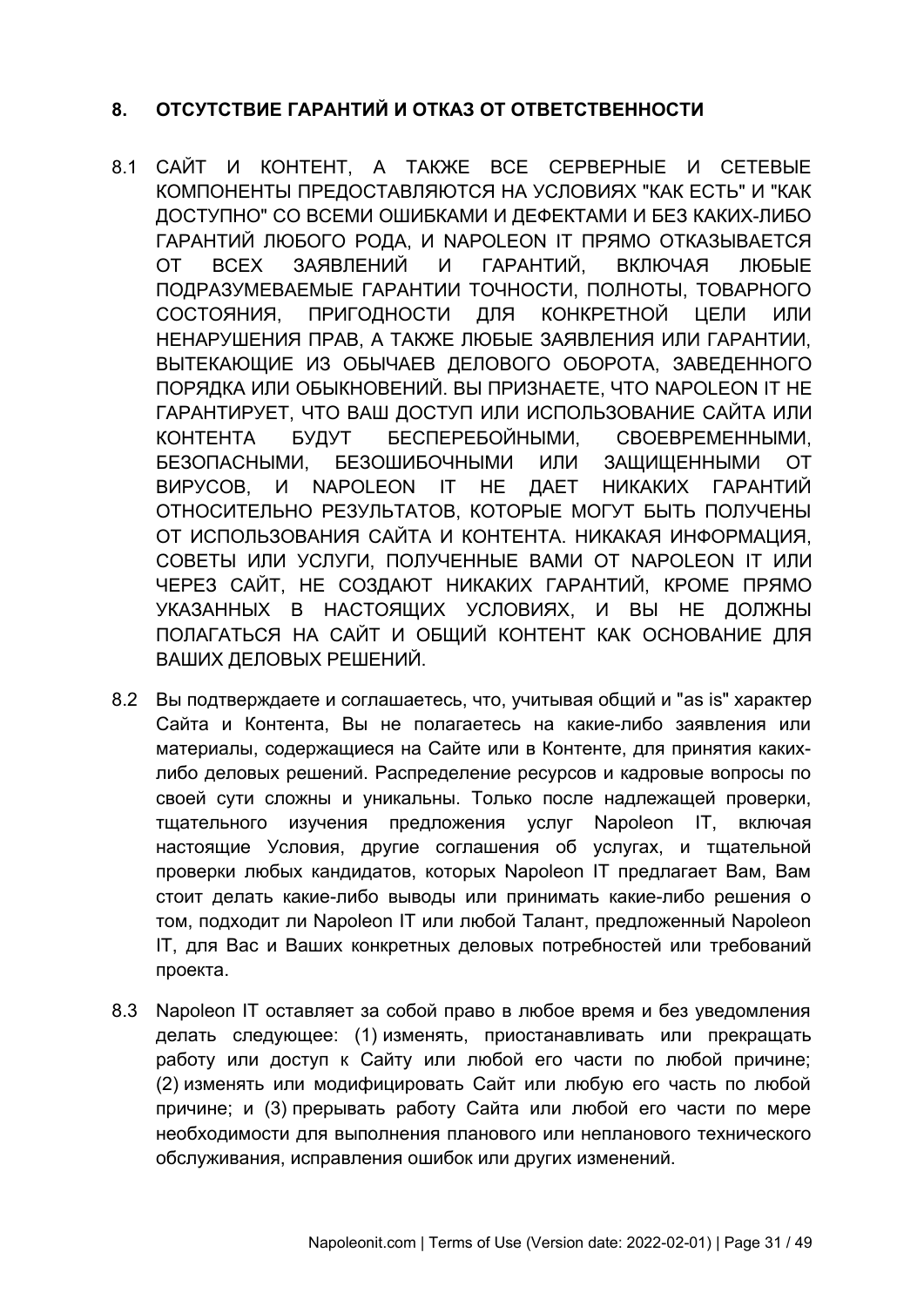### **9. Ограничение ответственности**

- 9.1 Исключение ущерба и ограничение ответственности. Napoleon IT не взимает плату за доступ и использование Сайта и Контента в соответствии с настоящими Условиями. Сайт не осуществляет коммерческих операций; Контент состоит из общей информации и описывает некоторые основные элементы услуги Napoleon IT. В качестве компенсации за Ваш свободный доступ и использование Сайта и Контента в соответствии с настоящими Условиями, Вы также соглашаетесь, что NAPOLEON IT НЕ БУДЕТ НЕСТИ ОТВЕТСТВЕННОСТЬ ЗА ЛЮБЫЕ СЛУЧАЙНЫЕ, КОСВЕННЫЕ, НЕПРЯМЫЕ, СПЕЦИАЛЬНЫЕ, ШТРАФНЫЕ УБЫТКИ (ВКЛЮЧАЯ УБЫТКИ ЗА ПОТЕРЮ БИЗНЕСА, ПОТЕРЮ ПРИБЫЛИ ИЛИ Т.П.), ВЫТЕКАЮЩИЕ ИЗ ИЛИ СВЯЗАННЫЕ С НАСТОЯЩИМИ УСЛОВИЯМИ, ВКЛЮЧАЯ, БЕЗ ОГРАНИЧЕНИЙ, В СВЯЗИ С ВАШИМ ИСПОЛЬЗОВАНИЕ ИЛИ НЕВОЗМОЖНОСТЬЮ ИСПОЛЬЗОВАНИЯ САЙТА, ПЛАТФОРМЫ, СООТВЕТСТВУЮЩИХ УСЛУГ, КОНТЕНТА, ИНФОРМАЦИИ, ИЛИ ЛЮБЫМ ПРЕРЫВАНИЕМ ИЛИ НАРУШЕНИЕМ ТАКОГО ИСПОЛЬЗОВАНИЯ, ДАЖЕ ЕСЛИ NAPOLEON IT БЫЛ ПРЕДУПРЕЖДЕН О ВОЗМОЖНОСТИ ТАКОГО УЩЕРБА И НЕЗАВИСИМО ОТ ПРИЧИНЫ ИСКА (БУДЬ ТО ДОГОВОР, ПРАВОНАРУШЕНИЕ, НАРУШЕНИЕ ГАРАНТИИ ИЛИ ИНОЕ).
- 9.2 Юрисдикционные ограничения. В некоторых юрисдикциях не допускается исключение подразумеваемых гарантий или ограничение ответственности за случайные или косвенные убытки, что означает, что некоторые из приведенных выше ограничений могут не распространяться на Вас. В ТАКИХ ЮРИСДИКЦИЯХ ОТВЕТСТВЕННОСТЬ NAPOLEON IT БУДЕТ ОГРАНИЧЕНА В НАИБОЛЬШЕЙ СТЕПЕНИ, РАЗРЕШЕННОЙ ЗАКОНОМ.

#### **10. Разрешение споров**

- 10.1 Применимое право. Настоящие Условия приняты в соответствии с национальным законодательством по месту регистрации Napoleon IT и будут истолкованы и приведены в исполнение.
- 10.2 Разрешение споров. Любой спор или разногласие, возникающие из или в связи с настоящими Условиями и работой Сайта, подлежат окончательному разрешению в местных судах по месту регистрации Napoleon IT.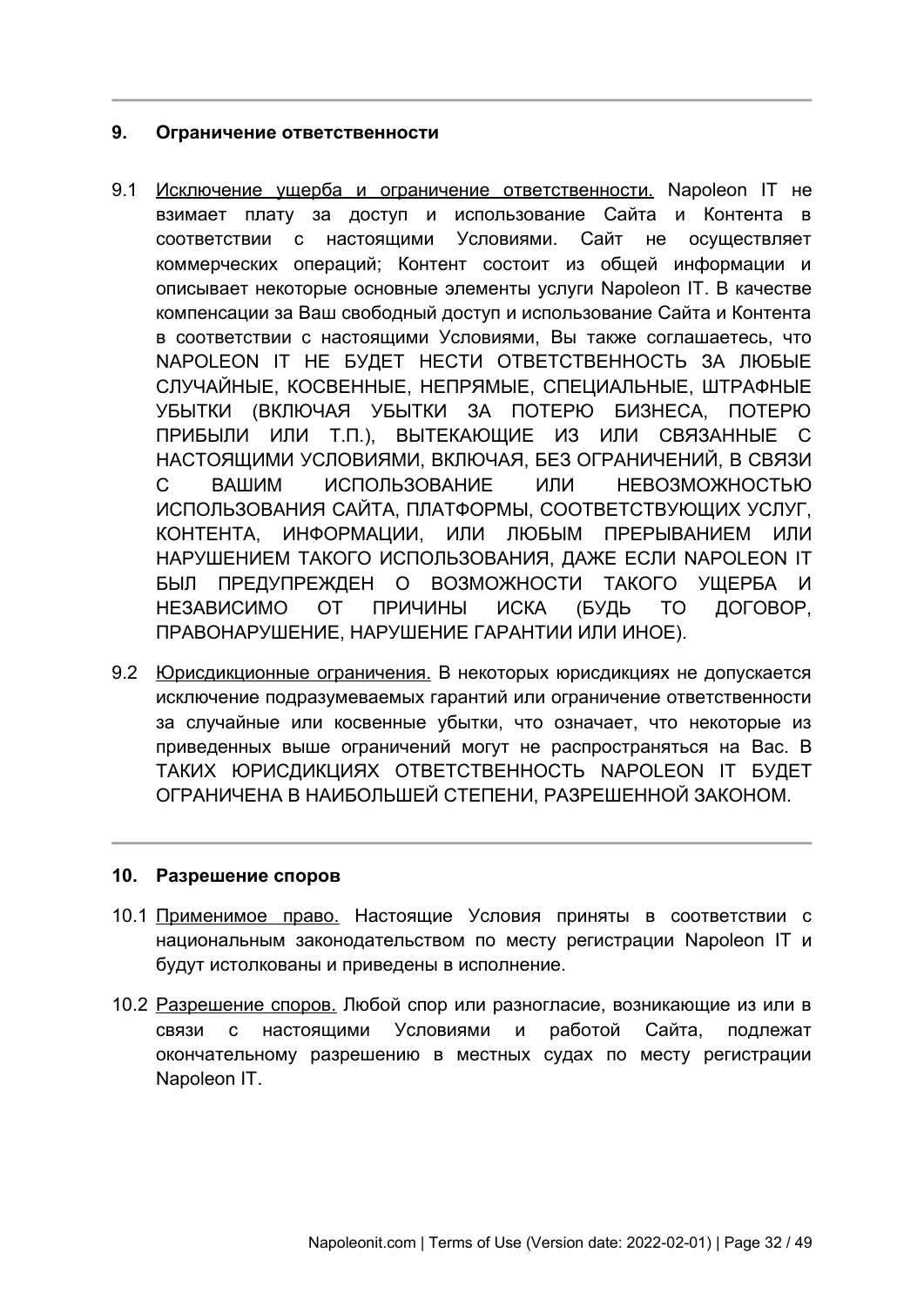#### **11. Прочие условия**

- 11.1 Ссылки на другие сайты. Наш Сайт может содержать ссылки на сторонние веб-сайты или услуги, которые не принадлежат и не контролируются Napoleon IT. Napoleon IT не контролирует и не несет никакой ответственности за содержание, политику конфиденциальности или практику сторонних веб-сайтов или служб. Мы не несем ответственность за предложения таких организаций/физических лиц или их веб-сайтов. Вы признаете и соглашаетесь, что Napoleon IT не несет ответственности, прямой или косвенной, за любой ущерб или убытки, вызванные или предположительно вызванные использованием или в связи с использованием любого такого стороннего веб-сервиса, его контента, товаров или услуг, предлагаемых на нем. Мы настоятельно рекомендуем Вам ознакомиться с условиями использования и политикой конфиденциальности любых сторонних веб-сайтов или услуг, которые Вы посещаете.
- 11.2 Отказ Napoleon IT от реализации или принудительного исполнения какоголибо права или положения настоящих Условий не будет означать отказ от этого права.
- 11.3 Если какое-либо положение настоящих Условий будет признано незаконным или недействительным, такое положение будет сначала пересмотрено для придания максимально допустимого эффекта его первоначальному намерению или, если такой пересмотр не допускается, такое конкретное положение будет отменено, так что в остальном настоящие Условия останутся в полной силе и действии и будут иметь законную силу.

### <span id="page-32-0"></span>**12. Контакты**

- 12.1 Любые уведомления Napoleon IT в связи с настоящими Условиями и работой Сайта могут направляться с использованием любого из следующих адресов:
- (a) по электронной почте на адрес  $\text{lead} \textcircled{a}$  talentservice.ai:
- (b) заказным письмом на почтовый адрес: 919 North Market Street, Suite 950, Wilmington, New Castle, 19801, DE, United States.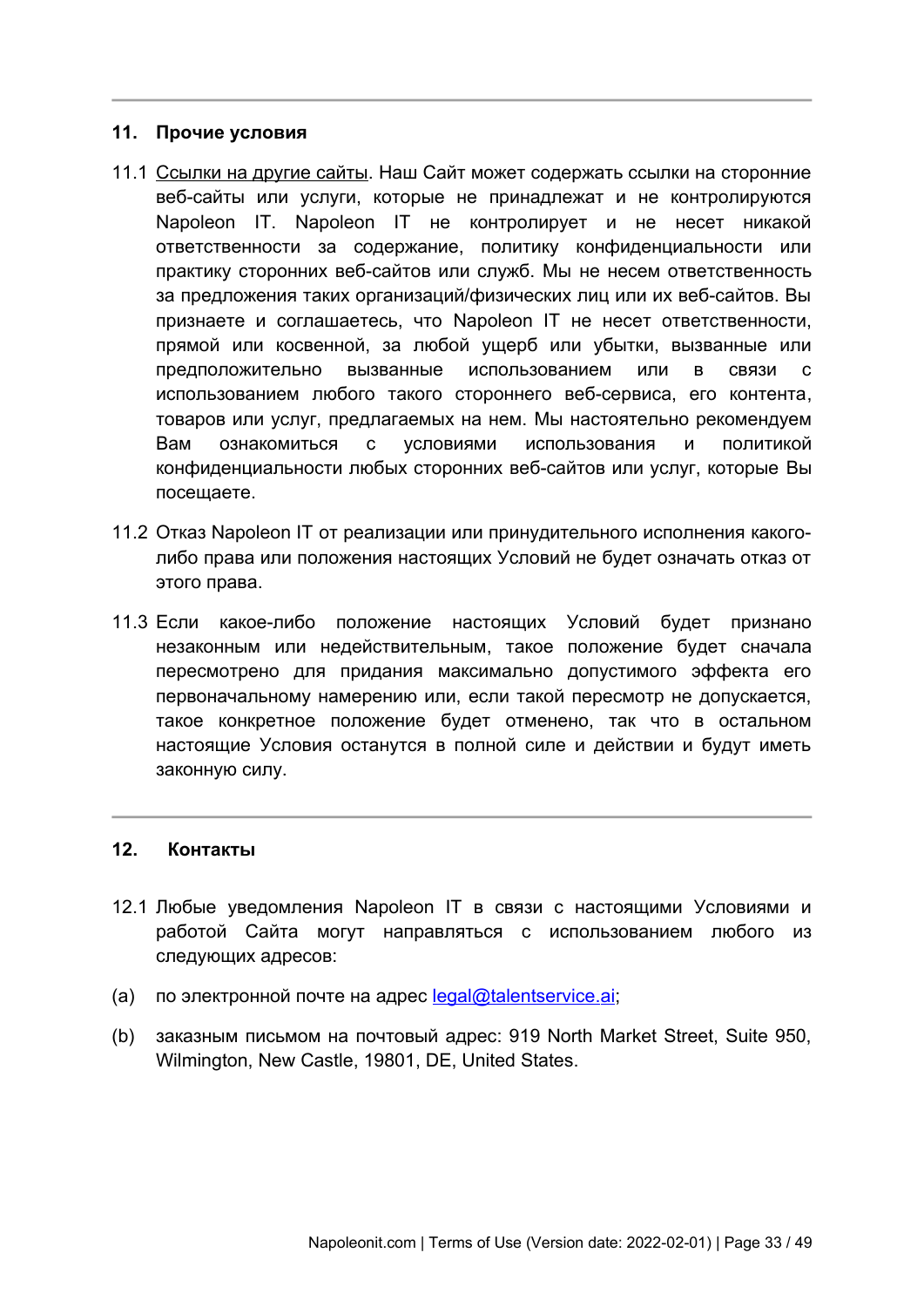## <span id="page-33-0"></span>**ПОЛИТИКА КОНФИДЕНЦИАЛЬНОСТИ**

### **1. Введение**

- 1.1 Настоящая Политика конфиденциальности применяется к любому использованию сайта [www. napoleonit. com](http://www.napoleonit.com/) ("**Сайт**"), управляемого Talent Service Inc. – юридическим лицом, надлежащим образом зарегистрированным в соответствии с законодательством штата Делавэр, США, имеющим юридический адрес: 919 North Market Street, Suite 950, Wilmington, New Castle, 19801, DE, номер файла: 6537961 ("**Napoleon IT**", "**мы**", "**нас**" и/или "**наш**").
- 1.2 Ваш доступ и использование Сайта обусловлены принятием и соблюдением вами настоящей Политики конфиденциальности и Условий предоставления услуг, размещенных на Сайте ("**Условия предоставления услуг**"). Заходя на Сайт или используя его, **вы даете свое согласие на обработку Ваших Персональных данных** в соответствии с и в пределах, установленных настоящей Политикой конфиденциальности. Настоящая Политика конфиденциальности и Условия предоставления услуг распространяются на всех посетителей, пользователей и других лиц, желающих получить доступ к Сайту или использовать его. Заходя на Сайт или используя его, вы соглашаетесь с данной Политикой конфиденциальности и Условиями предоставления услуг. Если вы не согласны с какой-либо частью этих документов, то у вас нет разрешения на доступ к Сайту.
- 1.3 Любые термины с заглавной буквы, упомянутые в настоящей Политике конфиденциальности и не определенные в настоящем документе, определяются Условиями предоставления услуг, а при отсутствии таких терминов в них - в соответствии с законодательством, применимым к настоящей Политике конфиденциальности и Условиям предоставления услуг.

## **2. Сфера Применения**

2.1 Настоящая Политика конфиденциальности определяет, каким образом Napoleon IT собирает, хранит и использует информацию, включая персональные данные ("**Персональные данные**") о Талантах, Клиентах и других посетителях Сайта и физических лицах, к которым относятся наши поставщики, партнеры, читатели блогов. Под персональными данными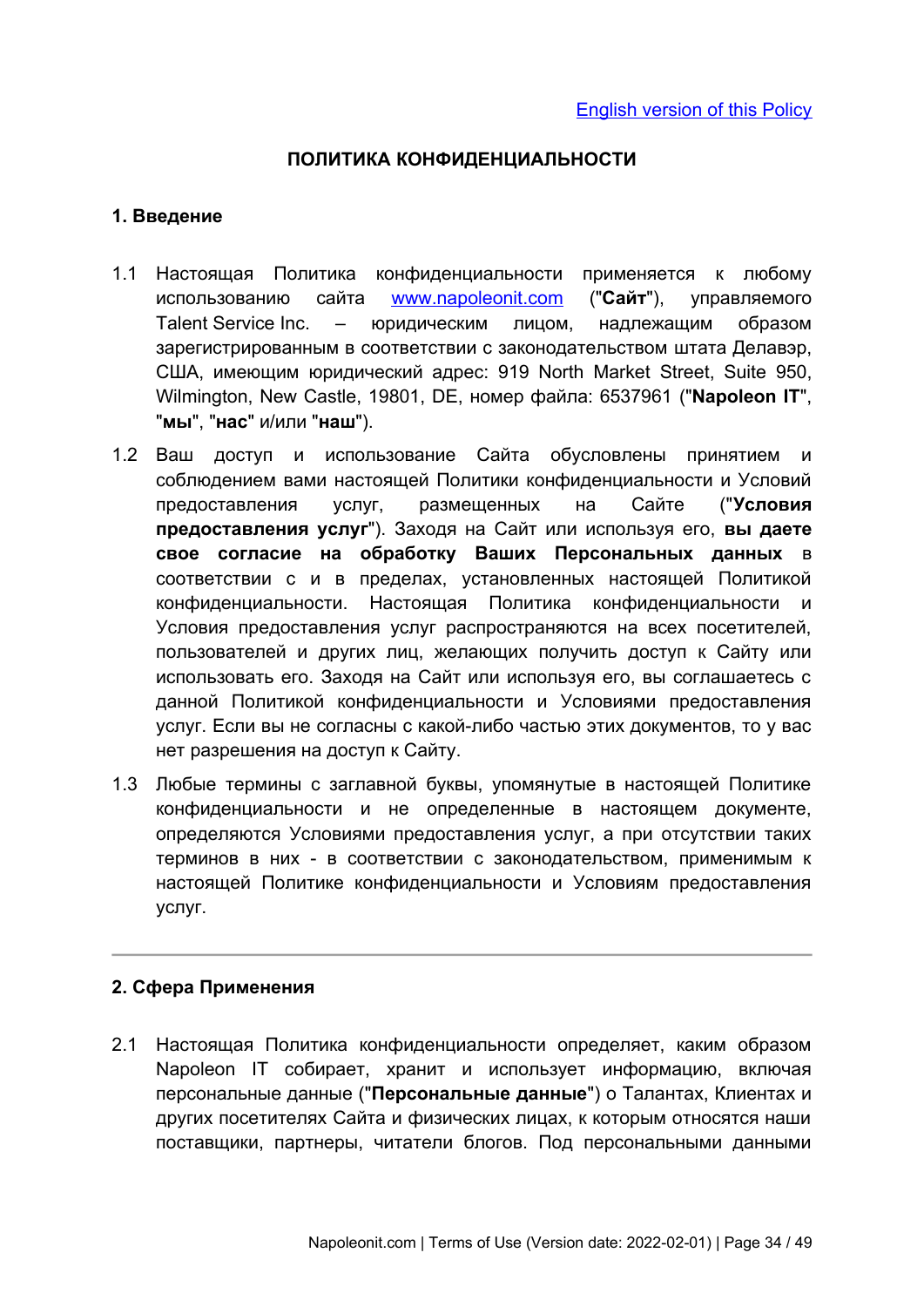понимается любая информация, относящаяся к идентифицированному или поддающемуся идентификации физическому лицу.

2.2 Персональные данные, которые мы получаем от Талантов и Клиентов, и способы их обработки различаются, поэтому мы описываем нашу практику обработки данных Талантов и Клиентов в отдельных разделах ниже. Перейдите к разделу, который относится к вам: [Таланты](#page-38-0); [Клиенты](#page-41-0).

## 2.3 **Оператор обработки данных**

Napoleon IT является оператором обработки ваших Персональных данных. Оператор несет ответственность за принятие решения об использовании Персональных данных о вас. Пожалуйста, обратитесь к разделу ["Контакты](#page-48-0)" ниже, чтобы узнать, как с нами связаться.

#### 2.4 **Законные интересы**

"Законные интересы" означают наши интересы по ведению бизнеса и управлению нашей организацией и предоставлению вам наилучших услуг. Настоящая Политика конфиденциальности описывает, когда мы обрабатываем ваши Персональные данные в наших законных интересах, каковы эти интересы, а также ваши права. Мы не будем использовать ваши Персональные данные для деятельности, последствия которой для вас преобладают над нашими интересами, если только у нас нет вашего согласия или если такая деятельность не осуществляется в соответствии с законом. Вы имеете право возражать против обработки данных на основании наших законных интересов. Для получения дополнительной информации о ваших правах, пожалуйста, ознакомьтесь с разделом "[Ваши права](#page-36-0)" ниже.

#### 2.5 **Применимые правила в области защиты данных**

Данная Политика конфиденциальности составлена в соответствии с правом страны регистрации Napoleon IT.

В то же время, поскольку Napoleon IT работает на глобальном уровне, для оказания услуг Сайта может потребоваться передача Персональных данных в страны, находящиеся за пределами места их первоначального сбора.

Когда мы передаем ваши Персональные данные в третью страну, мы обеспечиваем, чтобы эта передача соответствовала применимым нормам права. При передаче из юрисдикций, где действуют режимы ограничения передачи информации, мы принимаем дополнительные меры для обеспечения соответствия применимому законодательству.

### 2.6 **Сохранение данных**

Наша политика заключается в том, чтобы хранить ваши Персональные данные только до тех пор, пока это разумно необходимо для выполнения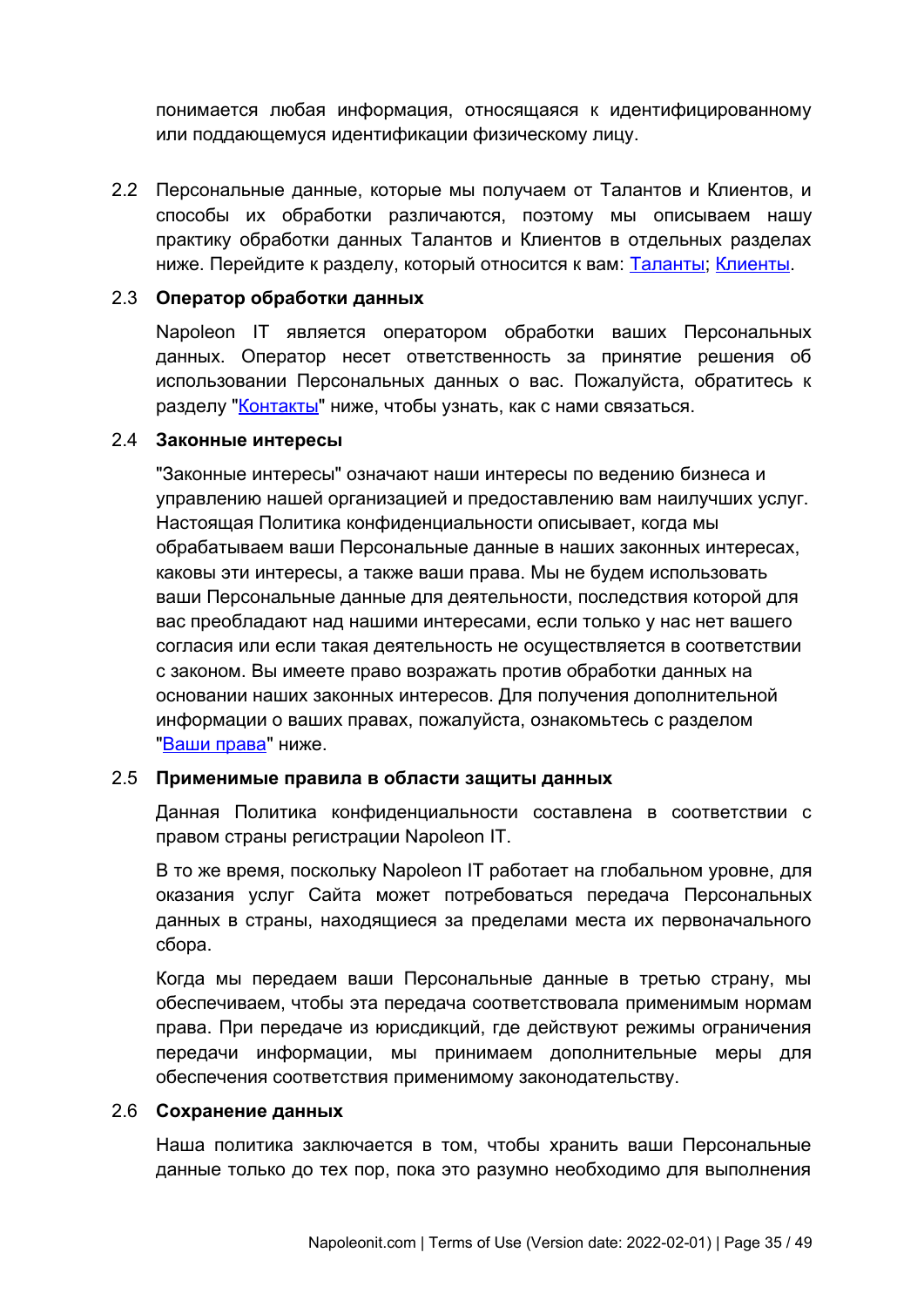целей, для которых они были собраны и обработаны, в том числе для удовлетворения любых юридических, нормативных, бухгалтерских или отчетных требований. Если вы решили получать от нас маркетинговые сообщения, мы сохраняем информацию о ваших маркетинговых предпочтениях до тех пор, пока вы не откажетесь от получения таких сообщений, в соответствии с нашими правилами.

Чтобы определить подходящий срок хранения ваших Персональных данных, мы будем учитывать объем, характер и чувствительность Персональных данных, потенциальный риск причинения вреда в результате несанкционированного использования или раскрытия ваших Персональных данных, цели, для которых мы используем ваши Персональные данные, и возможность достижения этих целей другими способами, а также применимые требования законодательства. В некоторых обстоятельствах мы можем анонимизировать ваши Персональные данные, чтобы они больше не могли быть связаны с вами, и в этом случае они больше не являются Персональными данными.

Политика конфиденциальности также распространяется на пользователей программного обеспечения Napoleon IT, аффилированных сайтов и данных, которые Napoleon IT собирает лично, например, на бизнесконференциях и выставках.

Наша Политика конфиденциальности описывает, почему и как Napoleon IT собирает, использует и хранит ваши Персональные данные, на каком законном основании обрабатываются ваши Персональные данные, каковы ваши права и наши обязательства в отношении такой обработки (см. раздел ["Ваши права"](#page-36-0) ниже).

Napoleon IT будет обрабатывать ваши Персональные данные только в том случае, если такая обработка допустима в соответствии с действующим законодательством и после получения вашего согласия на обработку Персональных данных. Правовой основой обработки ваших Персональных данных являются положения законодательства о персональных данных в месте регистрации Napoleon IT и законодательства, которое применимо к вам (более подробную информацию и описание правовой основы, целей и законных интересов обработки см. в разделах ниже).

#### 2.7 **Исключения**

Настоящая Политика конфиденциальности не применяется к любым Персональным данным, собираемым Napoleon IT, кроме Персональных данных, собираемых через Сайт или Услуги, предоставляемые Napoleon IT. Настоящая Политика конфиденциальности не применяется к любой незапрашиваемой информации, которую вы предоставляете Napoleon IT через данный Сайт или любым другим способом (без ущерба для ваших прав в соответствии с действующим законодательством). Вся такая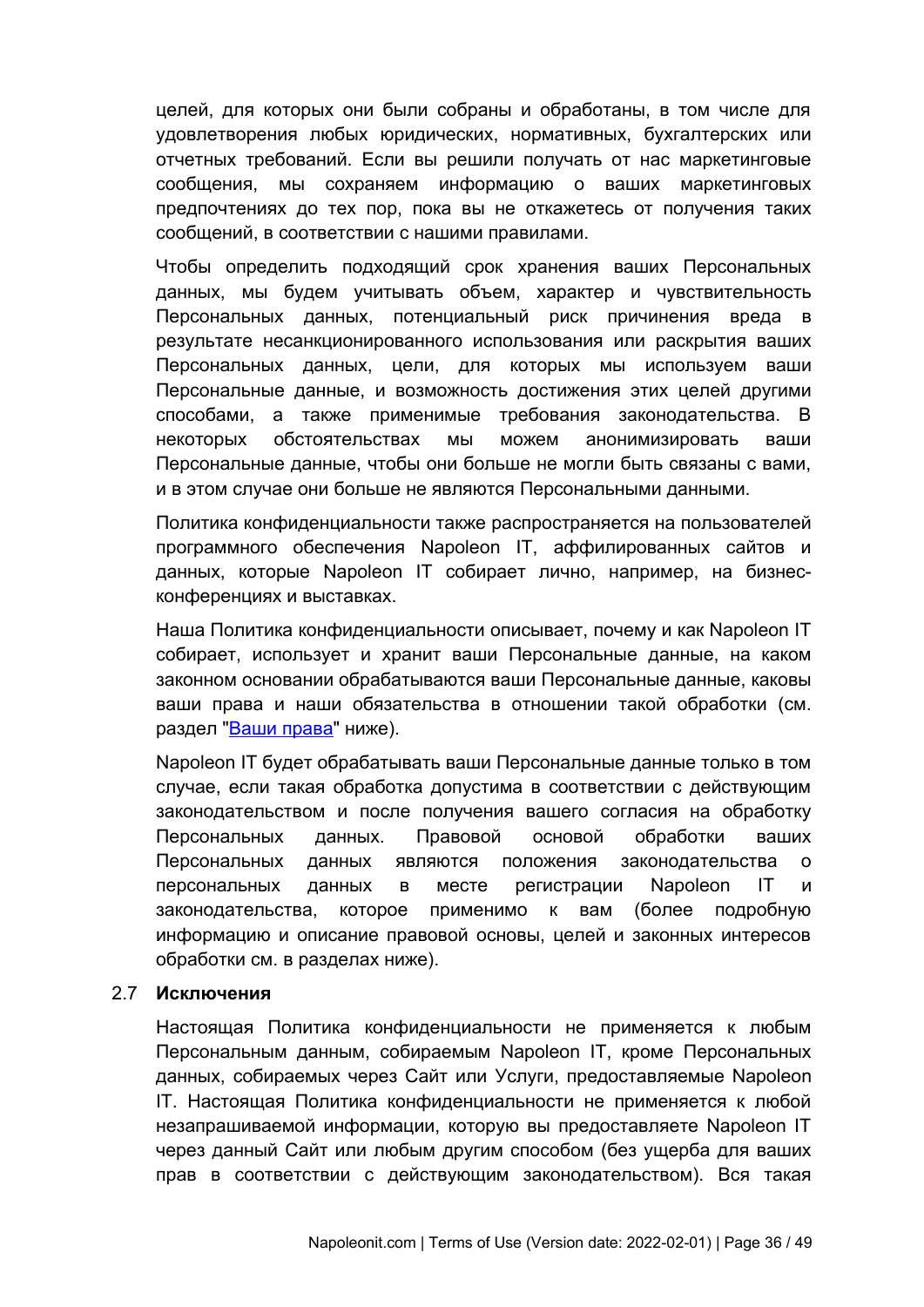незапрашиваемая информация считается неконфиденциальной, и Napoleon IT может свободно воспроизводить, использовать, раскрывать, распространять и эксплуатировать такую незапрашиваемую информацию без ограничений или указания авторства.

#### 2.8 **Несовершеннолетние**

Napoleon IT не намерен собирать Персональные данные детей, не достигших 18 лет (или возраста в соответствии с применимым к вам личным законом). Если вам еще не исполнилось 18 лет, пожалуйста, не предоставляйте никаких Персональных данных через Сайт. Мы призываем родителей и законных представителей следить за использованием Интернета их детьми и способствовать соблюдению нашей Политики конфиденциальности, инструктируя своих детей никогда не предоставлять Персональные данные на этом Сайте без их разрешения. Если у вас есть основания полагать, что ребенок в возрасте до 18 лет предоставил Персональные данные Napoleon IT через этот Сайт, пожалуйста, свяжитесь с нами, и мы постараемся удалить эту информацию из наших баз данных.

## <span id="page-36-0"></span>**3. Ваши Права**

3.1 В соответствии с действующим законодательством, вы имеете следующие права в отношении ваших Персональных данных:

**Право на получение информации.** Это означает, что любое лицо, обрабатывающее ваши Персональные данные, должно четко объяснить, что именно оно обрабатывает, почему, и кому еще эти данные могут быть переданы.

**Право на доступ.** Если вы попросите нас, мы подтвердим, обрабатываем ли мы ваши Персональные данные, и, если да, предоставим вам копию этих Персональных данных, а также некоторые другие сведения. Если вам потребуются дополнительные копии, мы можем взимать разумную плату.

**Право на исправление.** Если ваши Персональные данные неточны или неполны, вы имеете право попросить нас исправить или дополнить их. Если мы передаем ваши Персональные данные другим лицам, мы, по возможности, сообщим им об исправлении. Если вы попросите нас, и если это возможно и законно, мы также сообщим вам, с кем мы поделились вашими Личными данными, чтобы вы могли связаться с ними напрямую.

**Право на удаление.** Вы можете попросить нас удалить или убрать ваши Персональные данные. Если мы передаем ваши данные другим лицам, мы, по возможности, сообщим им об удалении. Если вы попросите нас, и если это возможно и законно, мы также сообщим вам, с кем мы поделились вашими Личными данными, чтобы вы могли связаться с ними напрямую.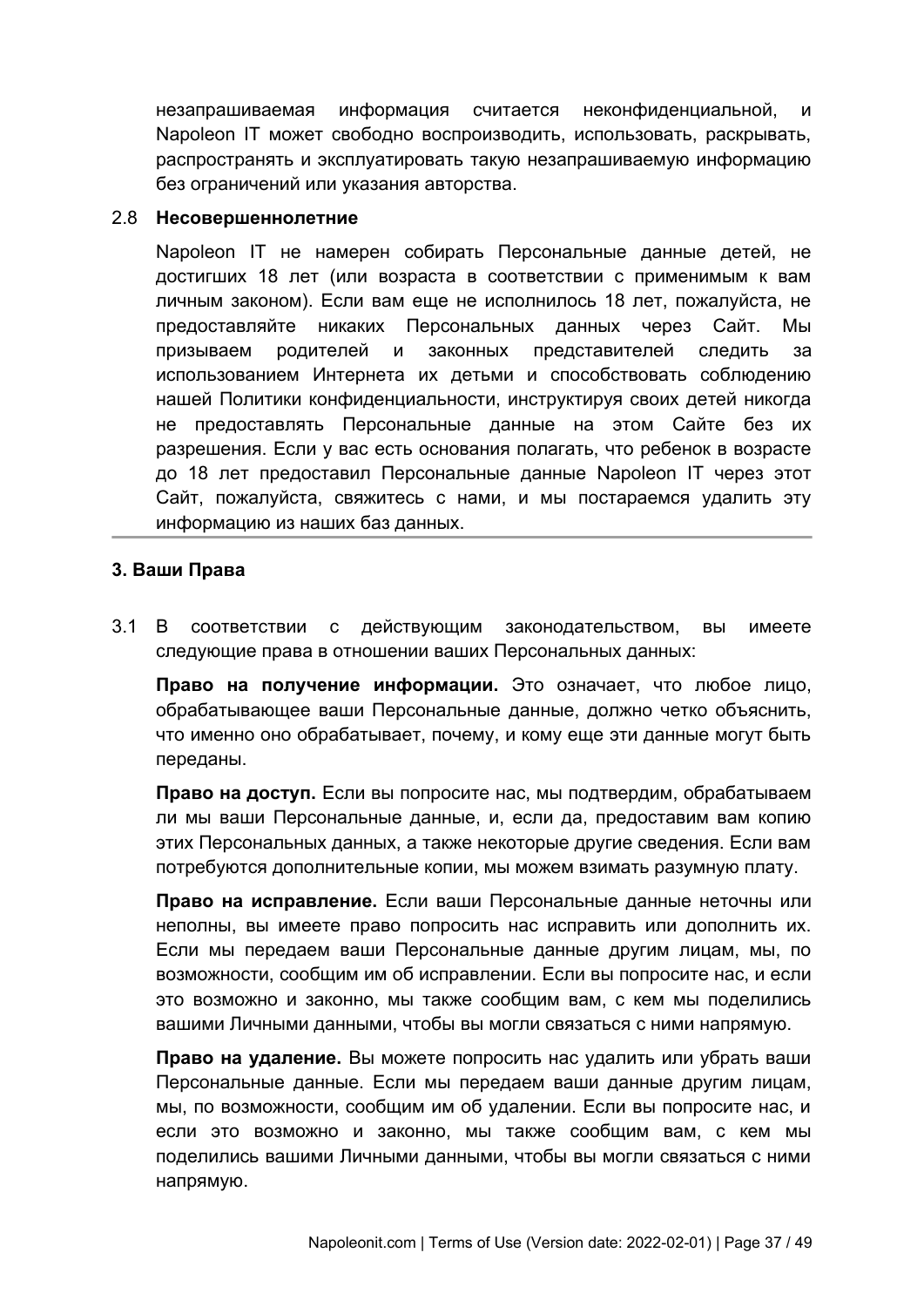**Право на ограничение обработки.** Вы можете попросить нас ограничить или заблокировать обработку ваших Персональных данных при определенных обстоятельствах, например, если вы оспариваете точность данных или возражаете против их обработки. До отмена любого ограничения на обработку мы сообщим вам об этом. Если мы передаем ваши Персональные данные другим лицам, мы, по возможности, сообщим им об ограничении. Если вы попросите нас, и если это возможно и законно, мы также сообщим вам, с кем мы поделились вашими Личными данными, чтобы вы могли связаться с ними напрямую.

**Право на переносимость данных.** Вы имеете право получить от нас свои Персональные данные, которые вы согласились предоставить нам или которые были предоставлены нам по необходимости в связи с нашим договором с вами или для соблюдения Условий. Мы предоставим вам ваши Персональные данные в структурированном, общепринятом и машиночитаемом формате. Вы можете повторно использовать их в других местах.

**Право на возражение.** Вы можете в любое время попросить нас прекратить обработку ваших Персональных данных, и мы это сделаем: (1) при обработке ваших Персональных данных на основании наших законных интересов - если мы не продемонстрируем убедительные законные основания для обработки, или (2) если мы обрабатываем ваши Персональные данные для прямого маркетинга.

**Права в отношении автоматизированного принятия решений.** Вы имеете право на свободу от решений, основанных исключительно на автоматизированной обработке ваших Персональных данных, которые оказывают на вас значительное юридическое влияние, за исключением случаев, когда такая обработка необходима для заключения или исполнения договора между вами и нами, или для соблюдения Условий, или с вашего явного согласия. В настоящее время мы не обрабатываем ваши персональные данные для такого типа автоматизированного принятия решений, но если мы решим сделать это в будущем, мы уведомим вас об этом.

**Право на отзыв согласия.** Если мы полагаемся на ваше согласие на обработку ваших Персональных данных, вы имеете право отозвать это согласие в любое время, связавшись с нами, однако это не повлияет на уже проведенную обработку ваших данных.

**Право на подачу жалобы в орган по защите данных**. Если у вас есть опасения по поводу наших методов обеспечения конфиденциальности, включая то, как мы обрабатывали ваши Персональные данные, вы можете сообщить об этом в орган по защите данных, уполномоченный рассматривать такие обращения.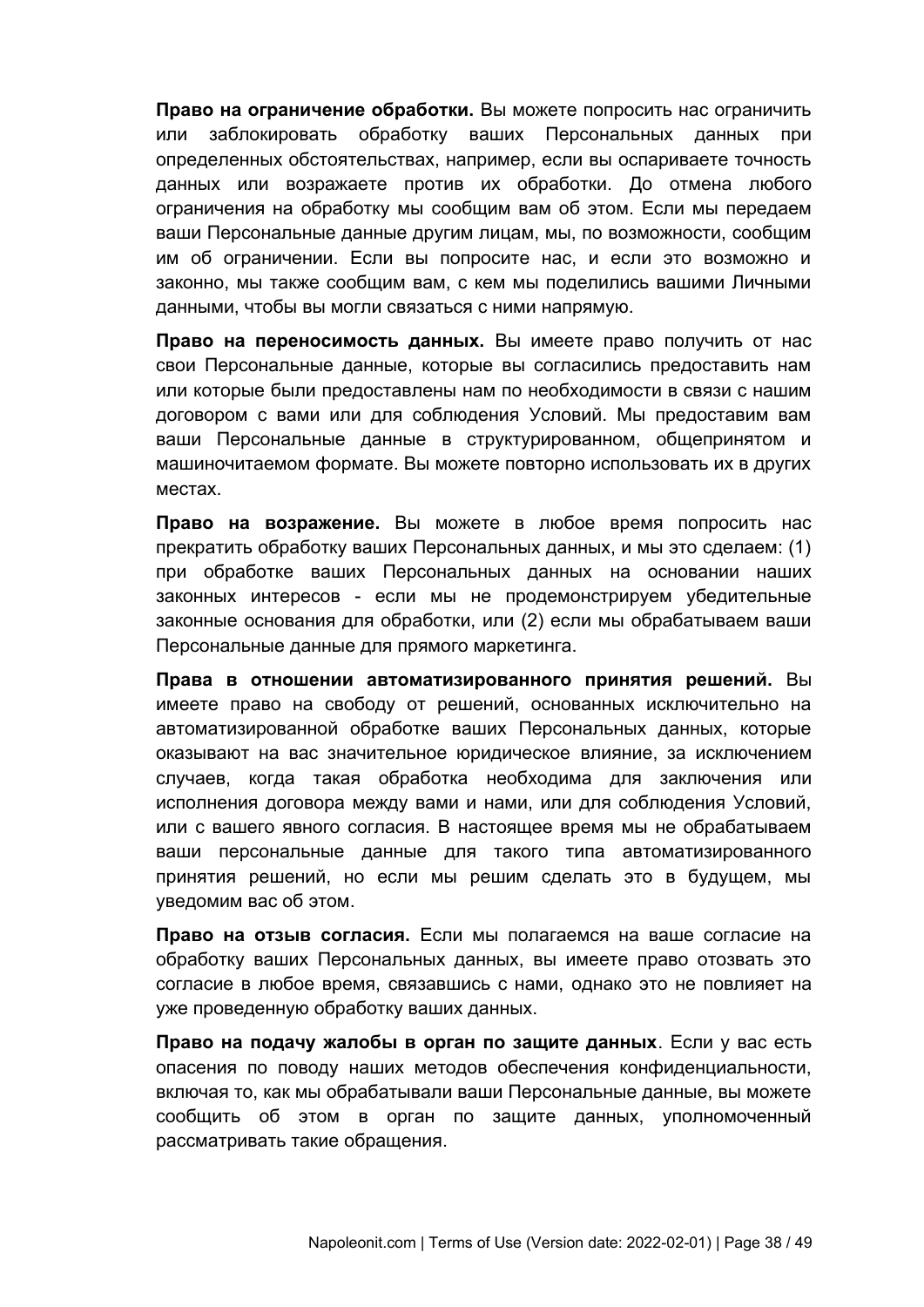- 3.2 Вы можете воспользоваться своими правами, связавшись с нами по контактам, указанным в разделе ["Контакты](#page-48-0)" ниже.
- 3.3 Вы можете пользоваться Сайтом, не предоставляя никаких Персональных данных. Однако если вы решите не предоставлять какие-либо Персональные данные, вы не сможете пользоваться некоторыми услугами.

### <span id="page-38-0"></span>**4. Таланты**

4.1 Какую информацию мы собираем

#### **A. Информация, которую вы предоставляете нам**

Когда вы регистрируетесь в качестве Таланта на Сайте, вас могут попросить предоставить определенные Персональные данные. Первый шаг - оставить свой Email на Сайте. После этого с Вами свяжутся наши специалисты по найму, чтобы получить больше информации о Ваших навыках, опыте работы, личности, знаниях в конкретной области, компетенции и профессионализме. Во время общения с нашими специалистами и скрининговых интервью Вам может быть предложено предоставить информацию о себе, включая следующее:

- ваше имя;
- контактная информация;

- специальность, опыт работы IT-специалистом (младший, средний, старший и т.д.);

- уровень английского языка;
- местонахождение;
- образование;

- фотография;

- другая информация о ваших профессиональных качествах, необходимая для целей трудоустройства;

- другая информация, которую вы хотите указать в своем резюме.

После получения от Вас необходимой информации наши специалисты по найму подготовят резюме по стандартизированному формату, которое будет размещено на Сайте и будет передаваться Клиентам. Такое резюме не будет содержать какую-либо информацию, позволяющую идентифицировать Вас, такую как фамилия или контактные данные.

Если Клиент делает Вам предложение о найме, мы можем предложить Вам предоставить другую информацию, необходимую для трудоустройства.

#### **B. Автоматически собираемые данные**

Когда вы взаимодействуете с Napoleon IT через Сайт, мы автоматически собираем определенную информацию. Пожалуйста, ознакомьтесь с разделом "Файлы cookie и автоматический сбор данных" ниже для получения дополнительной информации.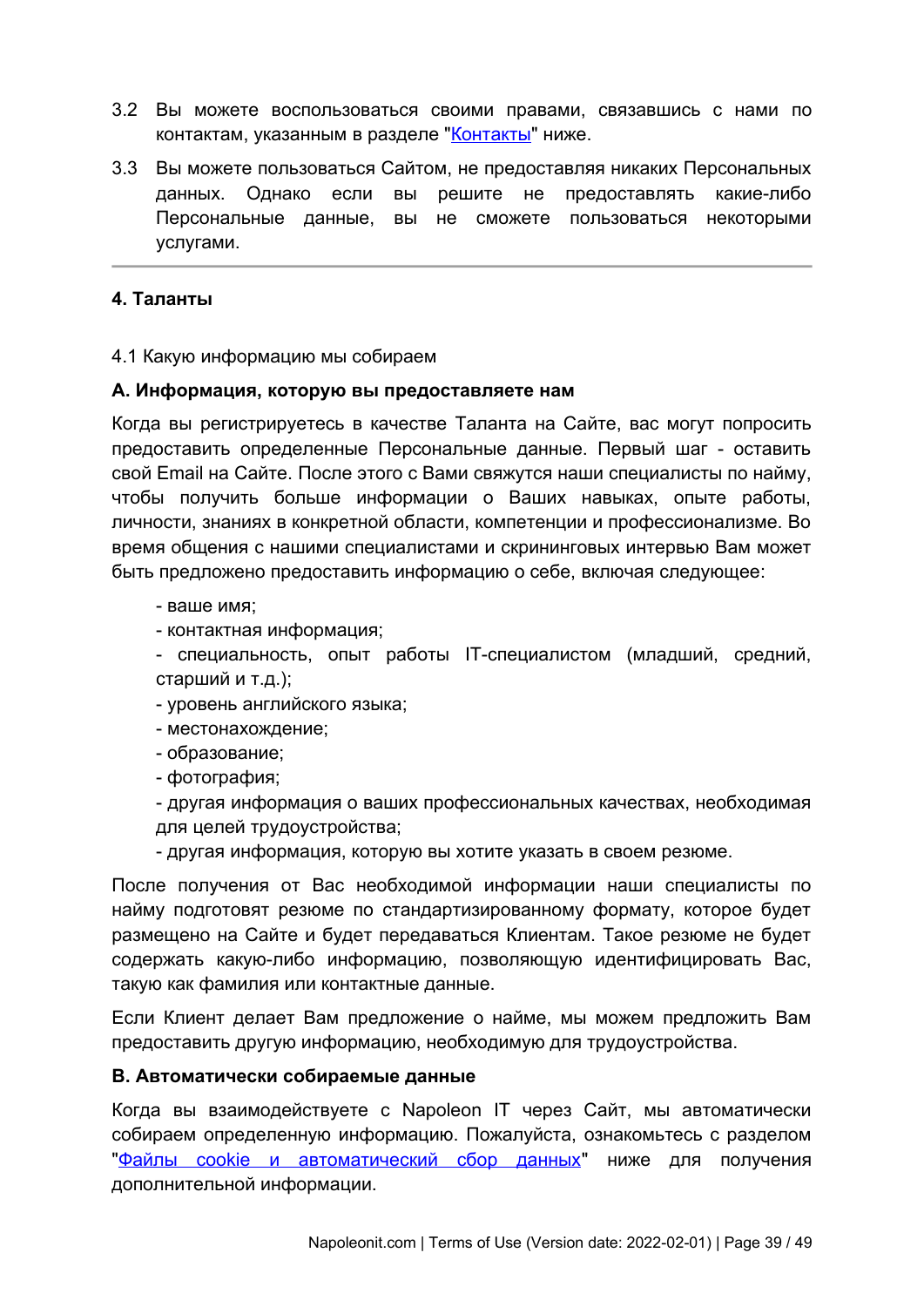### 4.2. Как и зачем мы используем информацию

### **A. Для продвижения Вашего резюме**

Napoleon IT использует предоставленные вами Персональные данные в соответствии с настоящей Политикой конфиденциальности для продвижения Вашего резюме, а именно:

- для подготовки деперсонализированного резюме;
- для проведения скрининговых интервью с нашими специалистами по найму и техническими специалистами;
- для продвижения Вашего деперсонализированного резюме Клиентам и другим компаниям-партнерам Napoleon IT, для целей трудоустройства;
- для организации интервью с представителями Клиента.

Вы соглашаетесь, что мы можем разместить Ваше деперсонализированное резюме на Сайте в публичном доступе.

Только деперсонализированные резюме будут размещаться на Сайте и предоставляться Клиентам до начала процесса трудоустройства (раздел B ниже). В деперсонализированном резюме указано только Ваше имя и первая буква фамилии (например, John D.). Деперсонализированное резюме не содержит контактной информации и других данных, позволяющих идентифицировать Вас, кроме сведений об опыте работы.

## **B. Для содействия трудоустройству**

Вы соглашаетесь, что по запросу Клиента мы можем предоставить ему Ваши полные личные данные (включая полное имя, контактные данные и другие Персональные Данные, предоставленные Вами) после Вашего первого интервью с таким Клиентом. Соглашаясь на интервью с Клиентом, Вы подтверждаете Ваше согласие на передачу такому Клиенту Ваших Персональных данных.

#### **C. Для осуществления наших законных интересов**

Мы используем ваши персональные данные в законных интересах, описанных ниже:

- Для исполнения договоров, заключенных между вами и Napoleon IT, в том числе для выполнения обязательств Napoleon IT в соответствии с Условиями предоставления услуг или любым другим договором, касающимся услуг Napoleon IT, выполнения таких договоров и принятия необходимых мер, запрошенных вами до заключения такого договора.
- Для отправки вам административной информации, например, информации о Сайте и изменениях в наших положениях, условиях и политике.
- Для проведения анализа того, как вы используете Сайт и наши Услуги, для наших внутренних целей, а именно для предоставления,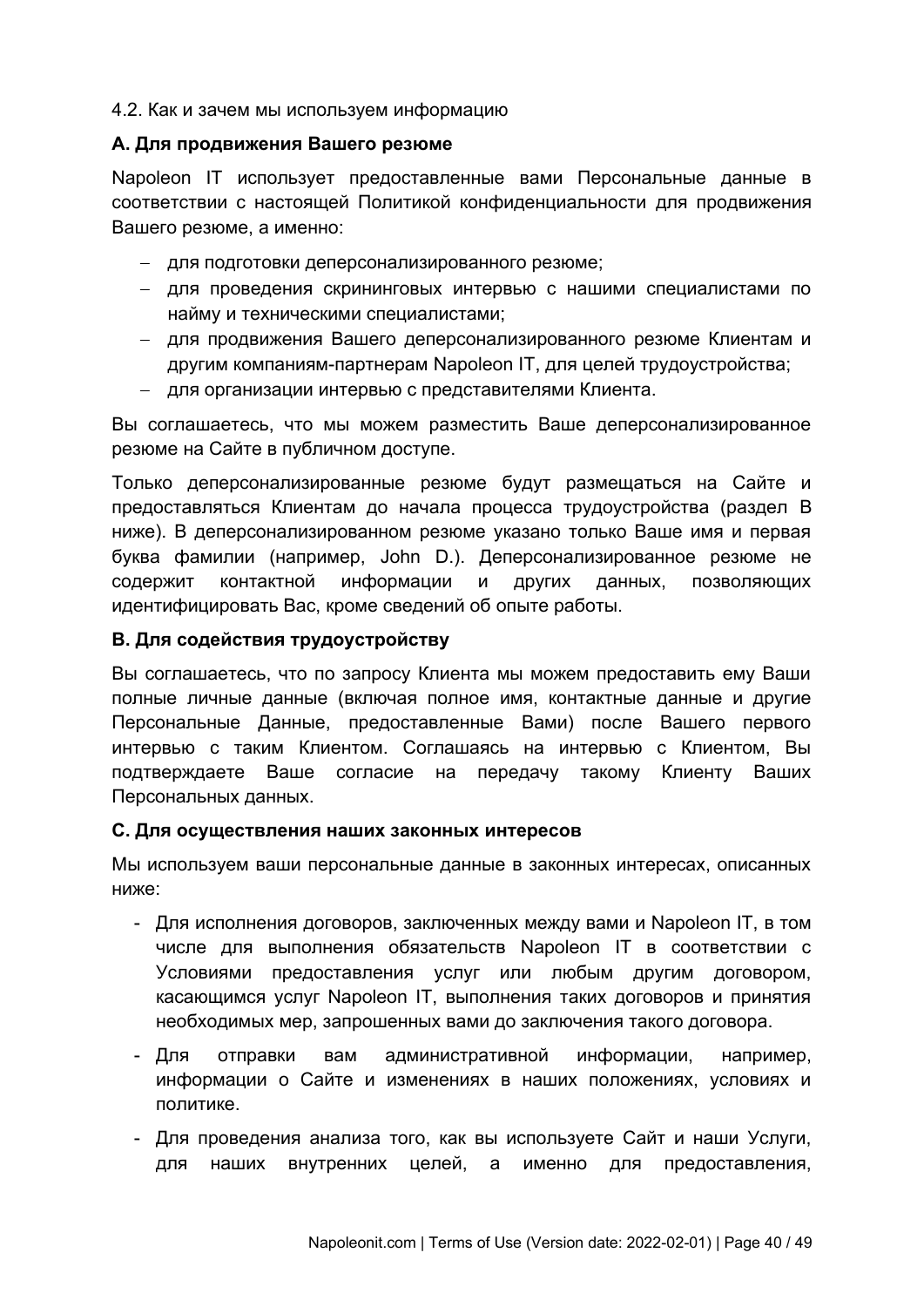поддержания, сравнения и улучшения наших предложений, а также для выявления тенденций использования.

Мы используем данные, касающиеся вашего использования и взаимодействия с Сайтом, включая использование вами функций продукта, и информацию, которую мы получаем с помощью файлов cookie и других технологий, для лучшего понимания ваших потребностей и интересов, чтобы персонализировать ваш опыт использования наших Услуг.

- Для маркетинга наших услуг и демонстрации Талантов (в частности, мы можем размещать определенные профили Талантов для привлечения трафика от потенциальных Клиентов).
- Для предотвращения мошенничества или преступной деятельности, неправомерного использования наших продуктов или услуг, а также для обеспечения безопасности наших ИТ-систем, архитектуры и сетей.
- Для (a) выполнения юридических обязательств и судебных процессов, (b) ответа на запросы публичных и государственных органов, включая государственные органы за пределами вашей страны проживания; (c) обеспечения соблюдения наших правил и условий предоставления услуг; (d) защиты нашей деятельности; (e) защиты наших прав, конфиденциальности, безопасности или имущества, а также прав и имущества вас или других лиц; и (f) предоставления нам возможности использовать доступные средства правовой защиты или ограничения ущерба, который мы можем понести.

Если вы попросите нас удалить ваши данные, когда в соответствии с законом мы будем обязаны удовлетворить такую просьбу, мы, тем не менее, можем сохранить некоторые основные данные, чтобы идентифицировать вас и предотвратить дальнейшую нежелательную обработку ваших данных.

# **C. Передача Персональных данных партнерским сайтам и другим лицам для предоставления услуг на сайте**

Мы можем передавать ваши Персональные данные нашим партнерским сайтам (получателям), принадлежащим и управляемым Napoleon IT или другим лицам, в целях предоставления Услуг в полном объеме в соответствии с настоящей Политикой (в том числе, для маркетинга наших услуг и демонстрации Талантов – например, мы можем размещать определенные профили Талантов для привлечения трафика от потенциальных Клиентов).

Если вы попросите нас об этом, и если это возможно и законно, мы сообщим вам, с кем мы поделились вашими Персональными данными, чтобы вы могли связаться с ними напрямую.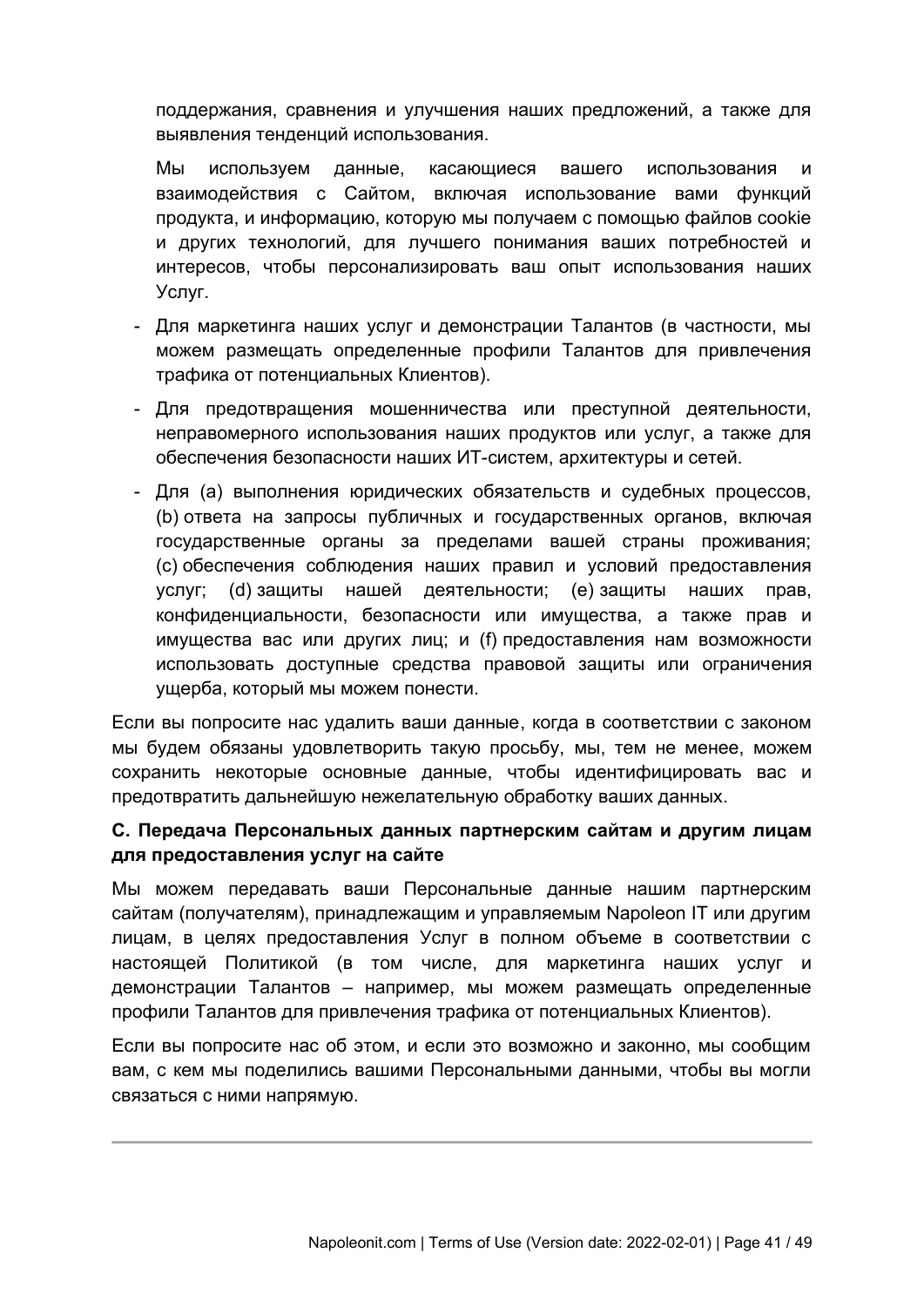# <span id="page-41-0"></span>**5. Клиенты**

#### 5.1. Какую информацию мы собираем

#### **A. Информация, которую вы предоставляете нам**

Мы собираем информацию от наших потенциальных Клиентов, когда получаем запрос о найме любого из Талантов. Если вы хотите нанять Таланта, пожалуйста, оставьте свой E-mail, свое имя (имя представителя Клиента), название компании и пароль.

После регистрации на нашем Сайте у вас будет возможность ознакомиться с предложениями Талантов. Однако мы сможем предоставить контактные данные и другую личную информацию таланта только после проведения первого интервью между Вами и Талантом.

Чтобы предложить Вам более персонализированные услуги по подбору специалистов, мы можем предложить Вам предоставить более подробную информацию о Вашем бизнесе: сфера деятельности, численность сотрудников, требуемые позиции, требуемый уровень IT-специалистов и др.

Мы собираем данные, которые вводятся на нашем Сайте или отправляются нам в электронном виде, например, когда вы заполняете веб-форму для непосредственного предоставления нам информации (например, на нашей странице "Связаться с нами"), когда вы добровольно предоставляете такую информацию, например, когда регистрируетесь для получения доступа к платформе (например, ваше имя, почтовый адрес и/или пароль), обращаетесь к нам с запросами или отвечаете на один из наших опросов. Везде, где Napoleon IT собирает какие-либо данные, мы стараемся предоставить ссылку на настоящую Политику конфиденциальности.

## **Б. Информация, полученная от третьих лиц**

Мы можем дополнить информацию, полученную от вас (например, ваш адрес электронной почты), иной информацией о вас и вашей компании, полученной из общедоступных и сторонних баз данных или служб (включая имя, должность, контактные данные и информацию о компании).

## **В. Автоматически собираемые данные**

Когда вы взаимодействуете с Napoleon IT через Сайт, мы автоматически собираем определенную информацию. Пожалуйста, ознакомьтесь с разделом ["Файлы cookie и автоматический сбор данных"](#page-44-0) ниже для получения дополнительной информации.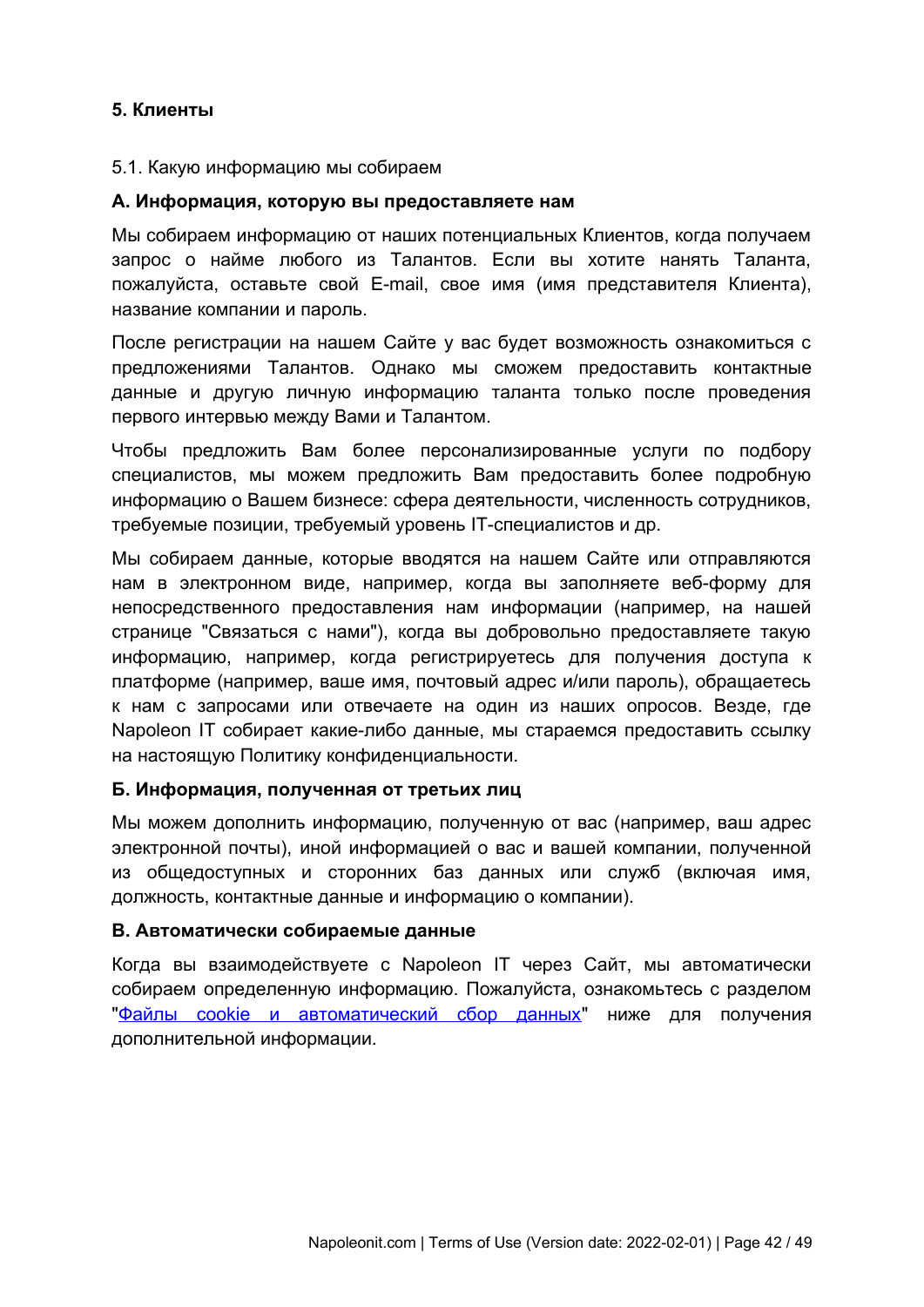### 5.2. Как и зачем мы используем информацию

### **A. Для работы Сайта и оказания Услуг**

Napoleon IT использует предоставленную вами информацию в соответствии с настоящей Политикой конфиденциальности. Если вы предоставляете информацию для определенных целей, мы можем использовать такую информацию в связи теми целями, для которых она была предоставлена. Например, если вы свяжитесь с нами по электронной почте, мы будем использовать предоставленные вами контактные данные для ответа на ваш вопрос или решения вашей проблемы. Кроме того, если вы предоставляете информацию для доступа к услугам, мы будем использовать такую информацию для предоставления вам доступа к таким услугам (например, предоставления доступа к резюме Талантов), ведения вашей учетной записи, связи с вами по поводу использования вами услуг и/или Сайта или для уведомления вас о важных изменениях в услугах и/или Сайте, а также для мониторинга использования вами таких услуг. Это необходимо для обработки ваших запросов и для соблюдения Условий предоставления услуг или для выполнения договора между вами и нами.

### **B. В целях маркетинга**

Мы можем использовать ваши контактные данные, чтобы сообщить вам об услугах, которые, по нашему мнению, будут вам интересны, предстоящих мероприятиях или других рекламных акциях. В этом случае каждое маркетинговое сообщение, которое мы отправляем вам, будет содержать инструкции, позволяющие вам отказаться от получения будущих маркетинговых сообщений. Однако обратите внимание, что, будучи пользователем наших услуг, вы не можете отказаться от некоторых административных сообщений, которые необходимы для предоставления услуг, например, выставления счетов или уведомлений об услугах. Кроме того, если в любой момент вы захотите отказаться от получения в будущем маркетинговых сообщений или удалить свое имя из наших списков рассылки, свяжитесь с нами по контактам, указанным ниже.

## **C. Для осуществления наших законных интересов**

Мы используем ваши контактные данные и другую информацию, которую вы предоставили, в законных интересах, описанных ниже:

- Для исполнения договоров, заключенных между вами и Napoleon IT, в том числе для предоставления услуги по подбору талантов для ваших бизнеспроектов, и выполнения обязательств Napoleon IT в соответствии с Условиями предоставления услуг или другими договорами, заключенными между вами и Napoleon IT, выполнения таких договоров и принятия необходимых мер, запрошенных вами до заключения такого договора.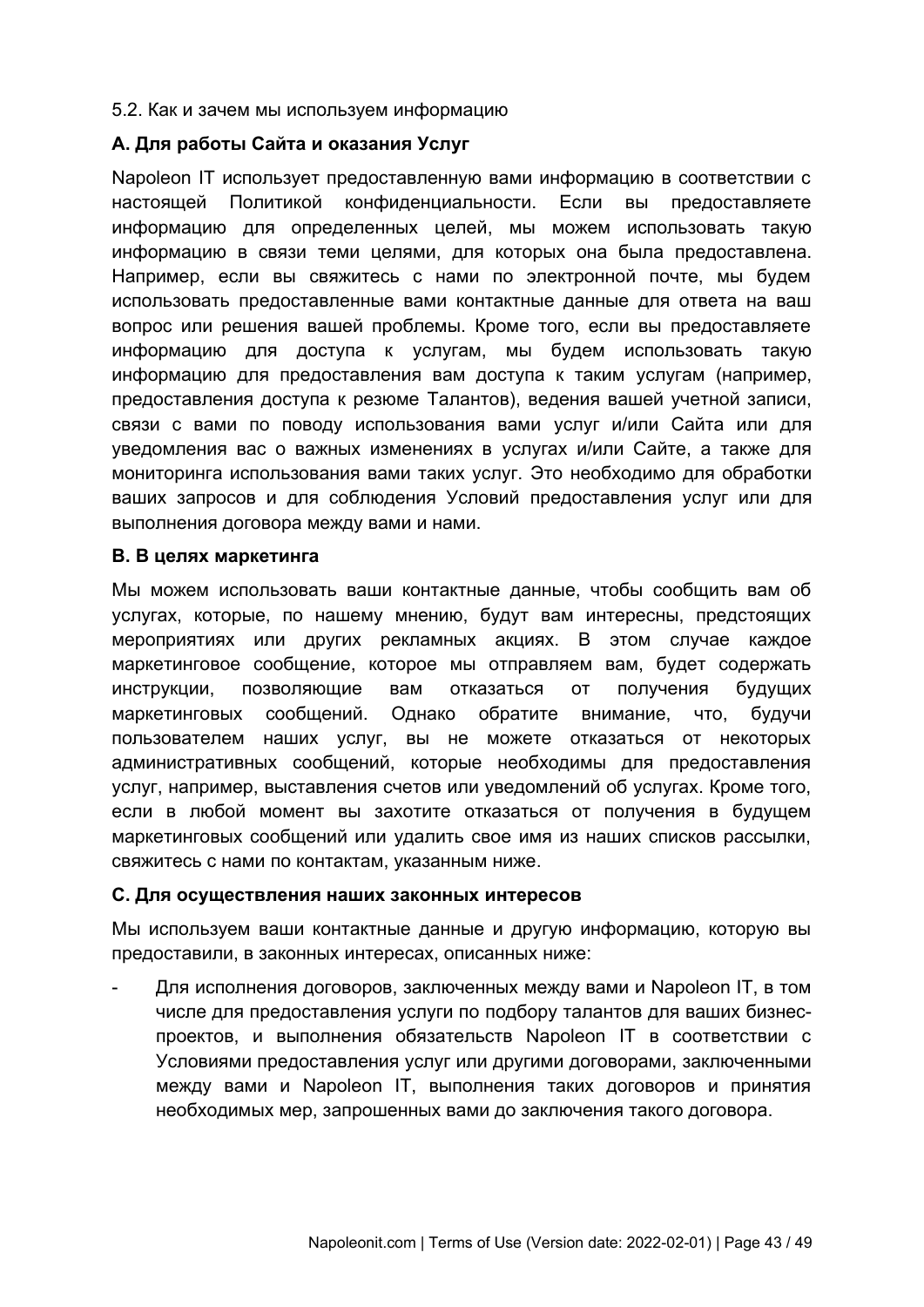- Для отправки вам административной информации, например, информации, касающейся Сайта и изменений в наших положениях, условиях и политике.
- Для ответа на ваши запросы и выполнения ваших просьб, например, для отправки вам запрошенных материалов и информационных бюллетеней, а также информации и материалов, касающихся наших продуктов и услуг.
- Для проведения анализа использования вами Сайта и наших услуг для наших внутренних целей (а именно для предоставления, поддержания, сравнения и улучшения наших предложений, выявления тенденций использования и определения эффективности наших рекламных кампаний) и для оптимизации нашей маркетинговой стратегии и персонализации наших коммуникаций с вами (включая предоставление информации о наших функциях и других маркетинговых и сервисных объявлений, относящихся к содержанию и функциям, с которыми вы взаимодействуете).
- Для дополнения информации, которую мы собрали у вас, информацией, полученной от третьих лиц (описанной выше), с целью обновления, расширения и анализа наших данных, выявления новых Клиентов, а также предоставления продуктов и услуг, которые могут представлять для вас интерес.
- Для предотвращения мошенничества или преступной деятельности, неправомерного использования наших продуктов или услуг, а также для обеспечения безопасности наших ИТ-систем, архитектуры и сетей.
	- Для (a) выполнения юридических обязательств и судебных процессов, (b) ответа на запросы публичных и государственных органов, включая государственные органы за пределами вашей страны проживания; (c) обеспечения соблюдения наших правил и условий предоставления услуг; (d) защиты нашей деятельности; (e) защиты наших прав, конфиденциальности, безопасности или имущества, а также прав и имущества вас или других лиц; и (f) предоставления нам возможности использовать доступные средства правовой защиты или ограничения ущерба, который мы можем понести.

Если вы попросите нас удалить ваши данные, когда в соответствии с законом мы будем обязаны удовлетворить такую просьбу, мы, тем не менее, можем сохранить некоторые основные данные, чтобы идентифицировать вас и предотвратить дальнейшую нежелательную обработку ваших данных.

# **D. Передача ваших контактных данных или другой информации партнерским сайтам и другим лицам для предоставления услуг**

Мы можем передавать ваши контактные данные и другую информацию нашим партнерским сайтам (получателям), принадлежащим и управляемым Napoleon IT или другим лицам, в целях предоставления Услуг в полном объеме в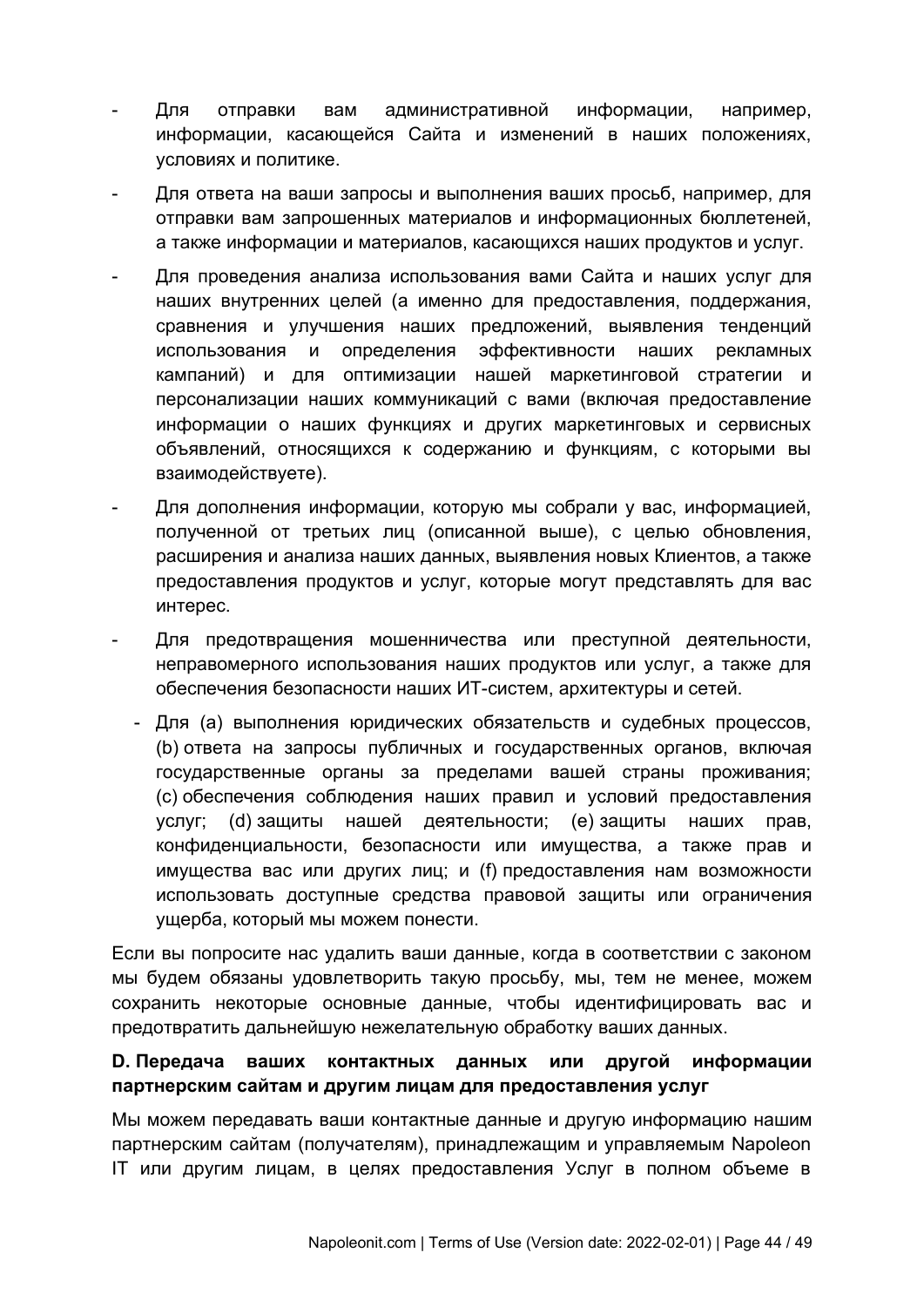соответствии с настоящей Политикой (в том числе, для маркетинга наших услуг и демонстрации Талантов – например, мы можем размещать определенные профили Талантов для привлечения трафика от потенциальных Клиентов).

Если вы попросите нас об этом, и если это возможно и законно, мы сообщим вам, с кем мы поделились вашими Персональными данными, чтобы вы могли связаться с ними напрямую.

Если Napoleon IT намерен использовать какие-либо данные способом, не соответствующим настоящей Политике конфиденциальности, вы будете проинформированы о таком предполагаемом использовании до или в момент сбора таких данных и в соответствии с действующим законодательством.

### <span id="page-44-0"></span>**6. Файлы Cookie и автоматический сбор данных**

### 6.1. Автоматический сбор данных

Когда вы взаимодействуете с Napoleon IT через Сайт или Услуги (будь то в качестве Таланта, Клиента, читателя блога, конечного пользователя программного обеспечения, посетителя внешнего домена или другом качестве), мы автоматически собираем информацию о вас с помощью cookies (небольших текстовых файлов, размещаемых на вашем устройстве) и других технологий. Файлы cookie могут использоваться для показа вам рекламы о нашей компании и услугах. Хотя файлы cookie не используются для вашей идентификации, вы можете отказаться от их использования в любое время. Подробнее о том, как мы используем файлы cookie и другие технологии, читайте в разделе "[Использование файлов cookie"](#page-45-0).

Когда вы посещаете наш Сайт, наши серверы записывают информацию ("данные журнала"), включая информацию, которую ваш браузер автоматически отправляет при каждом посещении Сайта. Эти данные журнала включают ваш адрес Интернет-протокола ("IP") (по которому мы понимаем, из какой страны вы подключаетесь в момент посещения Сайта), тип и настройки браузера, дату и время вашего запроса.

Napoleon IT не реагирует на сигналы Do-Not-Track.

Обратите внимание, что настройки вашего браузера могут позволять автоматически передавать сигнал "Не отслеживать" на веб-сайты и онлайнсервисы, которые вы посещаете. Согласно действующему законодательству, веб-сайты не обязаны отвечать на запросы пользователей "Не отслеживать". Однако веб-сайты должны информировать пользователей о том, как они реагируют на запросы DNT. Среди участников отрасли нет единого мнения о том, что означает "Не отслеживать" в данном контексте. Как и многие вебсайты и онлайн-сервисы, Napoleon IT не меняет свою практику, когда получает сигнал "Не отслеживать" от браузера посетителя.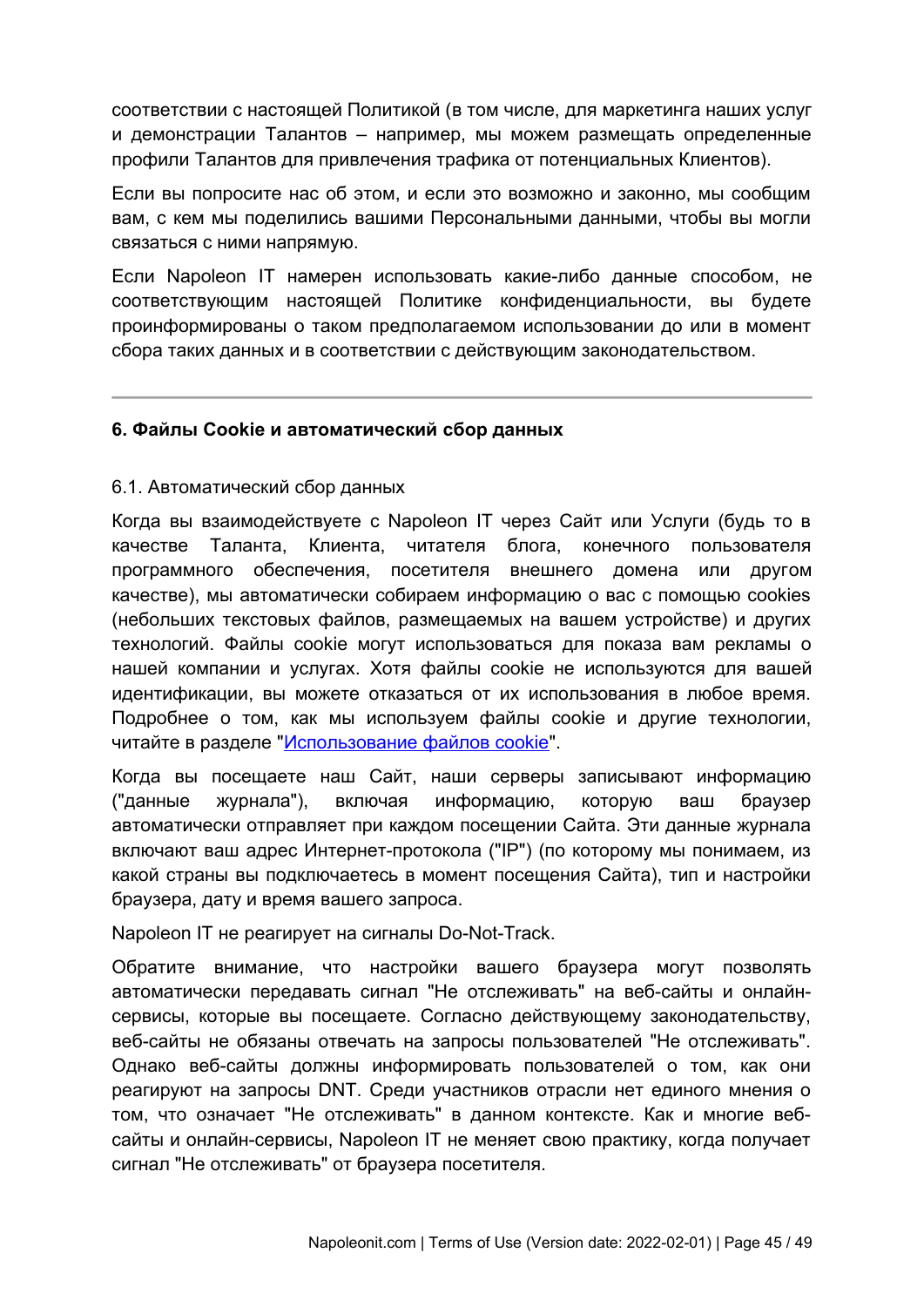Если информация, которую мы автоматически собираем на нашем сайте, является Персональными данными, то такие данные могут использоваться в соответствии с настоящей Политикой конфиденциальности. Продолжая пользоваться нашим сайтом, вы разрешаете нам использовать и передавать ваш IP-адрес в целях предотвращения мошенничества и обеспечения безопасности. Если вы хотите отказаться от этого, пожалуйста, отправьте сообщение на legal@talentservice.ai

### <span id="page-45-0"></span>6.2. Использование файлов Cookie

Napoleon IT использует технологию cookie на сайтах Napoleon IT. Когда вы заходите на Сайты Napoleon IT и пользуетесь ими, в память вашего устройства может быть помещен файл cookie. Cookie - это небольшой фрагмент данных, содержащий буквенно-цифровую информацию, которую Сайт Napoleon IT может хранить в памяти вашего устройства для последующего извлечения. Napoleon IT использует такие файлы cookie, чтобы предоставить вам персонализированный и улучшенный пользовательский опыт. Сайты Napoleon IT используют как временные, так и постоянные файлы cookie. Файлы cookie могут храниться на вашем компьютере в течение разных периодов времени. "Сеансовые файлы cookie" действуют только в течение сессии браузера и автоматически удаляются после закрытия браузера. "Постоянные файлы cookie" сохраняются после закрытия браузера до определенного срока действия, установленного в файле cookie (определяется стороной, разместившей его), и помогают распознать ваш компьютер, когда вы открываете браузер и снова просматриваете Интернет.

#### **Временные файлы cookie:**

Временные файлы cookie автоматически удаляются при закрытии браузера. К таким временным файлам cookie относятся, в частности, сеансовые файлы cookie. Сеансовые файлы cookie содержат идентификатор сеанса, что позволяет отнести различные запросы вашего браузера к конкретному сеансу просмотра и позволяет распознать ваше устройство при возвращении на Сайты Napoleon IT.

## **Постоянные файлы cookie:**

Постоянные файлы cookie автоматически удаляются по истечении определенного периода времени, который может варьироваться в зависимости от типа размещенного файла cookie. Napoleon IT может использовать постоянные файлы cookie, чтобы помочь Napoleon IT отслеживать использование Сайтов Napoleon IT, например, количество и частоту посещений Сайтов Napoleon IT и то, какие части Сайтов Napoleon IT посещаются.

Многие браузеры принимают файлы cookie по умолчанию. Однако настройки вашего браузера могут быть настроены таким образом, чтобы предотвратить сохранение файлов cookie. Вы также можете в любое время удалить файлы cookie, размещенные на Сайтах Napoleon IT, в настройках вашего браузера.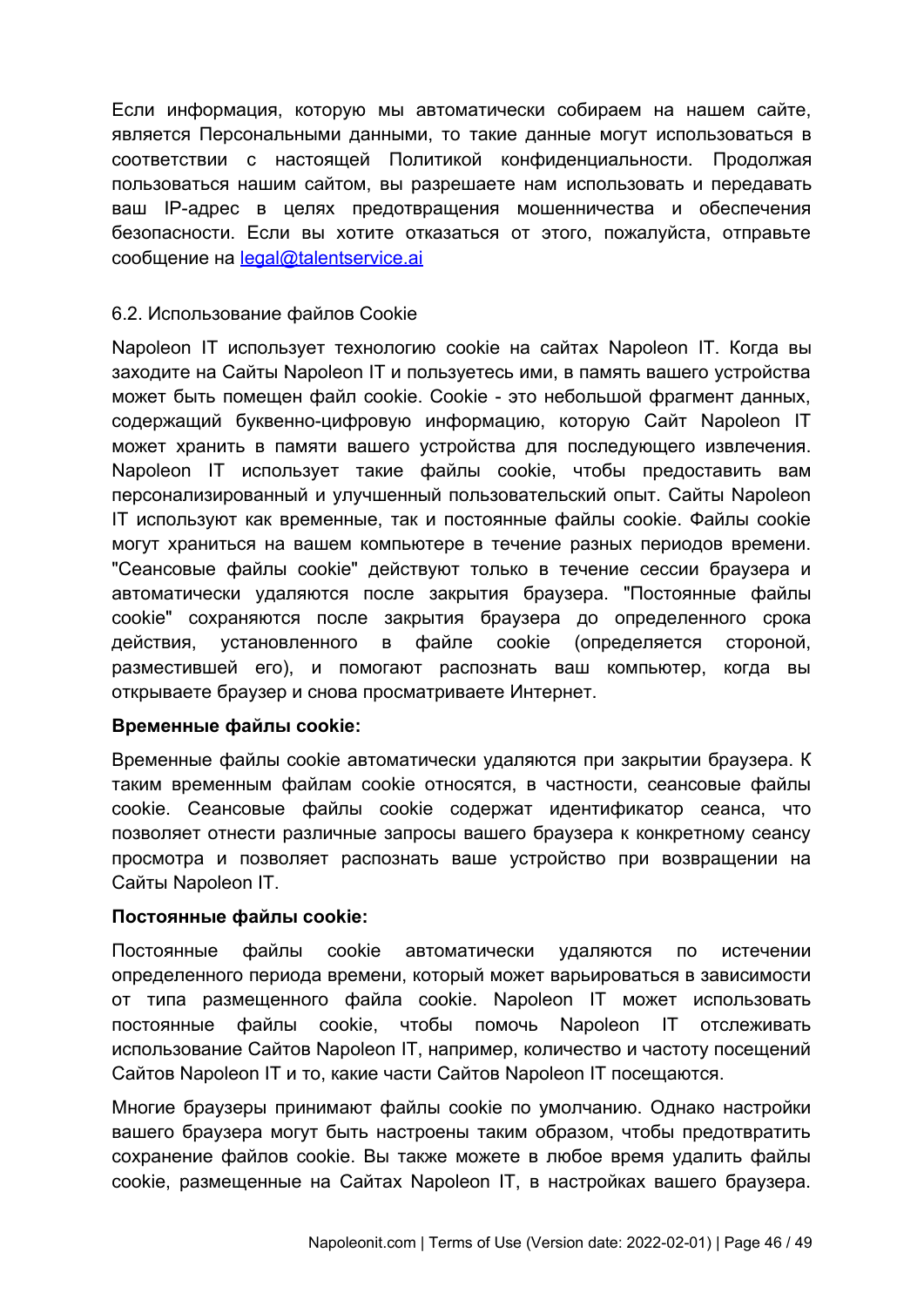Деактивация хранения или удаление файлов cookie может ограничить функциональность Сайтов Napoleon IT.

### **Строго необходимые файлы cookie**

Некоторые файлы cookie необходимы по техническим причинам: для поддержания вашей сессии (независимо от того, вошли вы в систему или нет), для хранения информации, которая помогает нашей технической службе поддерживать наш сайт более быстрым и безопасным, или для того, чтобы узнать, давали ли вы ранее согласие на использование необязательных файлов cookie или отказались от него.

### **Факультативные файлы cookie**

Мы используем дополнительные файлы cookie для улучшения дизайна и функциональности наших услуг, поскольку они помогают нам отслеживать пути навигации и взаимодействие с нашими страницами. Мы анализируем эти анонимные данные в целях повышения качества наших услуг.

# **7. Раскрытие Персональных Данных**

Napoleon IT не занимается продажей вашей информации. Мы считаем эту информацию жизненно важной частью наших отношений с вами. Тем не менее, существуют определенные обстоятельства, при которых мы можем передавать ваши Персональные данные определенным третьим лицам, как указано ниже:

## Передача бизнеса

По мере развития нашего бизнеса мы можем продавать или покупать предприятия или активы. В случае корпоративной продажи, слияния, реорганизации, ликвидации или аналогичного события Персональные данные могут быть частью передаваемых активов.

Передача третьим лицам для выполнения определенных функций, связанных с бизнесом Napoleon IT

Napoleon IT, как и многие другие компании, иногда нанимает другие компании для выполнения определенных функций, связанных со своей деятельностью. К таким сторонам, например, могут относиться компании по анализу веб-сайтов, поставщики услуг цифровой рекламы, наши поставщики услуг хостинга и облачных вычислений, поставщики программных решений для CRM, маркетинга и продаж, поставщики услуг по выставлению счетов и обработке платежей, поставщики услуг по проведению собеседований и подбору персонала. Когда мы нанимаем другую компанию для выполнения функций такого рода, мы предоставляем им только ту информацию, которая необходима для выполнения ими конкретных функций. Согласно нашим инструкциям, эти стороны могут получать доступ, обрабатывать или хранить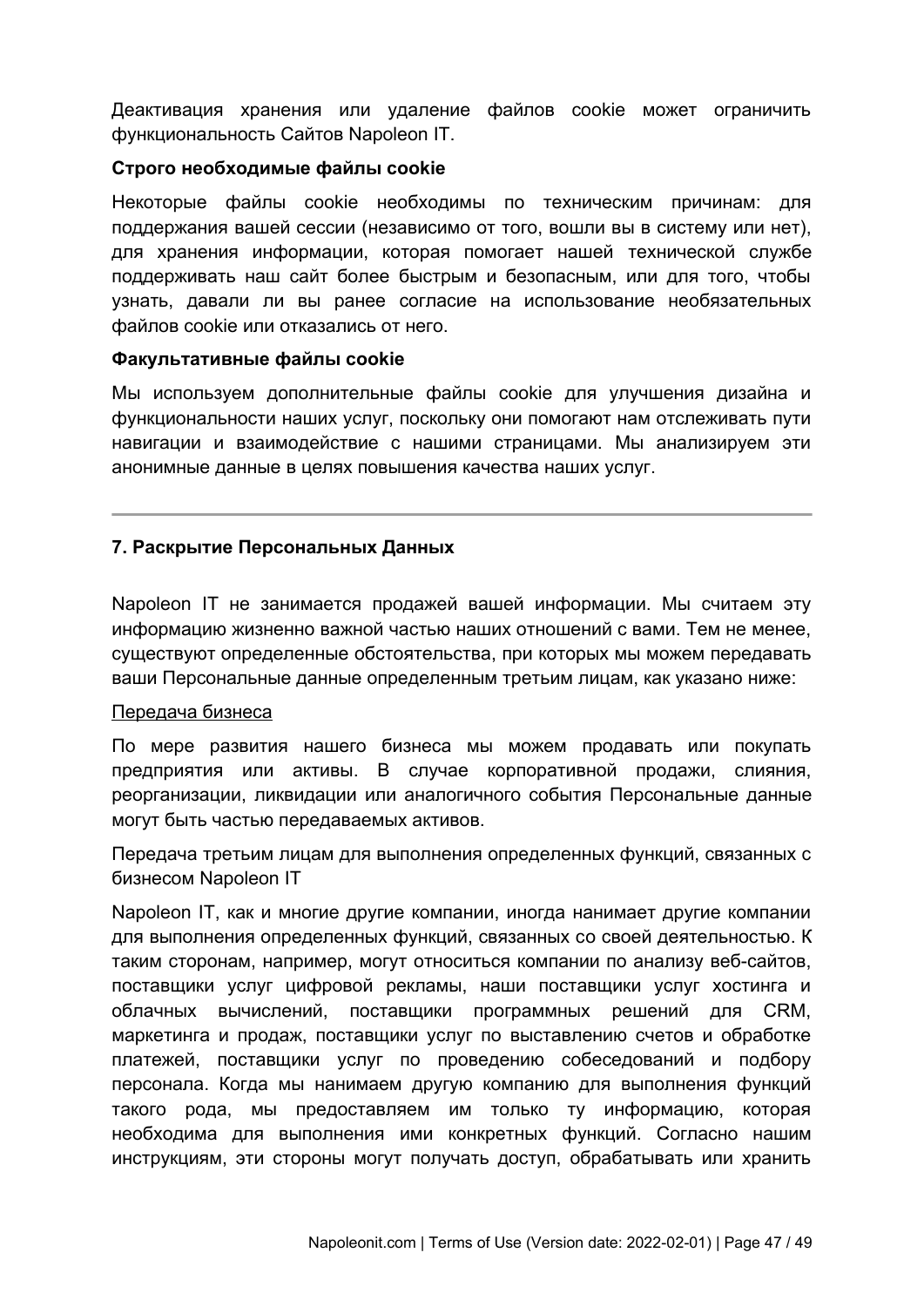Персональные данные в ходе выполнения своих обязанностей перед нами и исключительно для оказания услуг, для которых мы их наняли.

#### По требованию закона

Napoleon IT может раскрыть ваши Персональные данные, если этого требует закон или если мы добросовестно полагаем, что такие действия необходимы для (i) выполнения юридических обязанностей, (ii) охраны и защиты прав или собственности Napoleon IT, (iii) действий в чрезвычайных обстоятельствах для защиты личной безопасности пользователей Сайта или в публичных интересах, или (iv) защиты от привлечения к юридической ответственности.

## **8. Ссылки на другие веб-сайты**

Данный Сайт может содержать ссылки на другие сайты, не управляемые и не контролируемые Napoleon IT (сторонние сайты). Информация, которой вы делитесь со сторонними сайтами, будет регулироваться политикой конфиденциальности и условиями обслуживания таких сторонних сайтов, а не настоящей Политикой конфиденциальности. Предоставляя эти ссылки, мы не подразумеваем, что мы одобрили или проверили содержание таких сторонних сайтов. Мы рекомендуем обращаться непосредственно на эти сайты для получения информации об их правилах и политике конфиденциальности.

#### **9. Безопасность**

Napoleon IT использует стандартные для данной отрасли технологии, административные, технические и физические меры защиты, сохранения конфиденциальности и целостности любой информации или данных, собранных нами.

Однако ни один веб-сайт, сервис, база данных или система не являются полностью безопасными или защищенными от несанкционированного доступа. Вы несете ответственность за принятие разумных мер по защите вашей личной информации от несанкционированного раскрытия или неправильного использования.

В Napoleon IT назначены лица, ответственные за организацию обработки и безопасность Персональных данных. Вы можете связаться с нами по электронной почте по адресу  $\text{legal@talentservice.}$ аі по вопросам обработки ваших Персональных данных.